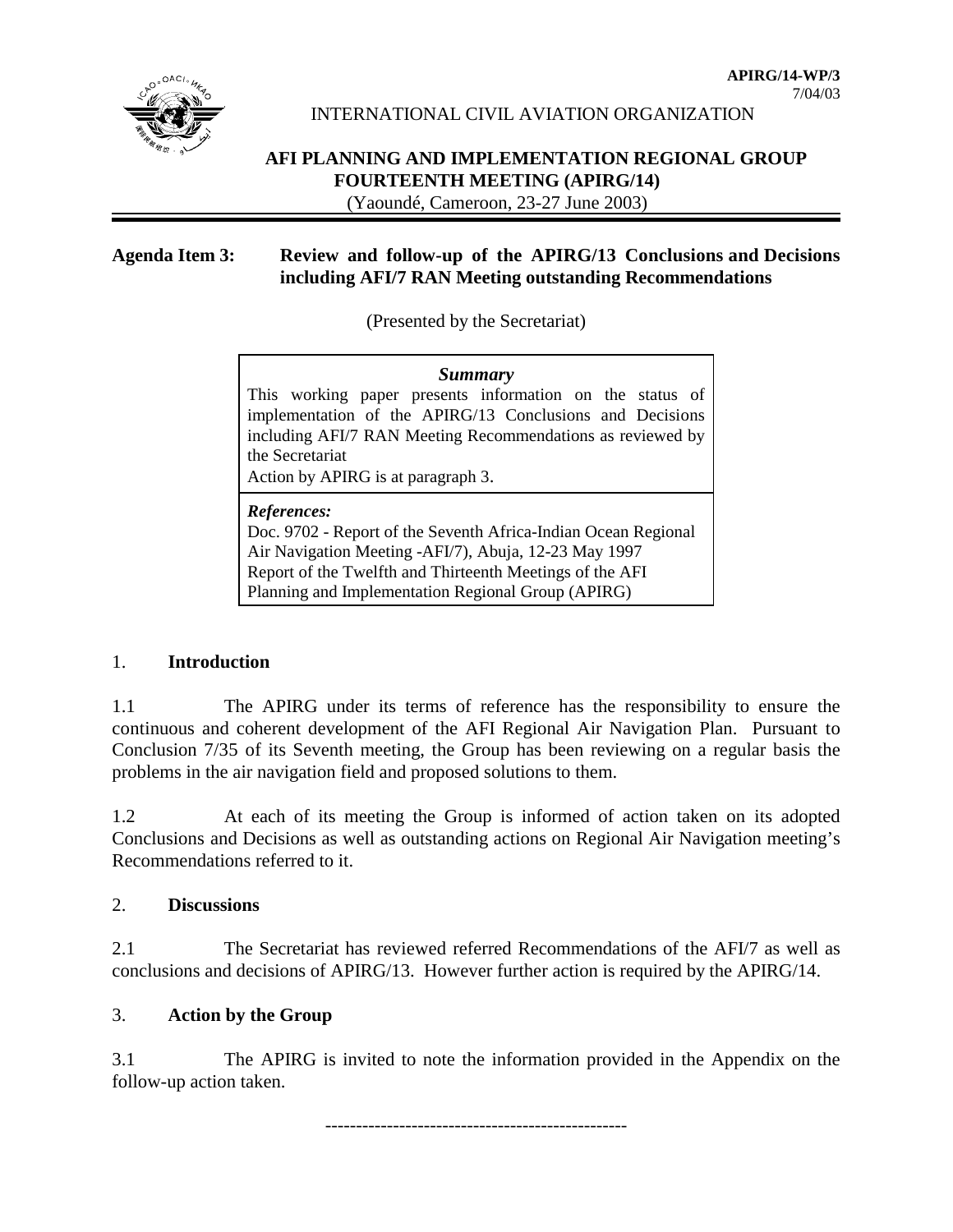#### **FOLLOW-UP RESPONSIBILITY ON AFI/7 RAN MEETING CONCLUSIONS AND RECOMMENDATIONS REFERRED TO APIRG**

| Rec./<br>Conc. No. | Title & Text                                                                                                                                                                                                                                                                                                                                       | <b>Follow-up action</b>          |
|--------------------|----------------------------------------------------------------------------------------------------------------------------------------------------------------------------------------------------------------------------------------------------------------------------------------------------------------------------------------------------|----------------------------------|
| Conc. $2/1$        | Planning for en-route alternate aerodromes                                                                                                                                                                                                                                                                                                         |                                  |
|                    | That the AFI Planning and Implementation Regional Group (APIRG) review and<br>select en-route alternate aerodromes for inclusion in column 3 of the table with a<br>degree of urgency. In preparation for the next APIRG meeting, States should<br>consult their operators and provide information on current and proposed en-route<br>alternates. | Continuous. APIRG/14-WP/4 refers |
| Conc. $3/2$        | <b>Table AOP</b>                                                                                                                                                                                                                                                                                                                                   |                                  |
|                    | That the Table AOP attached to this report be reviewed and updated at regular<br>intervals by the AFI Regional Planning and Implementation Group (APIRG).                                                                                                                                                                                          | Continuous. APIRG/14-WP/4 refers |
| Rec. 3/4           | Implementation of physical characteristics, visual and non-visual aids at<br>aerodromes                                                                                                                                                                                                                                                            |                                  |
|                    | That States study the requirements listed in Table AOP and develop in coordination<br>with the APIRG, a plan for their implementation following consultation with the<br>aircraft operators and other users.                                                                                                                                       | Continuous. APIRG/14-WP/4 refers |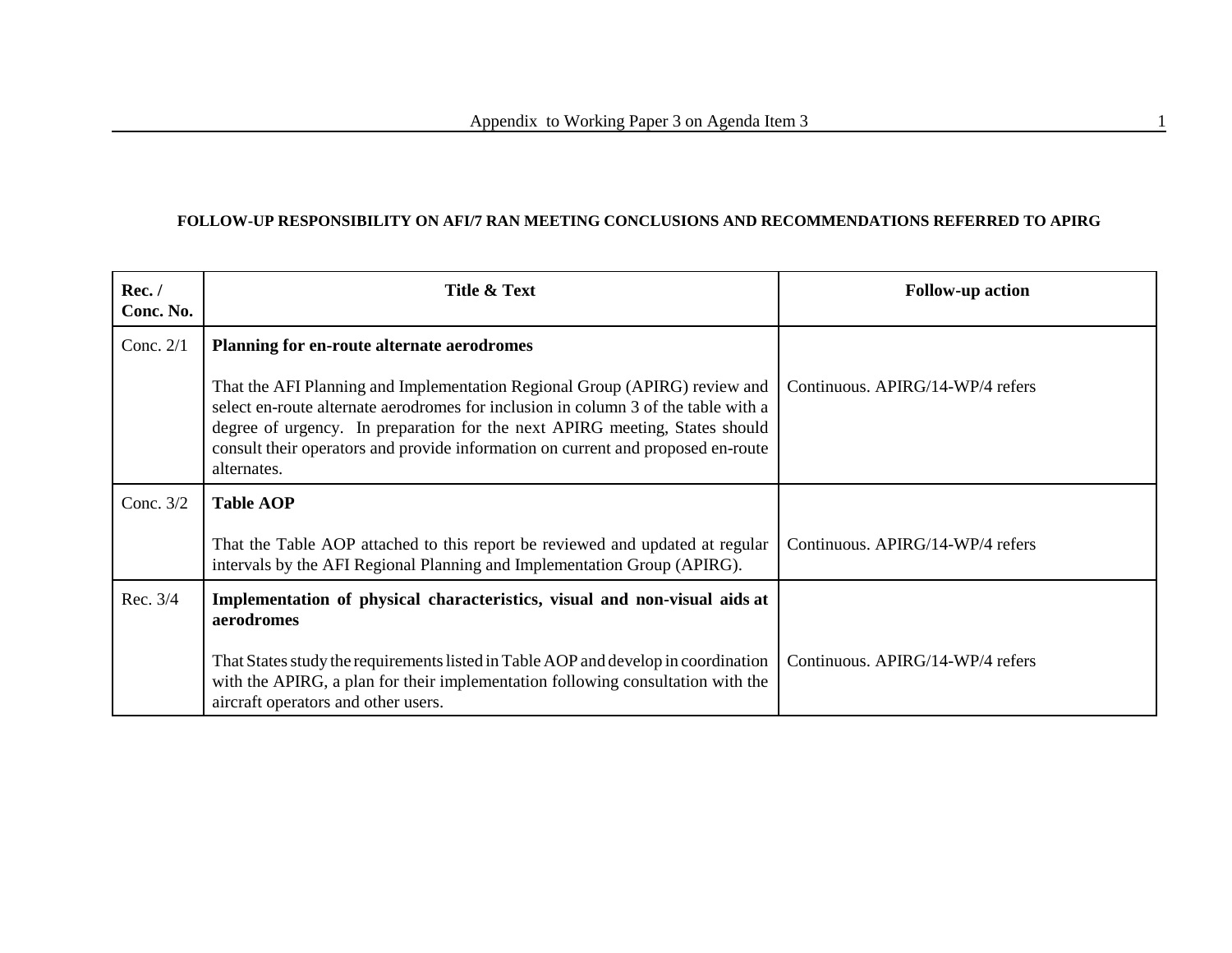| Rec. /<br>Conc. No. |               | Title & Text                                                                                                                                                                                                                                                                                                                                                                                                         | <b>Follow-up action</b>                 |
|---------------------|---------------|----------------------------------------------------------------------------------------------------------------------------------------------------------------------------------------------------------------------------------------------------------------------------------------------------------------------------------------------------------------------------------------------------------------------|-----------------------------------------|
| Conc. $4/1$         |               | <b>Implementation of visual aids</b>                                                                                                                                                                                                                                                                                                                                                                                 |                                         |
|                     | That:         |                                                                                                                                                                                                                                                                                                                                                                                                                      |                                         |
|                     | a)            | States ensure that adequate resources are available so the required visual<br>aids are implemented and maintained properly at their aerodromes in<br>accordance with Annex 14, Volume I;                                                                                                                                                                                                                             | Continuous. APIRG/14-WP/4, WP/12 refer  |
|                     | b)            | ICAO continue to promote and encourage, where possible, the<br>establishment of autonomous airport authorities which, if well structured<br>and financially independent, could contribute to the provision of much<br>needed funds for the acquisition, installation and maintenance of visual<br>aids at aerodromes in the region in accordance with Limited AFI<br>(COM/MET/RAC) RAN Meeting Recommendation 10/15; | Continuous. APIRG/14-WP/4 refers        |
|                     | $\mathbf{c})$ | ICAO, through its Technical Cooperation Bureau and Regional Offices,<br>continue to provide necessary assistance to States; and                                                                                                                                                                                                                                                                                      | Continuous. APIRG/14-WP/4, WP/19 refers |
|                     | d)            | The subject of implementation of visual aids be maintained on the work<br>programme of AOP/SG of APIRG.                                                                                                                                                                                                                                                                                                              | Continuous. APIRG/14-WP/4 refers        |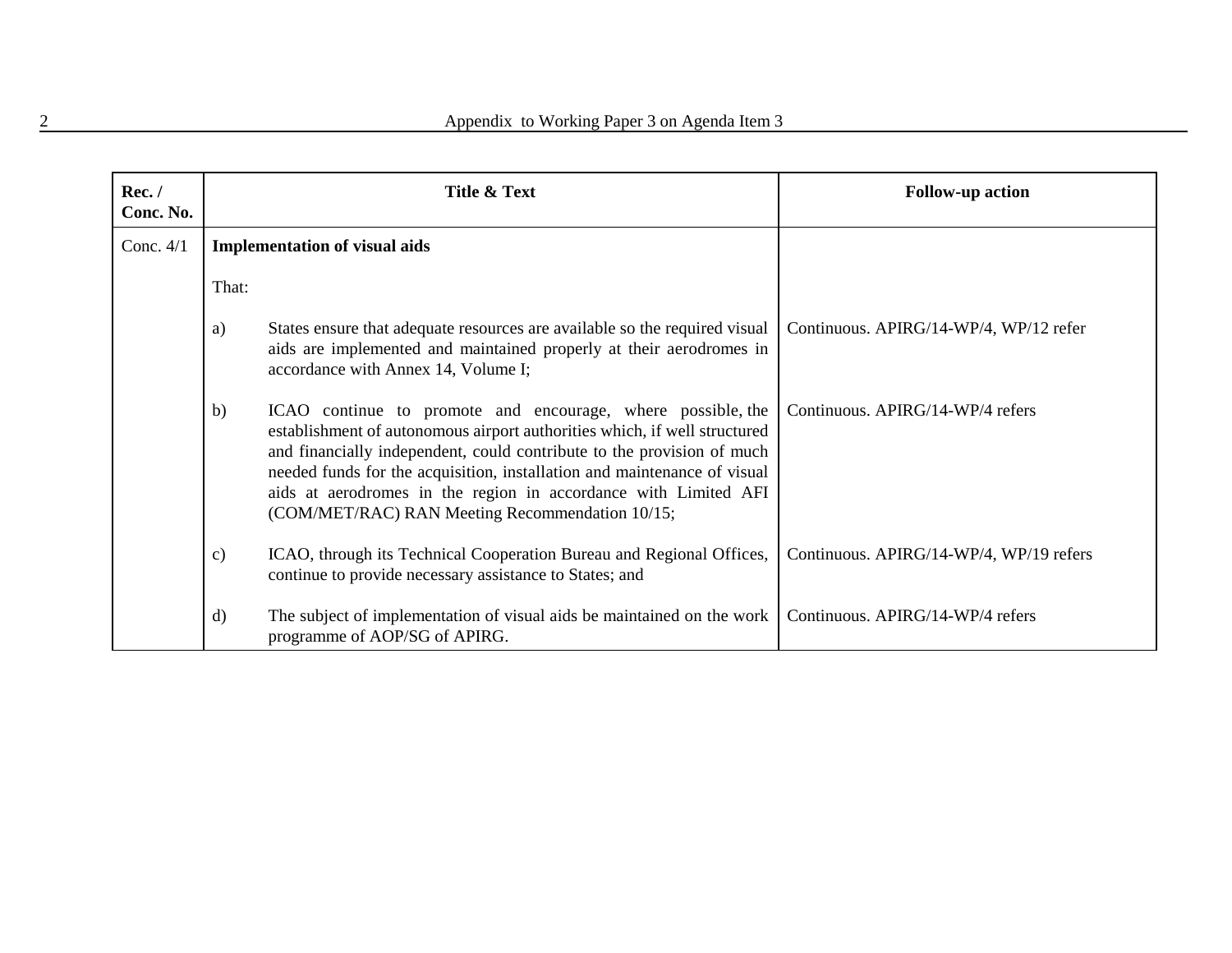| Rec./<br>Conc. No. | Title & Text                                                                                                                                                                                                                                                                                                                                                                                        | <b>Follow-up action</b>                                                                                                                                                                                                                               |
|--------------------|-----------------------------------------------------------------------------------------------------------------------------------------------------------------------------------------------------------------------------------------------------------------------------------------------------------------------------------------------------------------------------------------------------|-------------------------------------------------------------------------------------------------------------------------------------------------------------------------------------------------------------------------------------------------------|
| Conc. 4/6          | <b>Rescue and fire fighting services</b>                                                                                                                                                                                                                                                                                                                                                            |                                                                                                                                                                                                                                                       |
|                    | That:                                                                                                                                                                                                                                                                                                                                                                                               |                                                                                                                                                                                                                                                       |
|                    | the attention of States concerned be drawn to existing deficiencies in the<br>a)<br>rescue and fire fighting services at their aerodromes;                                                                                                                                                                                                                                                          | Continuous. APIRG/14-WP/4 refers                                                                                                                                                                                                                      |
|                    | States give priority to the provision of adequate rescue and fire fighting<br>b)<br>services at their international aerodromes in accordance with the<br>provisions of Annex 14, Volume I;                                                                                                                                                                                                          | Continuous.                                                                                                                                                                                                                                           |
|                    | the regional offices continue the practice of carrying out regular reviews<br>$\mathbf{c})$<br>of the status of RFF services at international aerodromes in States in their<br>respective areas of accreditation;                                                                                                                                                                                   | Continuous. APIRG/14 - WP/4 refers.                                                                                                                                                                                                                   |
|                    | States be encouraged to continue efforts on training of RFF personnel<br>$\mathbf{d}$<br>including familiarization of the types of aircraft operating at their<br>aerodromes in consultation with aircraft operators; and                                                                                                                                                                           | Continuous. APIRG/14 - WP/4 refers.                                                                                                                                                                                                                   |
|                    | this subject be maintained in the work programme of AOP/SG.<br>e)                                                                                                                                                                                                                                                                                                                                   | Continuous. APIRG/14 - WP/4 refers.                                                                                                                                                                                                                   |
| Rec.5/1            | A co-operative approach to airspace management                                                                                                                                                                                                                                                                                                                                                      |                                                                                                                                                                                                                                                       |
|                    | That States, taking into account the need for cost-effective introduction and<br>operation of CNS/ATM systems, give consideration to co-operative efforts for<br>introducing more efficiency in airspace management, particularly through<br>regionalization leading to globalization of upper airspace management, in order to<br>facilitate the safe, orderly and expeditious flow of air traffic | Brought to the attention of States. Good progress:<br>e:g: ASECNA Airspaces:<br><b>COMESA UACC (21 States)</b><br><b>EAC UACC</b><br>(3 States)<br>Continuous<br>SADC UACC (14 States)<br>Dar-es-Salaam UIR (3 States)<br>Antananarivo UIR (3 States) |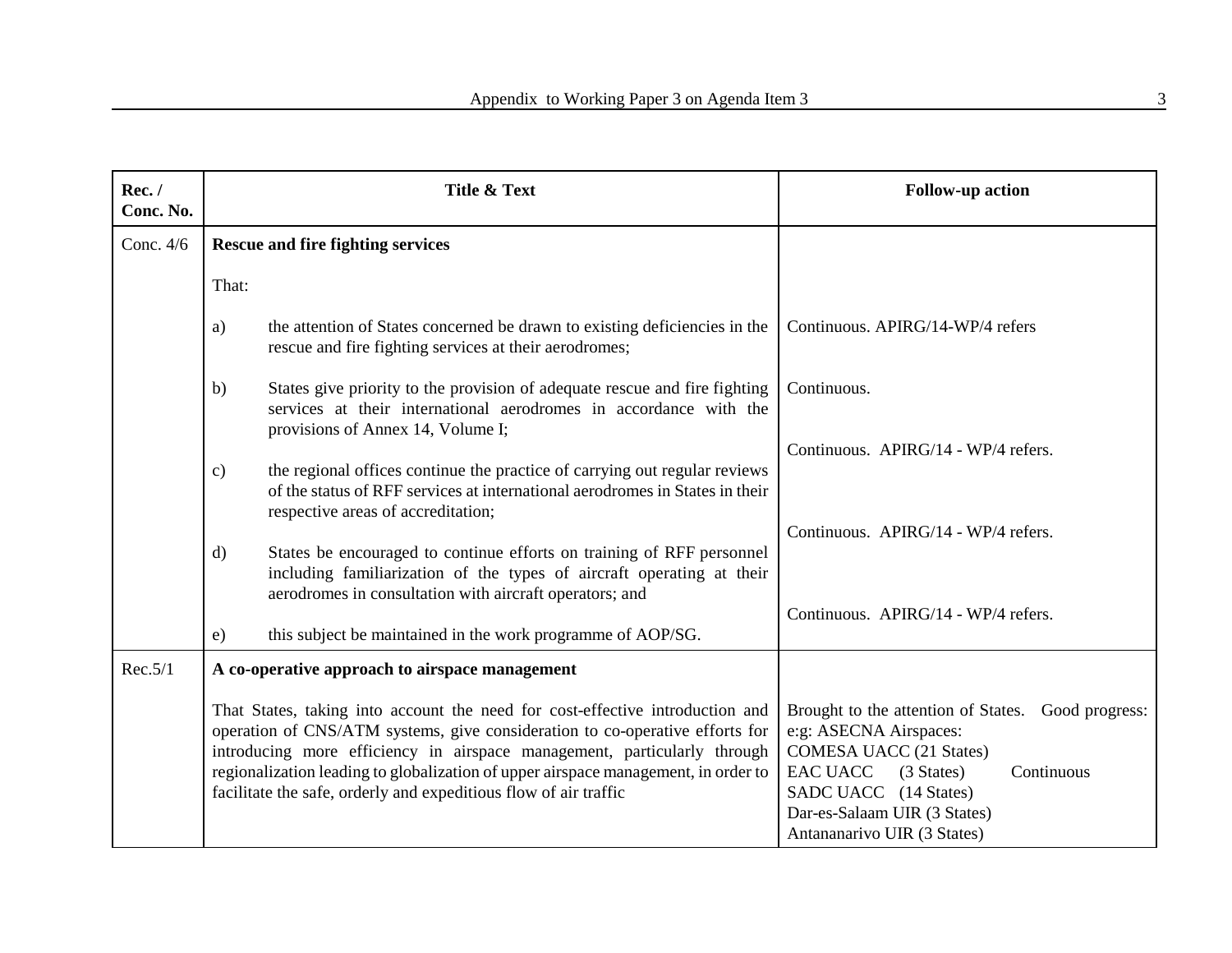| Rec./<br>Conc. No. | Title & Text                                                                                                                                                                                                                                                                                                             | <b>Follow-up action</b> |
|--------------------|--------------------------------------------------------------------------------------------------------------------------------------------------------------------------------------------------------------------------------------------------------------------------------------------------------------------------|-------------------------|
| Rec5/2             | <b>Contingency Planning</b>                                                                                                                                                                                                                                                                                              |                         |
|                    | That States which have not already done so, develop contingency plans for their<br>area of responsibility, in coordination with adjacent States , ICAO and interested<br>international organizations, in order to facilitate early implementation of<br>contingency measures should services be disrupted.               | Continuous.             |
| Conc.<br>5/7       | Areas of application of the area navigation (RNAV) concept<br>That States concerned identify those areas within their respective FIRs where the<br>area navigation concept could be applied, in order to take full advantage of the<br>navigational capability of aircraft equipped with suitable RNAV equipment to meet |                         |
|                    | a specified required navigation performance (RNP).                                                                                                                                                                                                                                                                       |                         |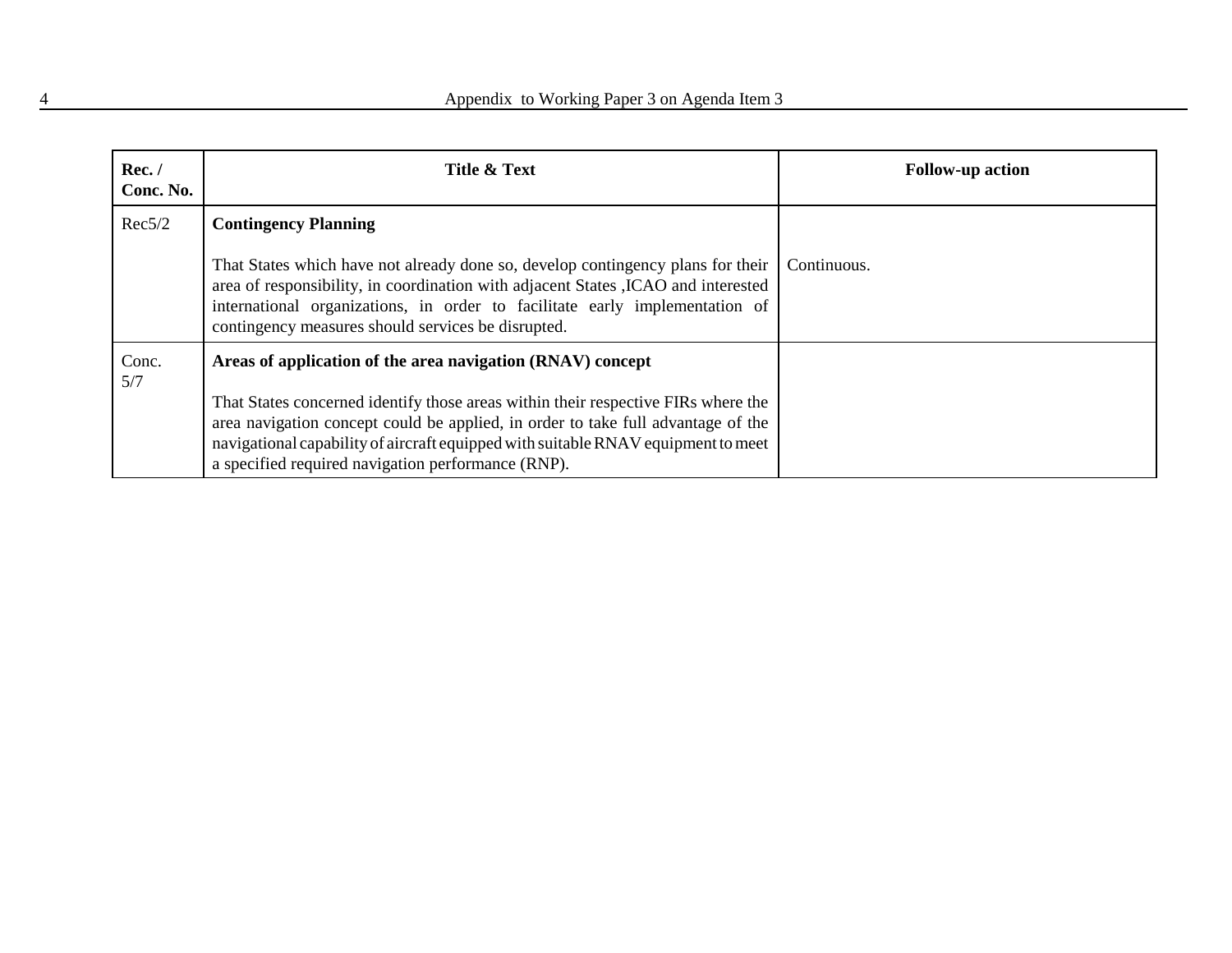| Rec./<br>Conc. No. | Title & Text                                                                                                                                                                                                                                                              | <b>Follow-up action</b>                                                                    |
|--------------------|---------------------------------------------------------------------------------------------------------------------------------------------------------------------------------------------------------------------------------------------------------------------------|--------------------------------------------------------------------------------------------|
| Rec 5/11           | Improvements to the air navigation system in the South Atlantic                                                                                                                                                                                                           |                                                                                            |
|                    | That:                                                                                                                                                                                                                                                                     |                                                                                            |
|                    | to ensure continuity in the development to the air navigation system in the<br>1)<br>South Atlantic parts of the AFI and SAM Regions, States concerned and<br>interested international organizations meet under the auspices of ICAO at<br>least once a year in order to: | Implementation carried out within the framework of<br>Informal SAT Meetings. - Continuous. |
|                    | study, monitor and evaluate the air navigation system in the light of<br>a)<br>changing traffic characteristics and technology;                                                                                                                                           | Subject discussed at SAT/11 Meeting                                                        |
|                    | co-ordinate the implementation of improvements to the air navigation<br>b)<br>system, including new CNS/ATM systems; and                                                                                                                                                  |                                                                                            |
|                    | develop amendment proposals to the air navigation plan and regional<br>c)<br>SUPPs as required; and                                                                                                                                                                       |                                                                                            |
|                    | the APIRG and all user States be kept informed of developments.<br>2)                                                                                                                                                                                                     |                                                                                            |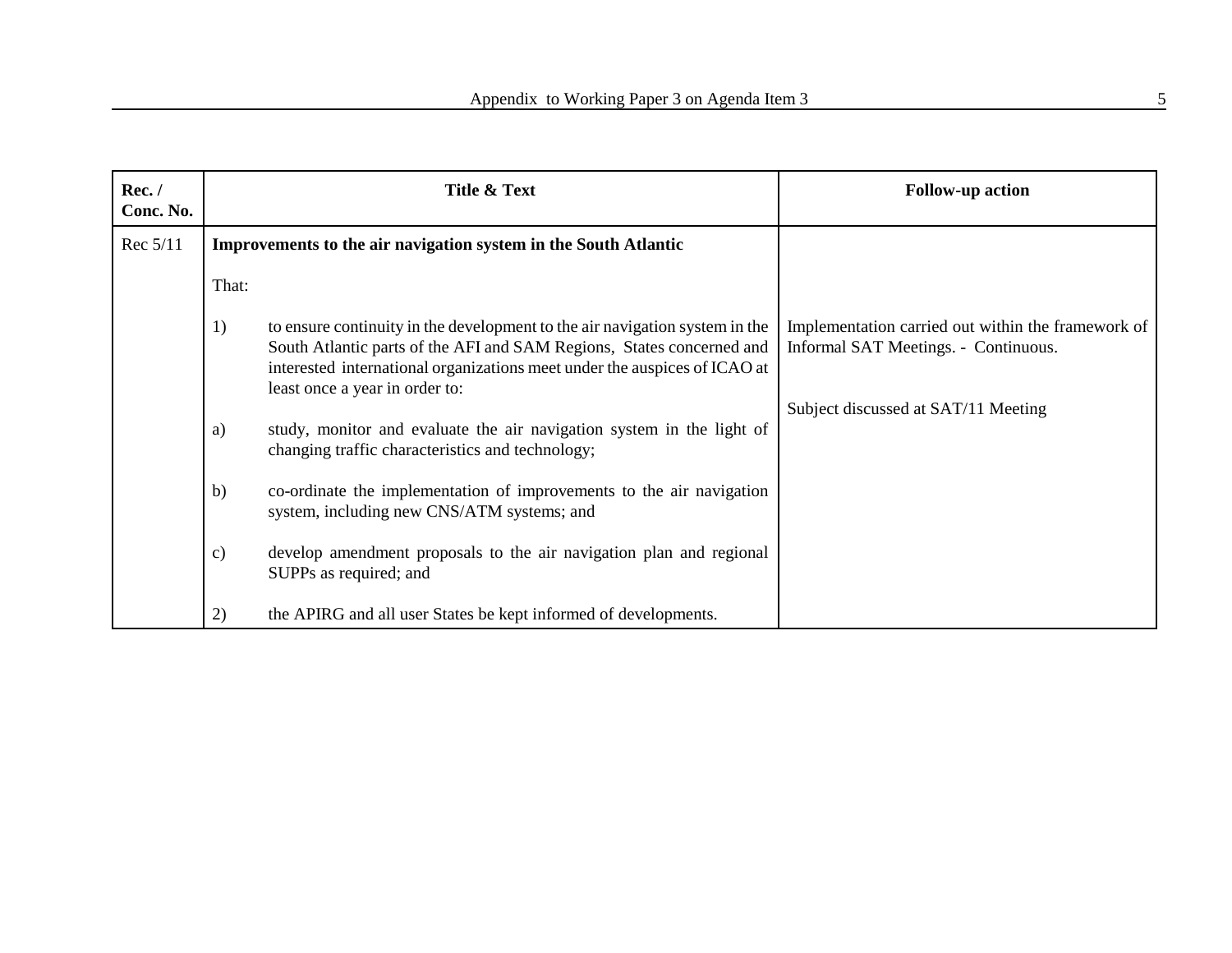| Rec./<br>Conc. No. | Title & Text                                                                                                                                                                                                                         | <b>Follow-up action</b>                                                                                                                                         |
|--------------------|--------------------------------------------------------------------------------------------------------------------------------------------------------------------------------------------------------------------------------------|-----------------------------------------------------------------------------------------------------------------------------------------------------------------|
| Conc.<br>5/17      | System monitoring in the required navigation performance airspace                                                                                                                                                                    |                                                                                                                                                                 |
|                    | That the Africa-Indian Ocean Planning and Implementation Regional Group<br>(APIRG) be requested to:                                                                                                                                  |                                                                                                                                                                 |
|                    | continue to study the available options for the monitoring of horizontal<br>a)<br>navigation performance including the possible use of independently-<br>derived global navigation satellite system-based information and select the | Subject being addressed by RVSM/RNAV/RNPTask<br>Force.                                                                                                          |
|                    | system or combination of systems which proves to be the most effective;<br>and                                                                                                                                                       | APIRG/14 - WP/6 refers.<br>Continuous                                                                                                                           |
|                    | develop any necessary monitoring requirements for inclusion in the AFI<br>b)<br><b>Regional Supplementary Procedures;</b>                                                                                                            |                                                                                                                                                                 |
| Rec.               | <b>Provision of area control service</b>                                                                                                                                                                                             |                                                                                                                                                                 |
| 5/21 b             | The AFI Planning and Implementation Regional Group (APIRG) identify those<br>routes or route segments where, based upon traffic densities or other operational<br>assessment factors, air traffic control should be implemented.     | Certain selected ATS airspaces have been identified<br>and are included in both the ATS/SG Report and<br>CNS/ATM Plan. - Continuous.<br>APIRG/14 - WP/6 refers. |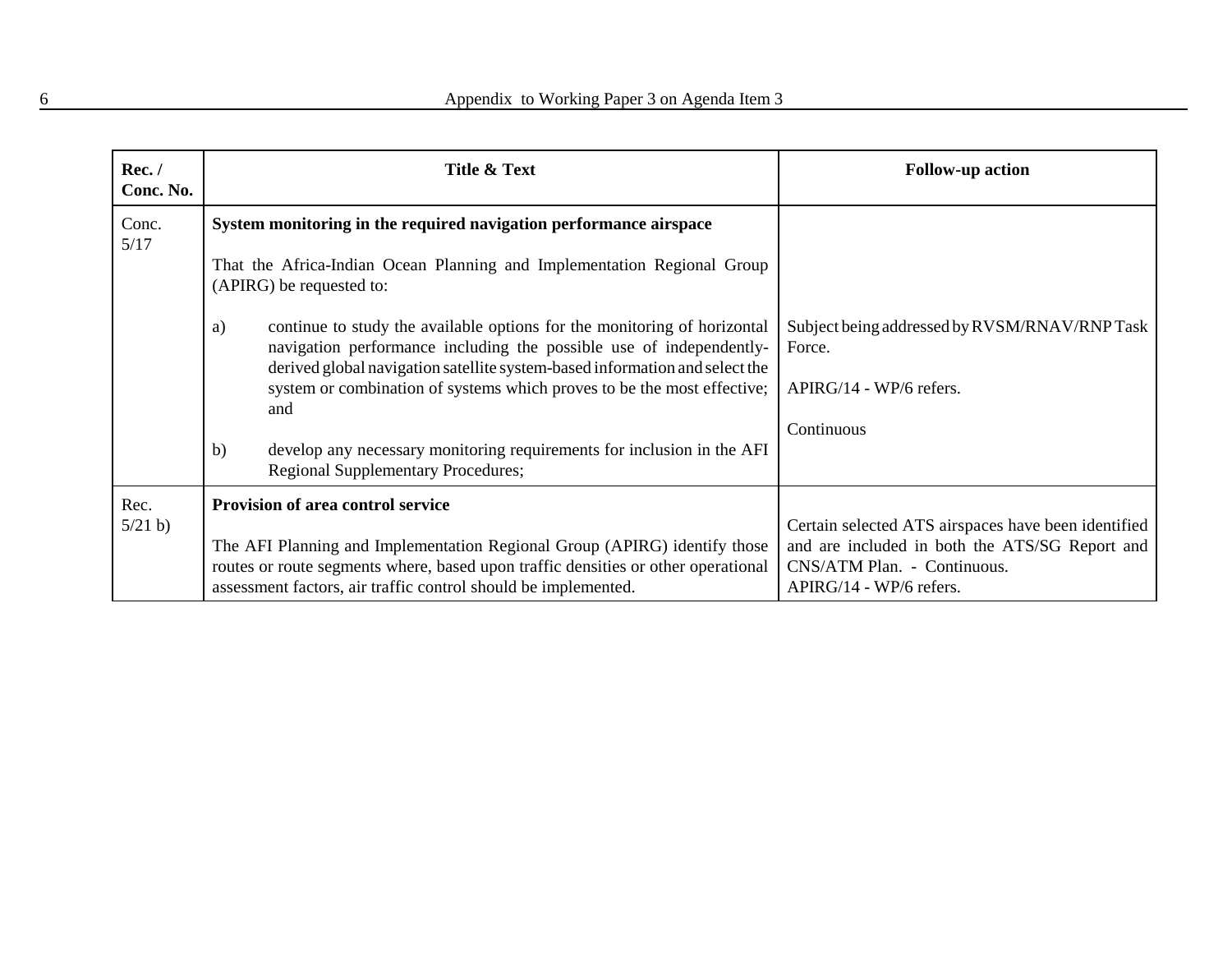| Rec./<br>Conc. No. | <b>Title &amp; Text</b>                                                                                                                                                                                                                                                   | <b>Follow-up action</b>                                                                                                                                                    |
|--------------------|---------------------------------------------------------------------------------------------------------------------------------------------------------------------------------------------------------------------------------------------------------------------------|----------------------------------------------------------------------------------------------------------------------------------------------------------------------------|
| Rec.<br>$5/26$     | Reporting and analysis of ATS incidents                                                                                                                                                                                                                                   | States have been notified of the recommendation and<br>remarkable results have been achieved. The subject                                                                  |
|                    | That States which have not already done so to:                                                                                                                                                                                                                            | also discussed annually under the<br>is.<br>IATA/ICAO/ASECNA/                                                                                                              |
|                    | implement procedures for the timely reporting of air traffic incidents;<br>a)                                                                                                                                                                                             | IFALPA/IFATCA Air Traffic Incident Analysis<br>Group, - Continuous.                                                                                                        |
|                    | publish reporting procedures in their aeronautical information publication<br>b)<br>(AIP) and relevant ATS documents and make the Model Incident/Accident<br>Report form available at ATS units, including those offices used for pre-<br>and post-flight pilot briefing; |                                                                                                                                                                            |
|                    | establish procedures for the investigation of causes and circumstances<br>$\mathbf{c})$<br>concerning significant air traffic incidents in line with Annex 13<br>requirements; and                                                                                        | APIRG/14 - WP/6 refers.                                                                                                                                                    |
|                    | emphasize, in national documentation, the need for rapid notification of<br>$\mathbf{d}$<br>the results of investigations to all parties concerned including pilots,<br>aircraft operators, ATS units, ICAO and other affected States or Agencies.                        |                                                                                                                                                                            |
| Conc.<br>5/27      | <b>ATS</b> operational auditing<br>develop standard auditing procedures to be used by States in order to<br>a)<br>assess the capability/competence of any particular ATS unit to ensure the                                                                               | - ATS operational auditing have been developed and<br>forwarded to States for implementation. Several<br>States have developed these auditing procedures. -<br>Continuous. |
|                    | provision of services in accordance with ICAO Standards and<br>Recommended Practices (SARPs) and as per the provisions of the Plan;<br>and                                                                                                                                | APIRG/14 - WP/6 refers.                                                                                                                                                    |
|                    | as a matter of urgency, facilitate the implementation of uniform<br>b)<br>proficiency assessments and standards maintenance for air traffic<br>services personnel.                                                                                                        |                                                                                                                                                                            |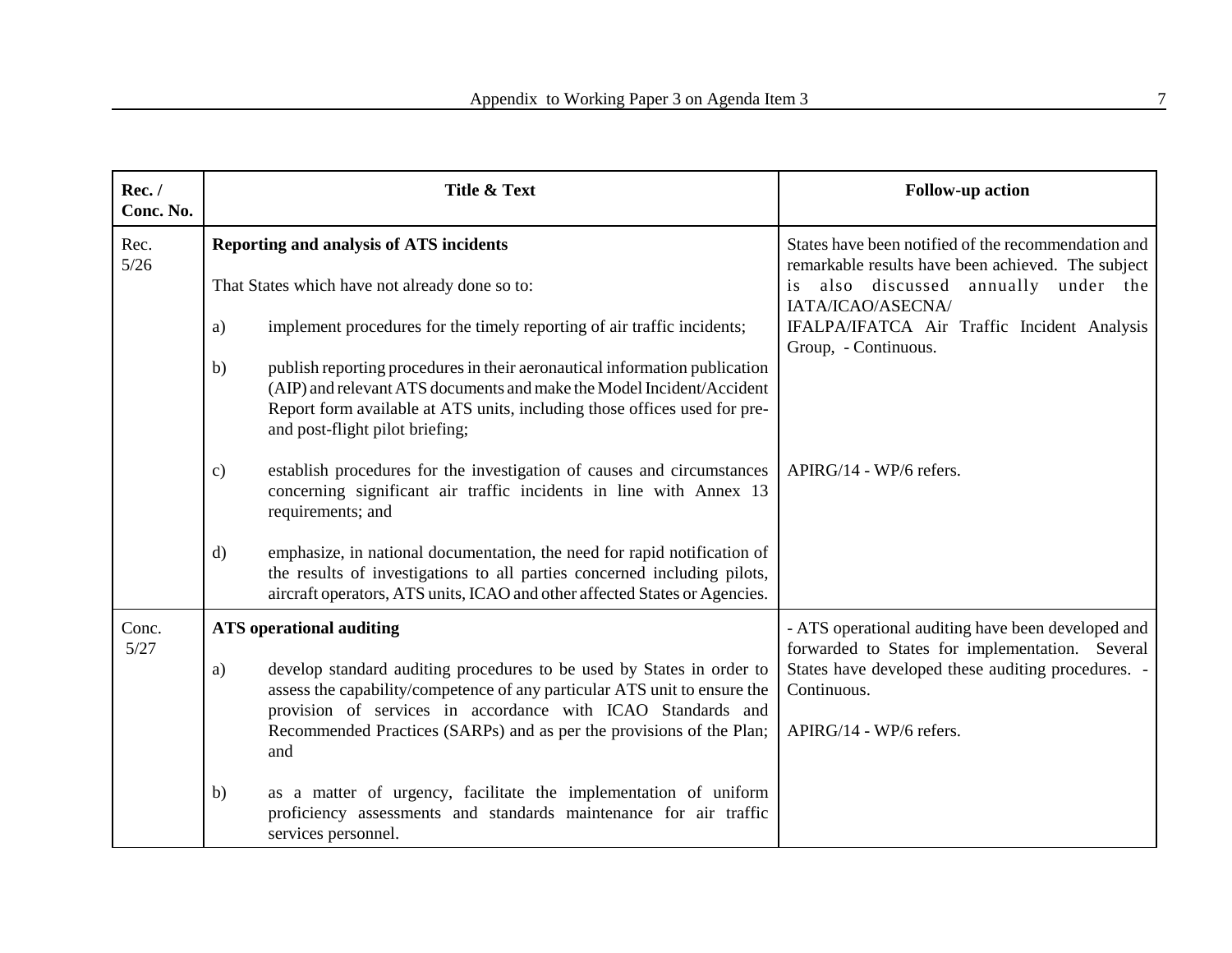| Rec./<br>Conc. No. | <b>Title &amp; Text</b>                                                                                                                                                                                                                                             | <b>Follow-up action</b>                                                                                                                                   |
|--------------------|---------------------------------------------------------------------------------------------------------------------------------------------------------------------------------------------------------------------------------------------------------------------|-----------------------------------------------------------------------------------------------------------------------------------------------------------|
| Rec $6/2$          | Satellite-aided search and rescue                                                                                                                                                                                                                                   | State letter was sent out and several States have                                                                                                         |
|                    | <b>That States:</b>                                                                                                                                                                                                                                                 | implemented this recommendation. Similarly an<br>MCC/LUT has been established in Algeria and South<br>Africa and States have been requested to file their |
|                    | take appropriate action to reduce the number of false alarms through the<br>1)<br>COSPAS-SARSAT system on 121.5/243/406 MHZ caused by inadvertent<br>activation of emergency transmitters and eliminate unauthorized use of<br>those frequencies;                   | protocols with these two states. - Continuous.<br>APIRG/14 - WP/6 refers.                                                                                 |
|                    | establish a register of 406 MHZ ELTs and make available information by<br>2)<br>publishing in the aeronautical information publication as to how ELT<br>registration information can be obtained rapidly by rescue co-ordination<br>centres (RCCs) of other States; |                                                                                                                                                           |
|                    | provide to ICAO a search and rescue (SAR) point of contact (SPOC) for<br>3)<br>inclusion in Table SAR 1 of the respective air navigation plan (ANP); and                                                                                                            |                                                                                                                                                           |
|                    | include information regarding the COSPAS-SARSAT system in the SAR<br>4)<br>plans.                                                                                                                                                                                   |                                                                                                                                                           |
| Rec.8/9            | Requirements for the use of SADIS to exchange OPMET data                                                                                                                                                                                                            |                                                                                                                                                           |
|                    | That, in the planning of the use of SADIS in the AFI Region, full advantage of the<br>SADIS in the exchange of OPMET data be taken.                                                                                                                                 | Continuous.                                                                                                                                               |
| Rec. 9/6           | Application of circuit control protocols between AFTN main centres                                                                                                                                                                                                  |                                                                                                                                                           |
|                    | That APIRG review the application of circuit control protocols between AFTN<br>main centres so as to define a uniform system of interface control.                                                                                                                  | Assigned to COM/SG. Action completed.                                                                                                                     |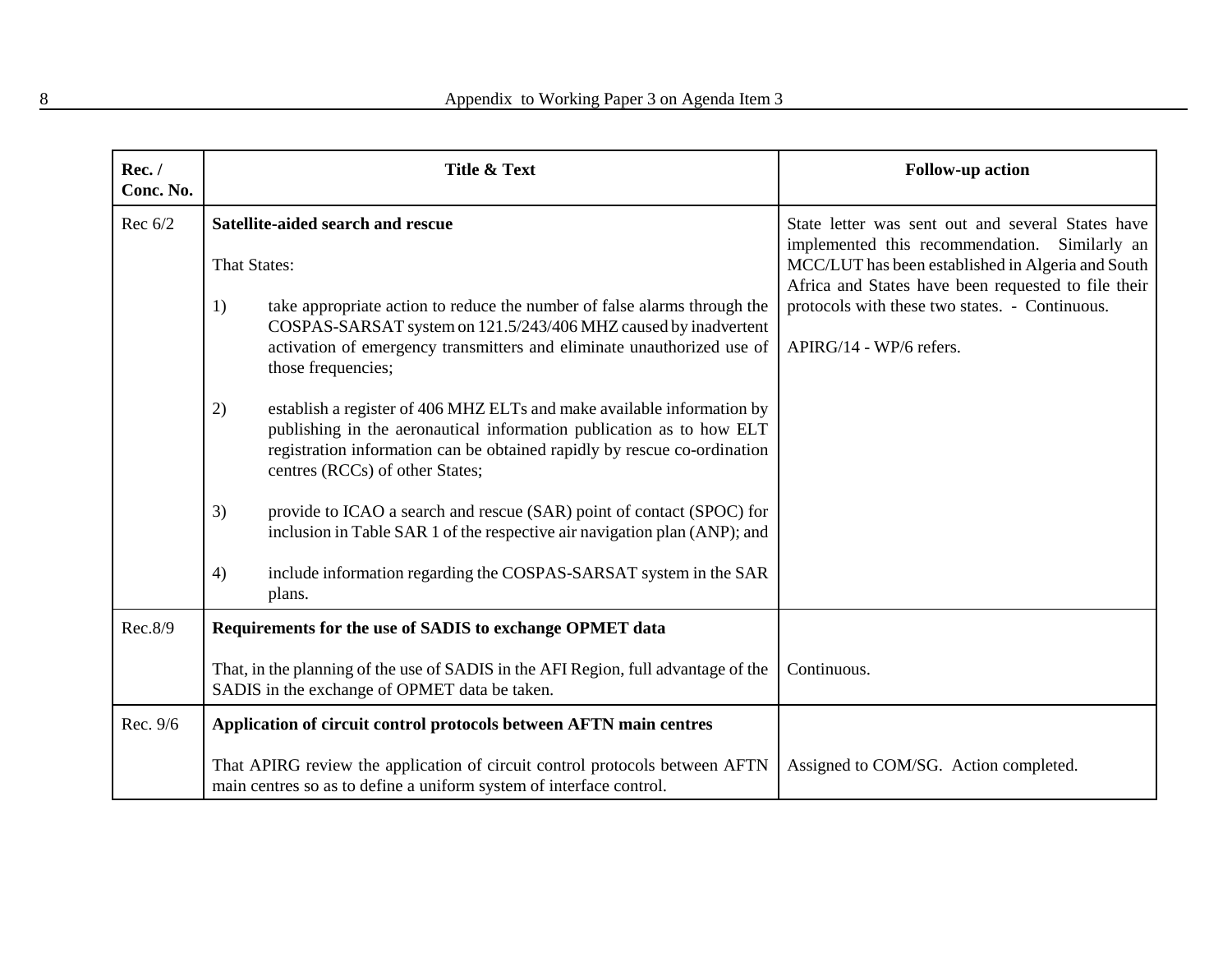| Rec./<br>Conc. No. |                                                            | Title & Text                                                                                                                                                                                              | <b>Follow-up action</b> |
|--------------------|------------------------------------------------------------|-----------------------------------------------------------------------------------------------------------------------------------------------------------------------------------------------------------|-------------------------|
| Rec. 9/11          | <b>Actualization of the VHF Frequency Utilization Plan</b> |                                                                                                                                                                                                           |                         |
|                    | That:                                                      |                                                                                                                                                                                                           |                         |
|                    | a)                                                         | APIRG keep under review the VHF frequency utilization plan at Appendix<br>G to the report on Agenda Item 9, so that it may correspond better to the<br>actual frequency utilization in AFI by States; and | a) Completed            |
|                    | $\mathbf{b}$                                               | States when assigning VHF frequencies co-ordinate with ICAO Regional<br>Offices in accordance with LIM AFI (COM/MET/RAC), 1988,<br>Recommendation 8/3.                                                    | b) Completed            |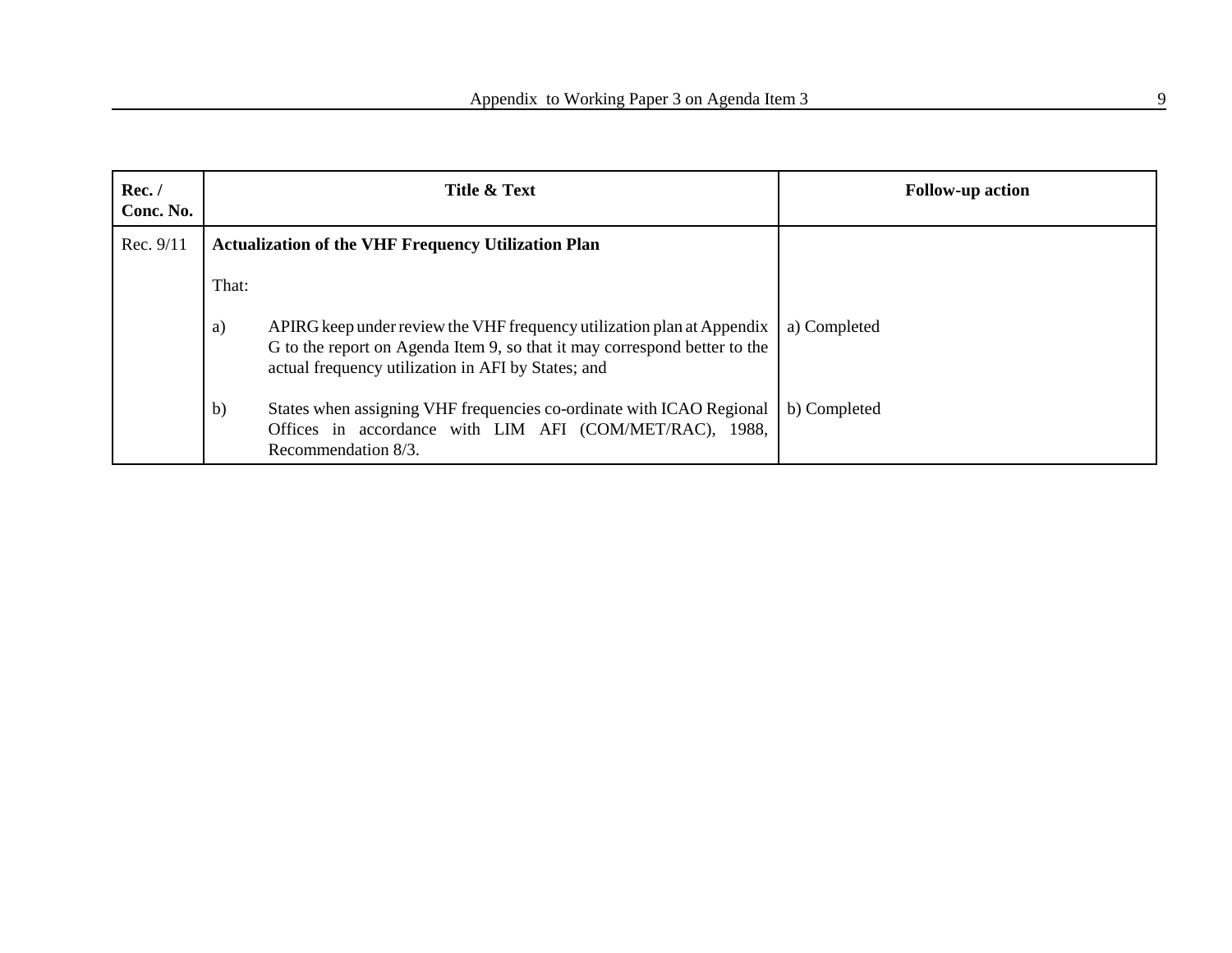| Rec./<br>Conc. No. |               | Title & Text                                                                                                                                                                                                                                                      | <b>Follow-up action</b> |
|--------------------|---------------|-------------------------------------------------------------------------------------------------------------------------------------------------------------------------------------------------------------------------------------------------------------------|-------------------------|
| Conc.<br>10/6      |               | <b>GNSS implementation - Africa-Indian Ocean Region Strategy</b>                                                                                                                                                                                                  |                         |
|                    | That APIRG,   |                                                                                                                                                                                                                                                                   |                         |
|                    | a)            | finalize, as a matter of urgency, the strategy for the implementation of<br>GNSS in the Africa-Indian Ocean Region, including ground and satellite-<br>based augmentations systems (e.g. EGNOS, WAAS), taking due account<br>of developments in adjacent regions; | a) Completed.           |
|                    | b)            | undertake proper liaison with certified GNSS service providers;                                                                                                                                                                                                   | b) to f) Continuous.    |
|                    | $\mathbf{c})$ | give further consideration to the concept of "Multinational ICAO AFI Air<br>Navigation Facility/Service" addressed in the Report under Agenda Item<br>14;                                                                                                         |                         |
|                    | d)            | identify and address as appropriate, possible sources of funding to<br>facilitate GNSS implementation in the Africa-Indian Ocean Region;                                                                                                                          |                         |
|                    | e)            | identify and address, to the extent possible, institutional and legal matters<br>related to the GNSS implementation in the region; and                                                                                                                            |                         |
|                    | f             | monitor cost benefit analyses related to GNSS implementation scenarios.                                                                                                                                                                                           |                         |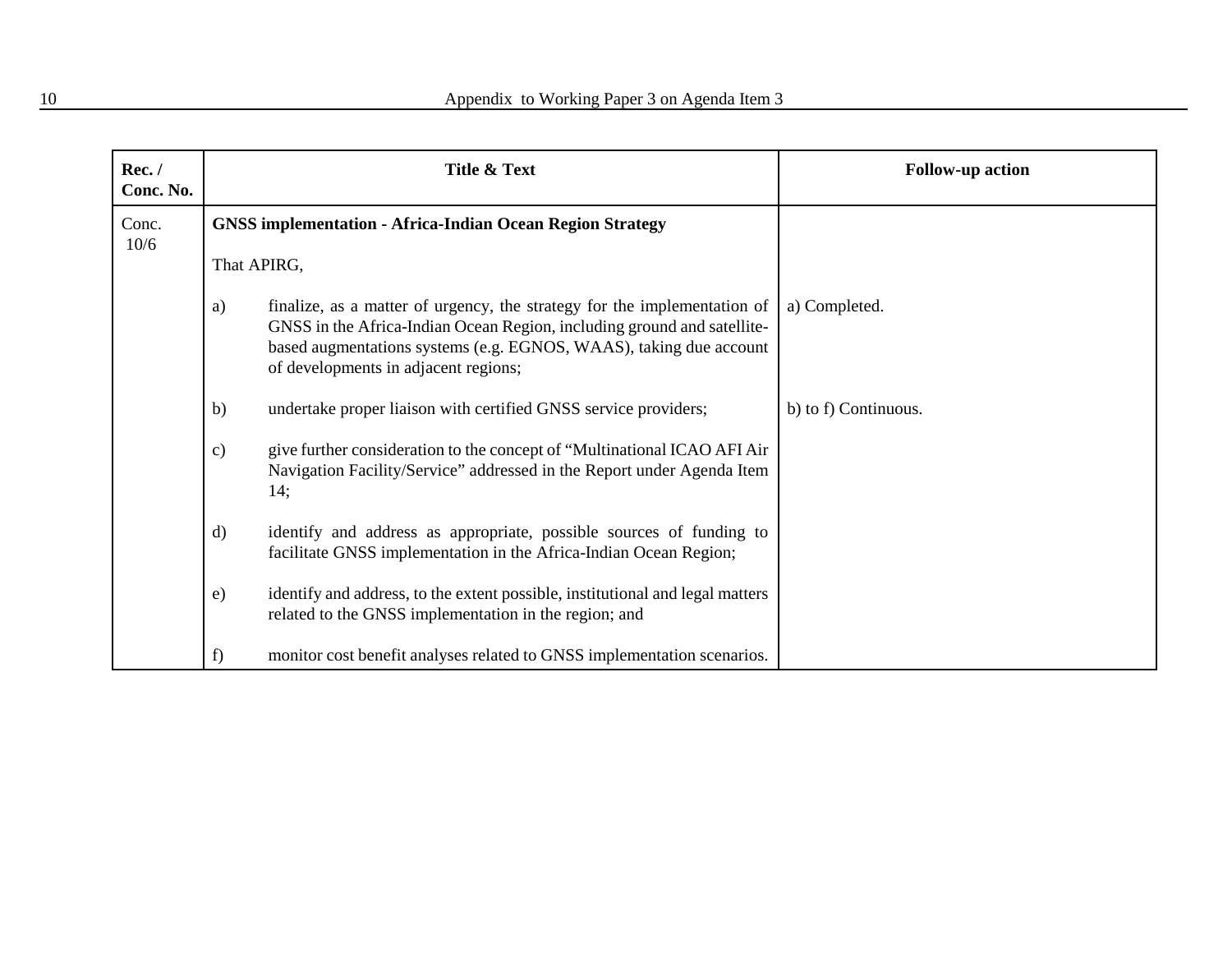| Rec./<br>Conc. No. | Title & Text                                                                                                                                                                                                                                                                                                                        | <b>Follow-up action</b>                                                           |
|--------------------|-------------------------------------------------------------------------------------------------------------------------------------------------------------------------------------------------------------------------------------------------------------------------------------------------------------------------------------|-----------------------------------------------------------------------------------|
| Rec. 11/1          | <b>Amendment to the Air Navigation Plan, Part III - Aeronautical Surveillance</b><br>Plan                                                                                                                                                                                                                                           |                                                                                   |
|                    | That the table at Appendix B to the report of Agenda Item 11 form the<br>a)<br>basis for the development of an aeronautical surveillance plan (ASP) for<br>the AFI Region;                                                                                                                                                          | Completed.                                                                        |
|                    | that APIRG complete the table in conformance with the CNS/ATM<br>b)<br>systems plan; and                                                                                                                                                                                                                                            |                                                                                   |
|                    | that ICAO develop the necessary explanatory notes to the proposed table.<br>$\mathbf{c})$                                                                                                                                                                                                                                           |                                                                                   |
| Rec 12/32          | Production Responsibility for Sheets of the World Aeronautical Chart - ICAO<br>1:1 000 000 (FASID)                                                                                                                                                                                                                                  | State letter was sent to the relevant States relating to<br>this recommendation - |
|                    | That:                                                                                                                                                                                                                                                                                                                               |                                                                                   |
|                    | APIRG examine the assignment of the production responsibility between<br>a)<br>the States concerned for the following sheets:                                                                                                                                                                                                       | Subject was addressed by the AIS/MAP Automation<br>Task Force.                    |
|                    | 2344-45, 2420-21, 2422, 2451, 2454-55, 2536-37, 2423, 2454-55-2536-37,<br>2570, 2574, 2658, 2659-60, 2660, 2662, 2663, 2664, 2691, 2692, 2693,<br>2694, 2695, 2696-97, 2697, 2780-81, 2781-82, 2784-85, 2785-86, 2812-<br>13, 2813-14, 2814-15, 2816-17, 2817-18, 2905, 2906-07, 2935, 2936,<br>3052, 3155-56, 3173-74, 3278, 3297. | $APIRG/14 - WP/6$ refers.                                                         |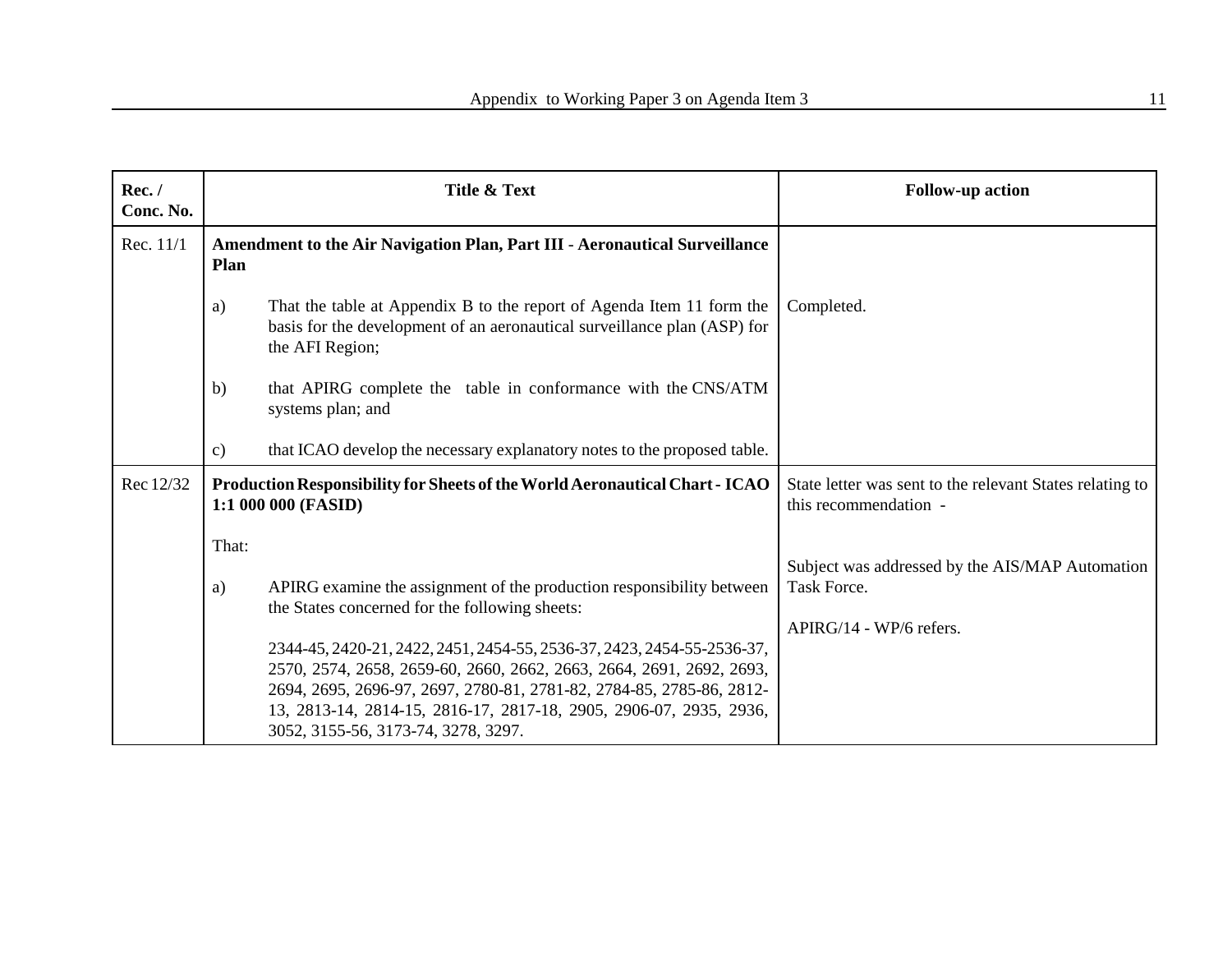| Rec./<br>Conc. No. | Title & Text                                                                                                                                                                                                                                                                                                                                                                                                                                                                                                                | <b>Follow-up action</b>                                          |
|--------------------|-----------------------------------------------------------------------------------------------------------------------------------------------------------------------------------------------------------------------------------------------------------------------------------------------------------------------------------------------------------------------------------------------------------------------------------------------------------------------------------------------------------------------------|------------------------------------------------------------------|
| Rec 12/39          | <b>Development of a Cohesive AFI Region, Air Navigation Plan concerning AIS</b><br><b>Automation (FASID)</b>                                                                                                                                                                                                                                                                                                                                                                                                                |                                                                  |
|                    | That the AIS Task Force of the Africa planning and implementation regional group<br>(APIRG) be tasked with the development of a cohesive air navigation plan<br>concerning AIS automation. In the development of the detailed plan, the task force<br>would take into due account the basic principles provided in the Air Navigation<br>Plan (ANP) as well as method of application provided in the associated Facilities<br>and Services Implementation Document (FASID), concerning AIS automation in<br>the AFI Region. | Subject being addressed by the AIS/MAP Automation<br>Task Force. |
| Conc.<br>13/1      | Further development of the AFI CNS/ATM Implementation Plan                                                                                                                                                                                                                                                                                                                                                                                                                                                                  |                                                                  |
|                    | That the APIRG continue the evolutionary development of the AFI CNS/ATM<br>plan, taking into account the comments developed by the technical bodies of the<br>AFI/7 RAN Meeting as well as the revised Global CNS/ATM Plan to be made<br>available in July 1997.                                                                                                                                                                                                                                                            | Continuous.                                                      |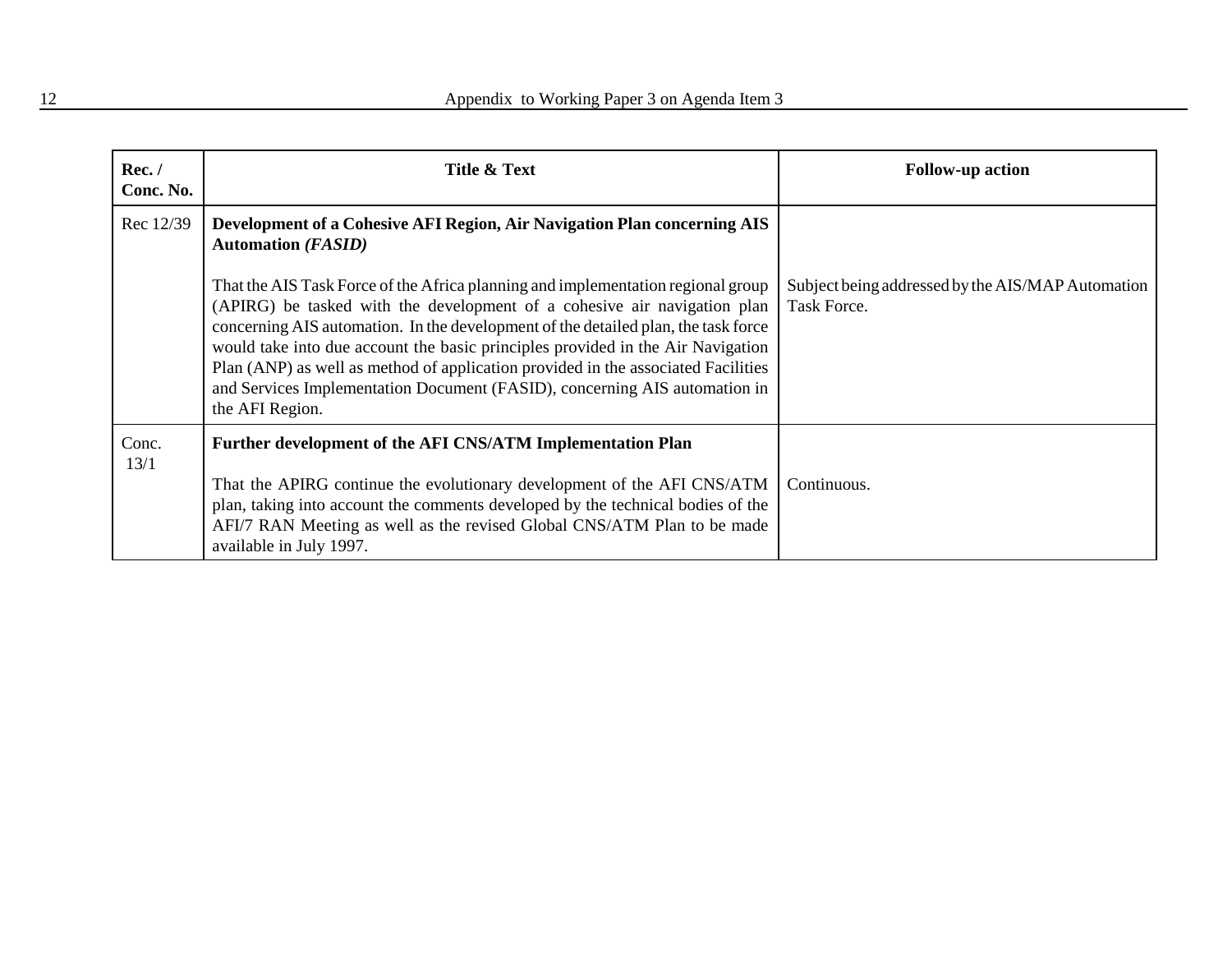| Rec./<br>Conc. No. | Title & Text                                                                                                                                                                                                                            |                                                                                                                                                                                                                                       |                                                                  | <b>Follow-up action</b>                                                              |
|--------------------|-----------------------------------------------------------------------------------------------------------------------------------------------------------------------------------------------------------------------------------------|---------------------------------------------------------------------------------------------------------------------------------------------------------------------------------------------------------------------------------------|------------------------------------------------------------------|--------------------------------------------------------------------------------------|
| Conc.<br>13/5      |                                                                                                                                                                                                                                         | Completion of the work by APIRG related to the AFI GNSS Strategy                                                                                                                                                                      | Assigned to the CNS/ATM/IC/SG See APIRG/13-<br>WP/8B for report. |                                                                                      |
|                    | That the APIRG:                                                                                                                                                                                                                         |                                                                                                                                                                                                                                       |                                                                  |                                                                                      |
|                    | a)                                                                                                                                                                                                                                      | further develop a GNSS strategy for the AFI Region, based on the outcome<br>of AFI/7 and studies on augmentation scenarios;                                                                                                           | a)                                                               | Completed.                                                                           |
|                    | b)<br>of $AFI/7$ ;                                                                                                                                                                                                                      | update the material on expected use of GNSS on the basis of the outcome                                                                                                                                                               | b)                                                               | Completed.                                                                           |
|                    | c)                                                                                                                                                                                                                                      | develop criteria for the approval of aircraft operations using GNSS, giving<br>consideration to the needs of all phases of flight, for enroute navigation in<br>oceanic areas and continental areas and for terminal area navigation; | $\mathbf{c}$ )                                                   | Completed:                                                                           |
|                    | d)                                                                                                                                                                                                                                      | on a priority basis, consider augmentation scenarios, based on<br>developments in other regions, including the use of GPS, GLONASS,<br>WAAS and EGNOS; and                                                                            | d)                                                               | Completed.                                                                           |
|                    | e)                                                                                                                                                                                                                                      | examine the planning of early implementation of local differential stations<br>to augment GNSS so as to provide precision approach capability.                                                                                        | e)                                                               | Included in time work programme of<br>CNS/ATM/IC/SG<br>and the AFI GNSS<br>Strategy. |
| Conc.<br>14/1      | Assessment and reporting methodology for air navigation shortcomings and<br>deficiencies                                                                                                                                                |                                                                                                                                                                                                                                       |                                                                  |                                                                                      |
|                    | That APIRG use the methodology contained in Appendix A to the Report on<br>Agenda Item 14 for identification, assessing, tracking and reporting of<br>shortcomings and/or deficiencies of the air navigation systems in the AFI Region. |                                                                                                                                                                                                                                       |                                                                  | APIRG/14 - WP/14.<br>Action completed.                                               |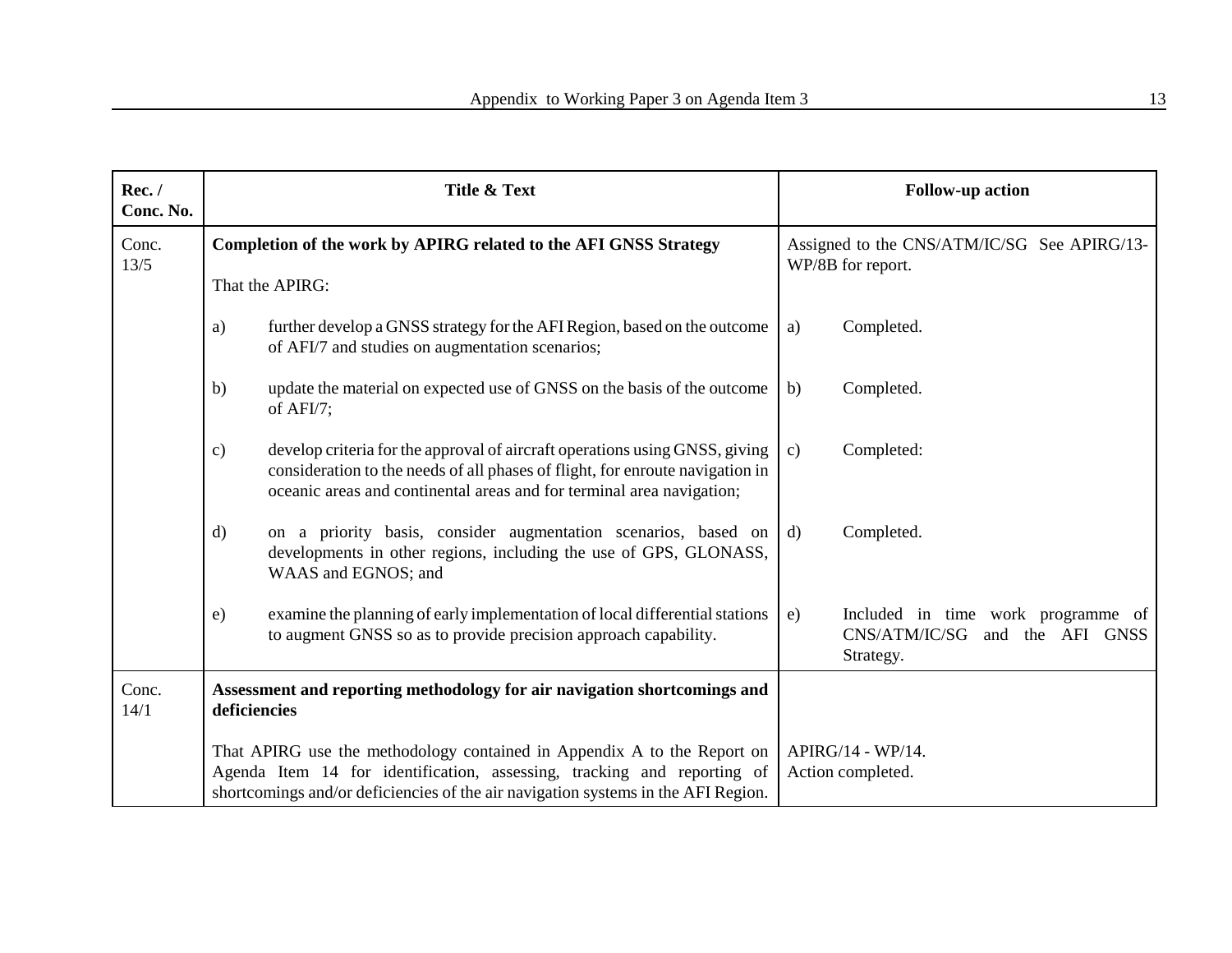| Rec. /<br>Conc. No. |                                                                           | Title & Text                                                                                                                                                                                                               | <b>Follow-up action</b>            |
|---------------------|---------------------------------------------------------------------------|----------------------------------------------------------------------------------------------------------------------------------------------------------------------------------------------------------------------------|------------------------------------|
| Rec.14/2            | Data bases of shortcomings and deficiencies of the air navigation systems |                                                                                                                                                                                                                            |                                    |
|                     | That:                                                                     |                                                                                                                                                                                                                            |                                    |
|                     | a)                                                                        | ICAO develop a data base on shortcomings and deficiencies of the air<br>navigation systems keeping in mind its relationship to the databases used<br>for the purposes of planning and implementing air navigation systems; | data base developed.<br>Continuous |
|                     | b)                                                                        | States and international organizations concerned be urged to provide the<br>necessary information to sustain a data base on shortcomings and<br>deficiencies of the air navigation systems in the AFI Region; and          |                                    |
|                     | c)                                                                        | States and international organizations concerned be urged to provide the<br>necessary information to sustain a data base on CNS/ATM planning and<br>implementation through APIRG.                                          |                                    |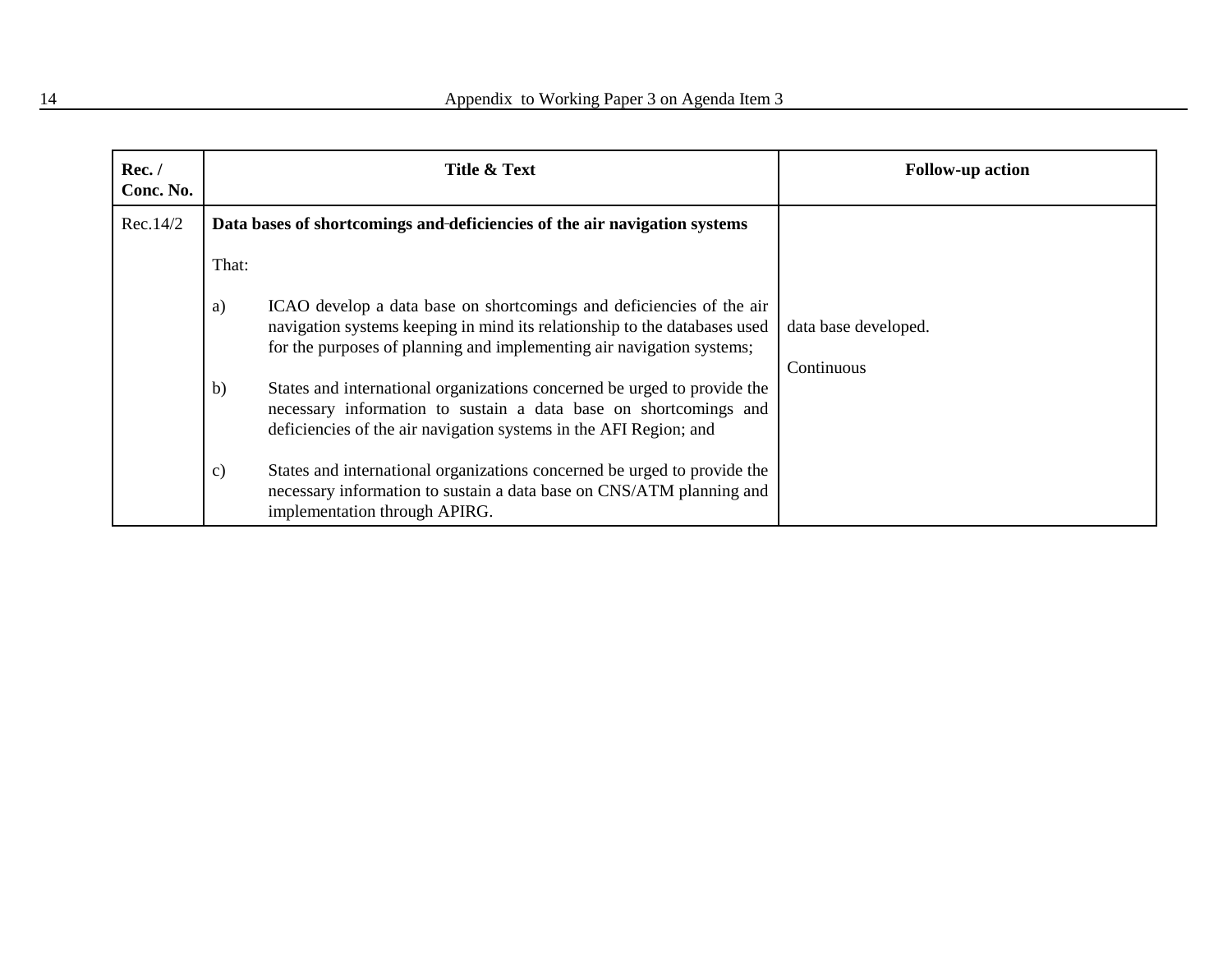| Rec./<br>Conc. No. | <b>Title &amp; Text</b>                                                                                                                                                                                                                                                                                                                                                                                                                                                    | <b>Follow-up action</b>                                                                                           |
|--------------------|----------------------------------------------------------------------------------------------------------------------------------------------------------------------------------------------------------------------------------------------------------------------------------------------------------------------------------------------------------------------------------------------------------------------------------------------------------------------------|-------------------------------------------------------------------------------------------------------------------|
| Rec.14/3           | Institutional strategies for addressing shortcomings in the airports and air<br>navigation systems of the AFI Region                                                                                                                                                                                                                                                                                                                                                       |                                                                                                                   |
|                    | That:                                                                                                                                                                                                                                                                                                                                                                                                                                                                      |                                                                                                                   |
|                    | States which have not yet done so should consider establishing<br>a)<br>autonomous authorities to manage their major airports and/or their air<br>navigation facilities taking into account guidance material contained in<br>ICAO Doc 9562 - Airport Economics Manual, Doc 9161 - Manual on<br>Route Air Navigation Facility Economics and Doc 9082/4 - Statements by<br>the Council to contracting States on Charges for Airports and Air<br><b>Navigation Services;</b> | Continuous. Several studies planned or are on-going.                                                              |
|                    | in establishing an autonomous civil aviation authority or an air navigation<br>b)<br>services authority, the roles of government, board of directors and<br>management be clearly identified and that the authority be given adequate<br>autonomy to operate according to sound business principles with<br>appropriately qualified personnel;                                                                                                                             | Many autonomous authorities formed and are<br>functioning well. Many more to be formed soon after<br>the studies. |
|                    | user charges be used exclusively to support civil aviation activities only;<br>$\mathbf{c})$                                                                                                                                                                                                                                                                                                                                                                               | Several studies conducted for and on behalf of the<br>States by ICAO and others.                                  |
|                    | the decision to establish an authority be based on a feasibility study<br>$\mathbf{d}$<br>identifying potential improvements in efficiency and financial results to be<br>gained therefrom and describing how these could be realized;                                                                                                                                                                                                                                     | SADC study ongoing. EAC study on-going.                                                                           |
|                    | States consider, as one of the alternatives of addressing the air navigation<br>$\epsilon$ )<br>related deficiencies, the creation of regional and sub-regional operating<br>agencies to jointly manage their air navigation facilities and services. This<br>would facilitate the implementation of the CNS/ATM Systems;                                                                                                                                                  |                                                                                                                   |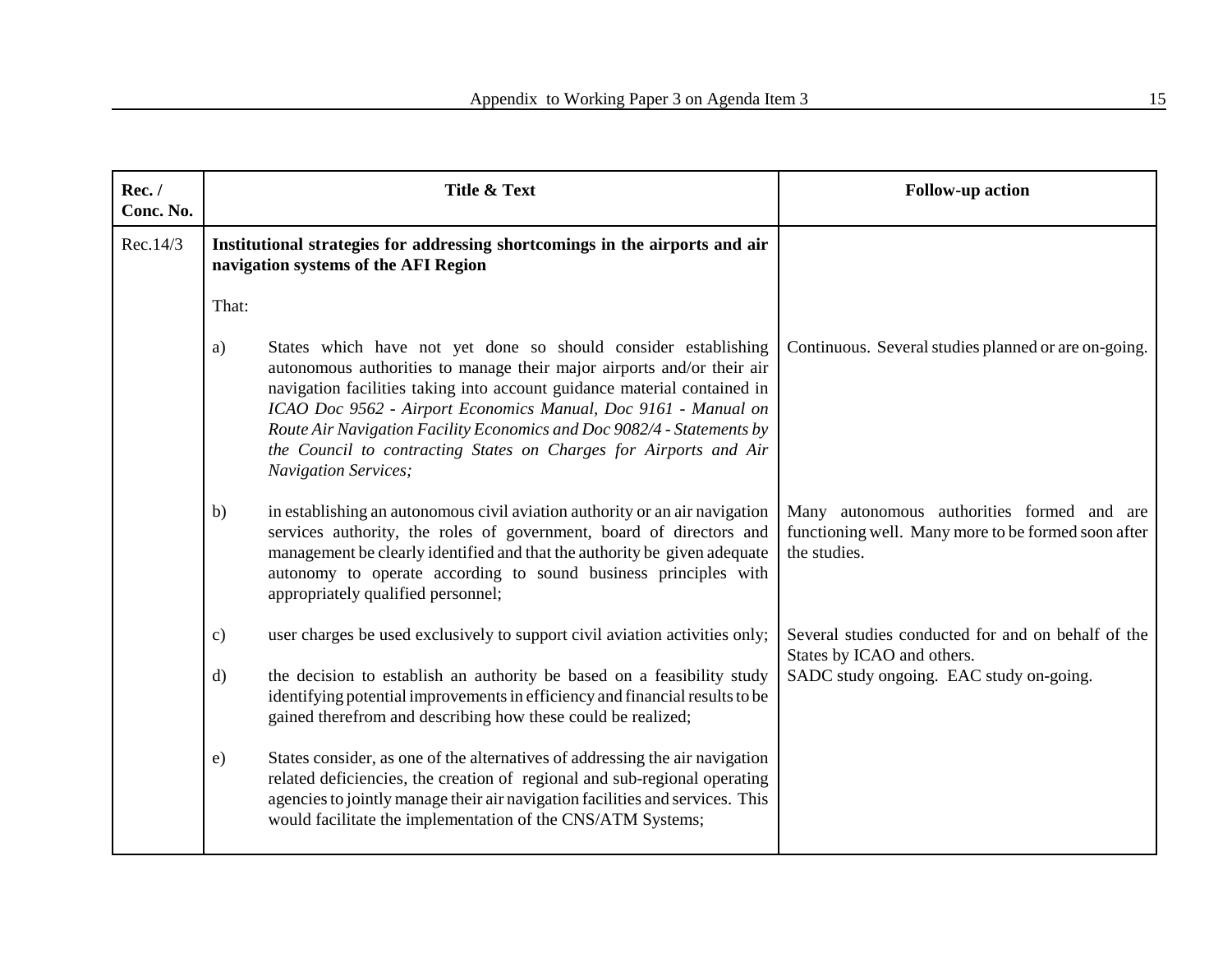| Rec./<br>Conc. No. | Title & Text                                                                                                                                                                                                                                                                                                         | <b>Follow-up action</b> |
|--------------------|----------------------------------------------------------------------------------------------------------------------------------------------------------------------------------------------------------------------------------------------------------------------------------------------------------------------|-------------------------|
|                    | ICAO consider establishing a mechanism for assisting States, on request,<br>f)<br>to implement the institutional strategies proposed in this paper for<br>addressing shortcomings in the airports and air navigation systems in the<br>AFI Region;                                                                   |                         |
|                    | regular and systematic consultations be conducted with users related to<br>g)<br>operational and financial issues so as to ensure that the facilities and<br>services provided remain fully responsive to the operational requirements<br>and that charges are determined on the basis of fair and reasonable costs; | Continuous              |
|                    | States, with limited civil aviation activities, consider the establishment of<br>h)<br>a single autonomous civil aviation authority for major airports as well as<br>on air navigation services instead of two separate authorities;                                                                                 |                         |
|                    | ICAO, in co-ordination with the States, regional and sub-regional<br>$\mathbf{i}$<br>organizations make arrangements to generate the necessary political will<br>at the highest level possible needed to sustain the implementation of the<br>new ICAO CNS/ATM systems in the AFI Region.                            |                         |
| Rec.14/4           | <b>Informal Co-ordination Meetings of States to harmonize Communications</b><br><b>Navigation Surveillance/Air Traffic Management (CNS/ATM)</b>                                                                                                                                                                      | Continuous              |
|                    | That States, in co-ordination with international organizations concerned convene<br>informal meetings from time to time to ensure the harmonization of CNS/ATM<br>implementation plans at interfaces.                                                                                                                |                         |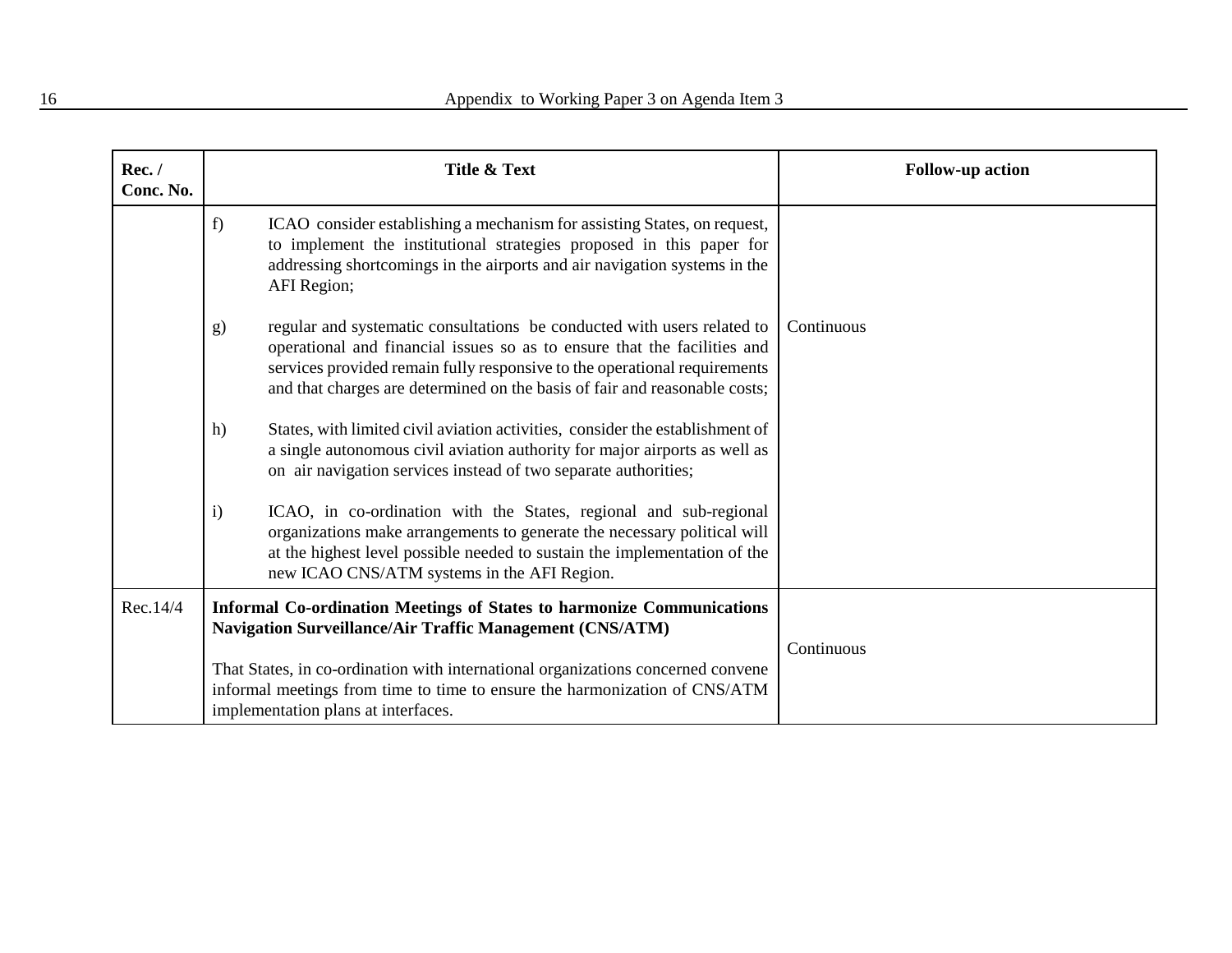| Rec./<br>Conc. No. | Title & Text                                                                                                                                                                                                                                                                                                                                                                                                                              | <b>Follow-up action</b> |
|--------------------|-------------------------------------------------------------------------------------------------------------------------------------------------------------------------------------------------------------------------------------------------------------------------------------------------------------------------------------------------------------------------------------------------------------------------------------------|-------------------------|
| Conc.<br>14/5      | Co-operative approach to the implementation of air navigation services<br>That the African (AFI) Planning and Implementation Regional Group (APIRG)<br>explore ways and means, to be used by States, to develop structures to facilitate the<br>harmonization needed to further improve the levels of service in the AFI Region<br>taking into account the expertise of ICAO in administering regional co-operative<br>agreements.        | Continuous              |
| Rec.14/6           | Guidelines on the establishment and provision of multinational facilities or<br>services<br>That:                                                                                                                                                                                                                                                                                                                                         |                         |
|                    | the general guidelines on the establishment and provision of multinational<br>a)<br>ICAO AFI air navigation facilities and services contained in Appendix B<br>to the report on Agenda Item 14 be incorporated in the AFI Air Navigation<br>Plan (ANP) for use in the AFI Region; and                                                                                                                                                     | Continuous              |
|                    | the possibility be examined for establishing in the AFI Region, in co-<br>b)<br>operation with ICAO, multinational mechanisms for financing the<br>implementation of civil aviation systems where required in the region<br>taking into consideration the experience gained in other regions such as the<br>Icelandic and Danish Joint Financing Agreements for the provision of air<br>navigation services in the North Atlantic Region. |                         |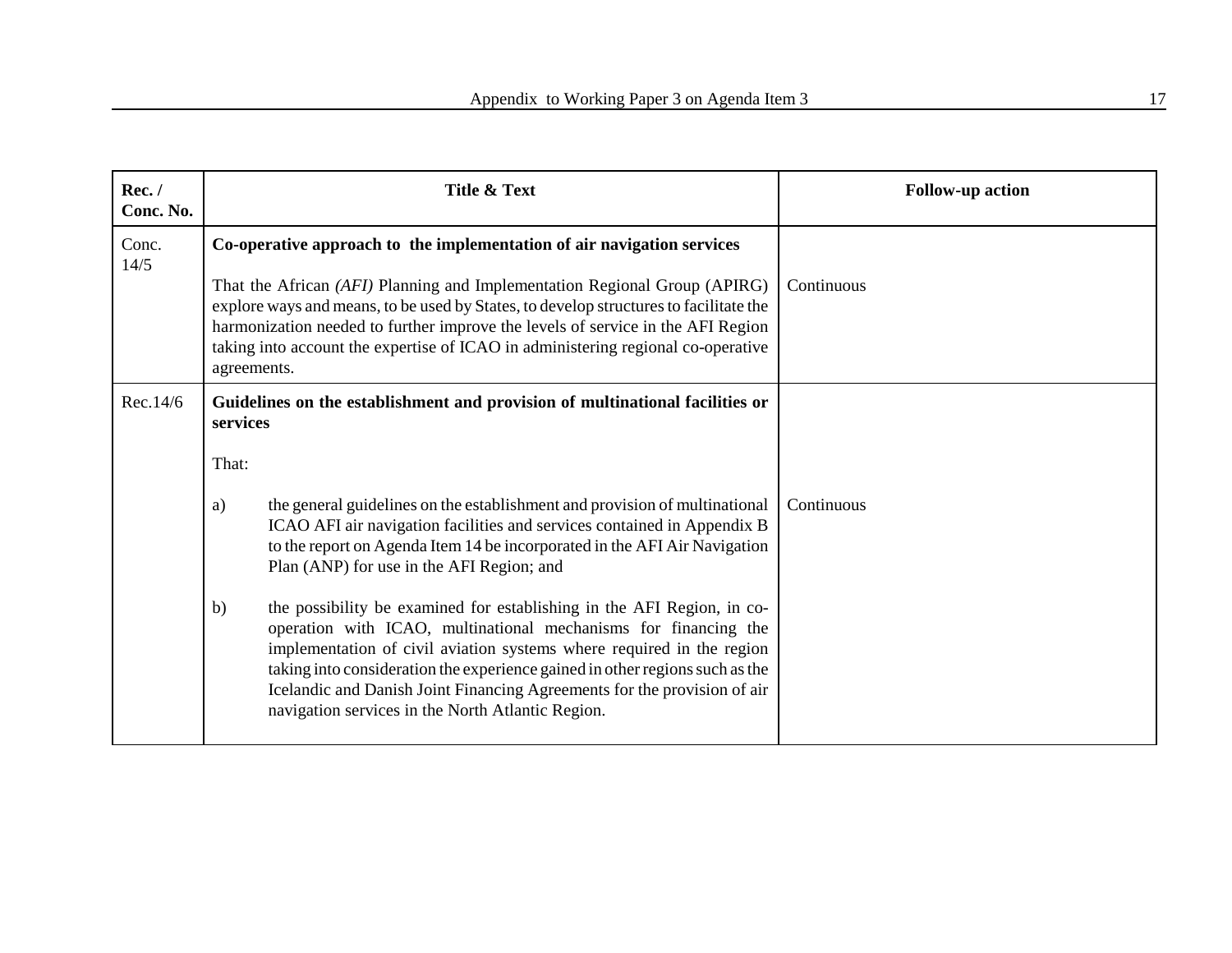| Rec./<br>Conc. No. | Title & Text                                                                                                                                                                                                                                                                                                                                                                                                                                                                                                                                                                                                                                                                                                                                                                                                                                                                                                        | <b>Follow-up action</b>                |
|--------------------|---------------------------------------------------------------------------------------------------------------------------------------------------------------------------------------------------------------------------------------------------------------------------------------------------------------------------------------------------------------------------------------------------------------------------------------------------------------------------------------------------------------------------------------------------------------------------------------------------------------------------------------------------------------------------------------------------------------------------------------------------------------------------------------------------------------------------------------------------------------------------------------------------------------------|----------------------------------------|
| Rec.14/7           | Regional human resource planning and training needs<br>That:<br>training needs be established on regional and sub-regional levels;<br>a)<br>priority be given to maintaining and upgrading, where required, the<br>b)<br>existing regional training infrastructures and the quality of courses offered;<br>more emphasis be given to refresher training and to providing a working<br>$\mathbf{c})$<br>environment conducive to retaining the staff trained;<br>States within the AFI Region be encouraged to participate in particular in<br>$\rm d)$<br>the ICAO TRAINAIR Programme; and<br>the Africa-Indian Ocean Planning and Implementation Regional Group<br>e)<br>(APIRG) be requested to give this matter its fullest attention in order to<br>support the work of the Secretariat Study Group established to create a<br>common framework which would facilitate human resource and training<br>planning. | APIRG/14 - WP/16 refers.<br>Continuous |
| Rec.14/12          | Installation of Very Small Aperture Terminal (VSAT) stations to receive<br>WAFS data via SADIS and International Satellite Communications System<br>(ISCS) satellite broadcasts<br>That States install, as a matter of urgency, VSAT stations to receive WAFS data<br>and products via SADIS or ISCS satellite broadcasts from the world area forecast<br>centre concerned.                                                                                                                                                                                                                                                                                                                                                                                                                                                                                                                                         | Continuous.                            |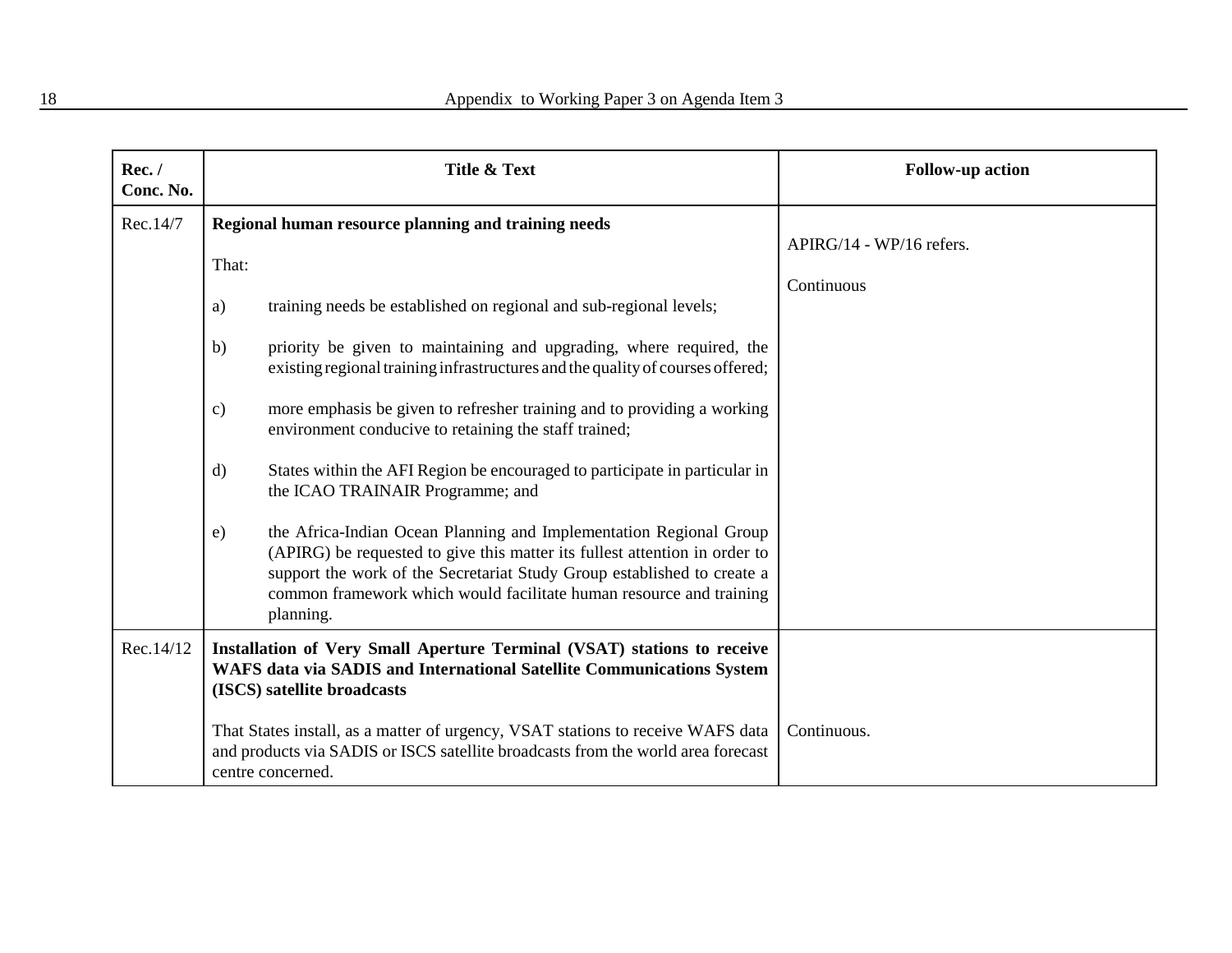| Rec./<br>Conc. No. | Title & Text                                                                                                                                                                                                                                                            |                                                                                                                                                                                                                                                                        | <b>Follow-up action</b>                                                                  |
|--------------------|-------------------------------------------------------------------------------------------------------------------------------------------------------------------------------------------------------------------------------------------------------------------------|------------------------------------------------------------------------------------------------------------------------------------------------------------------------------------------------------------------------------------------------------------------------|------------------------------------------------------------------------------------------|
| Conc.<br>14/13     | Implementation of the international airways volcano watch and the tropical<br>cyclone warning system in the AFI Region                                                                                                                                                  |                                                                                                                                                                                                                                                                        |                                                                                          |
|                    | That, APIRG monitor and co-ordinate the implementation of the international<br>airways volcano watch and the tropical cyclone warning system and, in particular,<br>the issuance of necessary advisory and SIGMET information for these phenomena<br>in the AFI Region. |                                                                                                                                                                                                                                                                        | Continuous.                                                                              |
| Rec. 14/20         | Means of implementation of the Aeronautical Fixed services (AFS) Circuits<br>That:                                                                                                                                                                                      |                                                                                                                                                                                                                                                                        | Regional Offices follow-up with provider states and<br>the COM/SG monitored. Continuous. |
|                    | a)                                                                                                                                                                                                                                                                      | In deciding on implementation means for aeronautical fixed services, the<br>following guidelines be followed:                                                                                                                                                          |                                                                                          |
|                    | $\mathbf{i}$                                                                                                                                                                                                                                                            | the aeronautical fixed service requirements should be implemented<br>utilising common carriers (leased circuits) where these are cost-effective<br>and reliable;                                                                                                       |                                                                                          |
|                    | ii                                                                                                                                                                                                                                                                      | for most of the AFI Region, recourse should be taken to commercially<br>available Very Small Aperture Terminal (VSAT) networks to implement<br>AFS requirements. Ground based links would be used where offering the<br>required degree of efficiency and reliability; |                                                                                          |
|                    | iii                                                                                                                                                                                                                                                                     | where dedicated aeronautical systems are implemented, (nationally or<br>regionally), these must interface with the correspondents via public<br>systems where possible; and                                                                                            |                                                                                          |
|                    | iv                                                                                                                                                                                                                                                                      | to minimise costs and enhance implementation, fixed service requirements<br>should be multiplexed on single digital carriers where appropriate.                                                                                                                        |                                                                                          |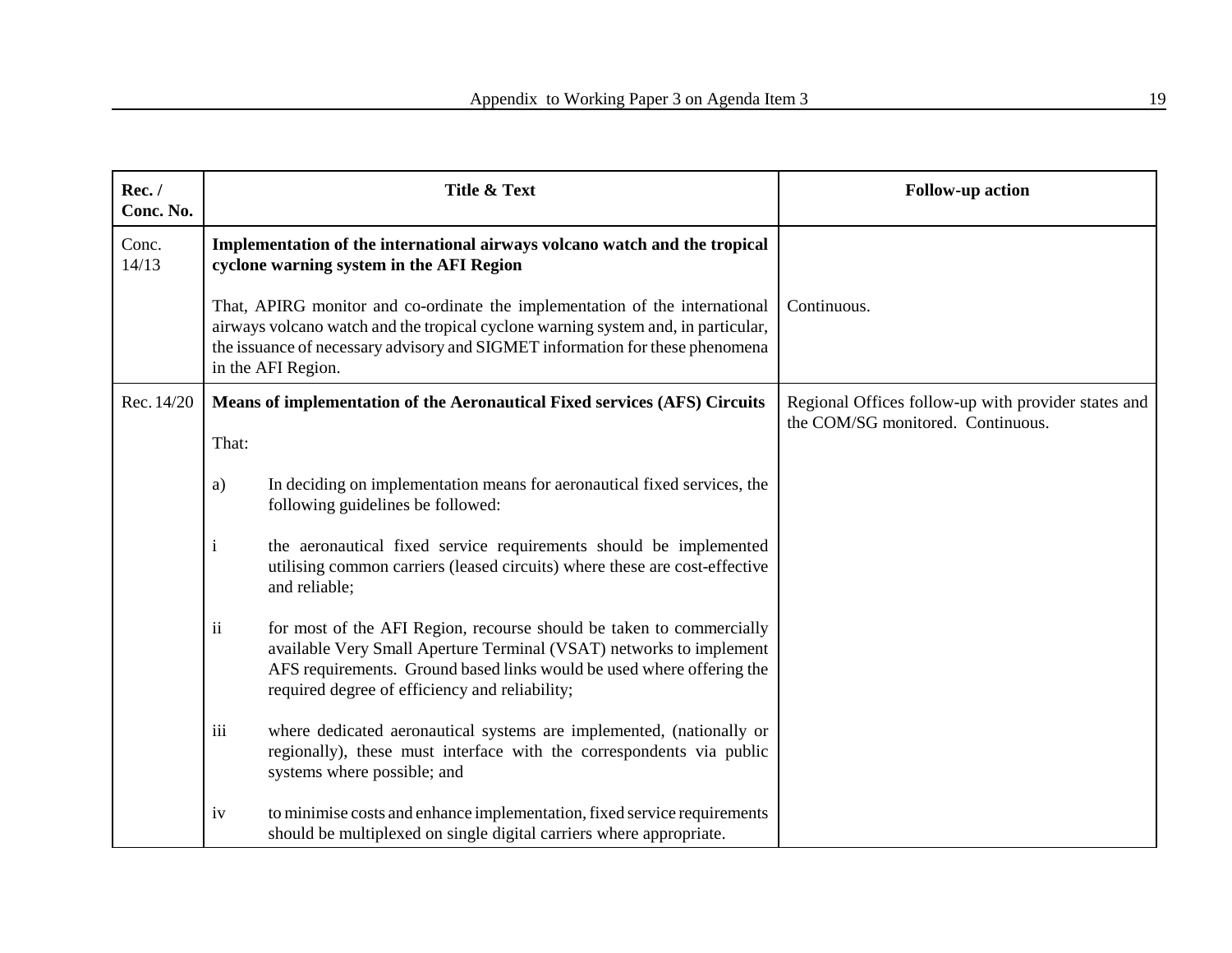| Rec./<br>Conc. No. |     | Title & Text                                                                                                                            | <b>Follow-up action</b>                                                      |
|--------------------|-----|-----------------------------------------------------------------------------------------------------------------------------------------|------------------------------------------------------------------------------|
| Rec.<br>14/20      | b)  | Where common carriers are provided by government agencies, States<br>should ensure that these agencies:                                 | Regional Offices follow-up with provider states and<br>the COM/SG monitored. |
|                    |     | give the highest priority to the implementation and ensure the highest<br>degree of reliability of all aeronautical circuits;           | Continuous.                                                                  |
|                    | ii  | give special consideration to the reliability of trunk circuits between the<br>Post Telephone and Telegraph (PTT) centres and airports; | $APIRG/14 - WP/4$ refers.                                                    |
|                    | iii | ensure priority restoration of service in the event of breakdown; and                                                                   |                                                                              |
|                    | iv  | preferential tariffs to aeronautical and<br>meteorological<br>apply<br>administrations.                                                 |                                                                              |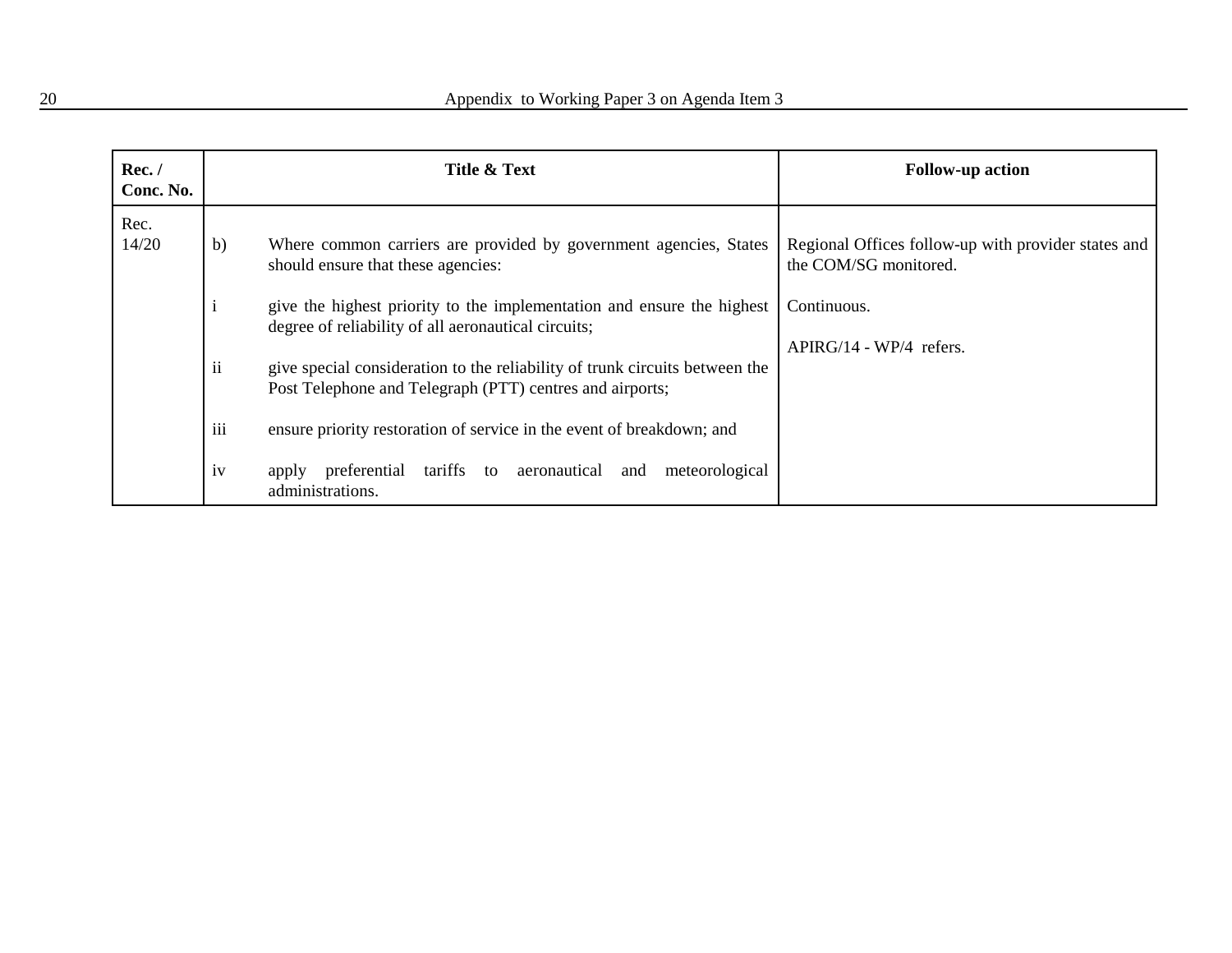| Rec./<br>Conc. No.            |                                                                                                                                                                                                                                                          | Title & Text                                                                                                                                                                                                                          | <b>Follow-up action</b>                                                                                                                                                                                 |
|-------------------------------|----------------------------------------------------------------------------------------------------------------------------------------------------------------------------------------------------------------------------------------------------------|---------------------------------------------------------------------------------------------------------------------------------------------------------------------------------------------------------------------------------------|---------------------------------------------------------------------------------------------------------------------------------------------------------------------------------------------------------|
| [LIM/AFI<br>Rec.<br>$10/36$ ] | <b>Implementation of ATS D/S Circuits</b><br>States accord special priority to the implementation of ATS direct speech (DS)<br>circuits and should use the following priority criteria as a planning basis for the<br>implementation of ATS/DS circuits: |                                                                                                                                                                                                                                       | Regional Offices to follow-up with provider States<br>and APIRG ATS/AIS/SAR/SG. State letter sent out<br>based on the Report of the ATS/AIS/SAR/SG/7.<br>Good progress has been achieved. - Continuous. |
|                               | <b>First Priority:</b>                                                                                                                                                                                                                                   | ATS/DS circuits between ATS units providing service in<br>contiguous airspace where air traffic control service is<br>being provided or is required;                                                                                  |                                                                                                                                                                                                         |
|                               | Second Priority:                                                                                                                                                                                                                                         | ATS/DS circuits between an aerodrome located close to<br>an FIR boundary and the FIC/ACC located in the adjacent<br>FIR;                                                                                                              |                                                                                                                                                                                                         |
|                               | Third Priority:                                                                                                                                                                                                                                          | ATS/DS circuits between adjacent FICs/ACCs providing<br>ATS along routes where neither air traffic advisory<br>service is provided; and                                                                                               |                                                                                                                                                                                                         |
|                               | Note:<br>concerned.                                                                                                                                                                                                                                      | APIRG establish and maintain detailed priority lists for implementation<br>of individual ATS/DS circuits including target dates for the implementation<br>of "Priority One' circuits, bringing all changes to the attention of States |                                                                                                                                                                                                         |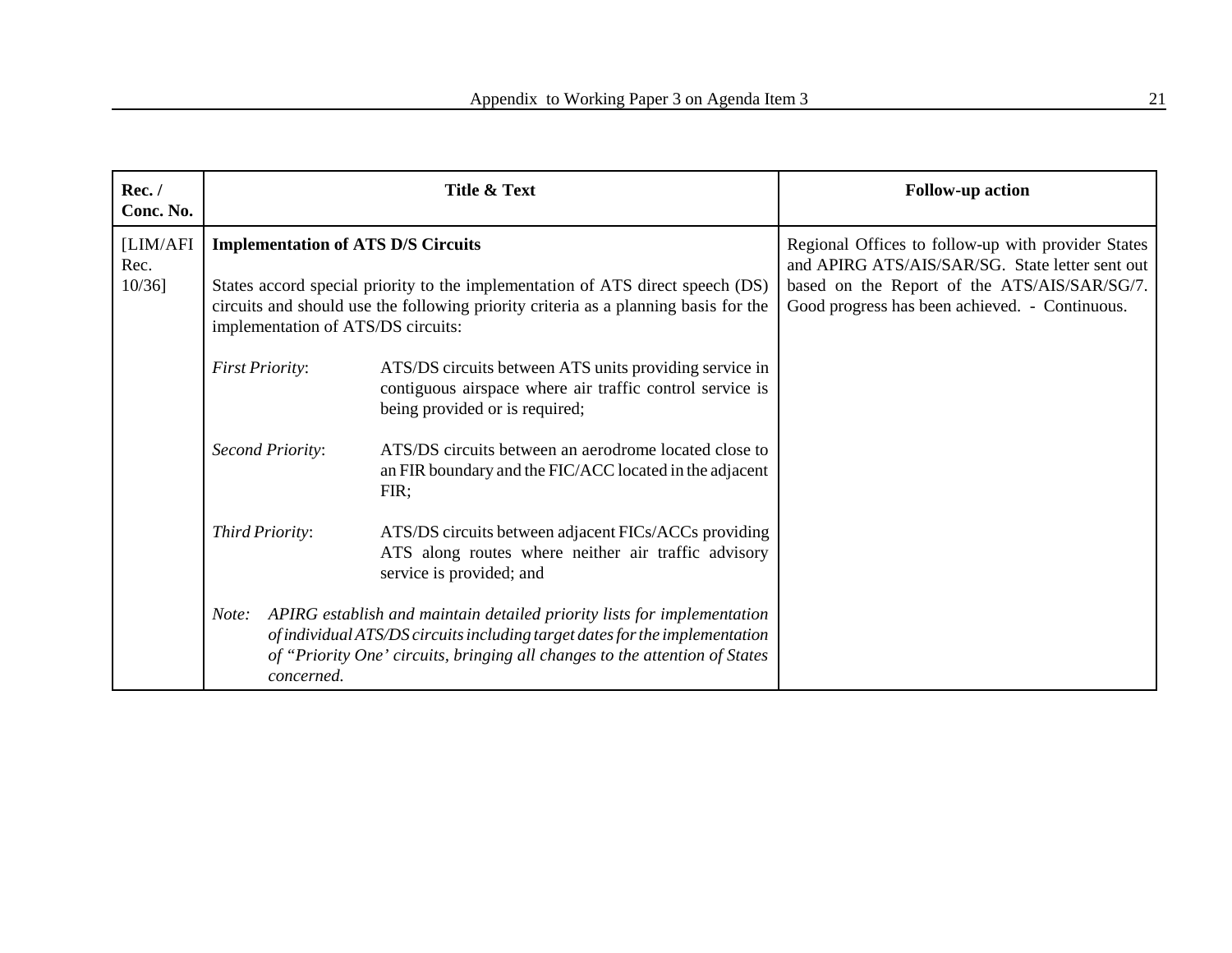#### **FOLLOW-UP ACTION ON APIRG/11 MEETING CONCLUSIONS AND DECISIONS**

| Conc./<br>Dec. No. | <b>TITLE &amp;Text</b>                                                                                                                                                                                                                                                                                                                                                                                                                                                                                                                                                                                                               | <b>Follow-up action</b>                                                                    |
|--------------------|--------------------------------------------------------------------------------------------------------------------------------------------------------------------------------------------------------------------------------------------------------------------------------------------------------------------------------------------------------------------------------------------------------------------------------------------------------------------------------------------------------------------------------------------------------------------------------------------------------------------------------------|--------------------------------------------------------------------------------------------|
| Conc.<br>11/1      | Regular follow-up of the results of AFI/7 RAN meeting and report to APIRG                                                                                                                                                                                                                                                                                                                                                                                                                                                                                                                                                            |                                                                                            |
|                    | That the ICAO Regional Offices serving the AFI Region regularly monitor the implementation of the outcome<br>of AFI/7 report by States through mission to States and correspondence and provide regular reports to APIRG<br>meetings.                                                                                                                                                                                                                                                                                                                                                                                                | Continuous                                                                                 |
| Conc.<br>11/2      | <b>Review of States' Civil Aviation Establishments</b>                                                                                                                                                                                                                                                                                                                                                                                                                                                                                                                                                                               | Continuous                                                                                 |
|                    | That ICAO Regional Offices serving the AFI Region continue their efforts to assist AFI States to review their civil<br>aviation establishments making use of AFI/7 recommendations 14/3 (institutional strategies for addressing<br>shortcomings in the airports and air navigation systems of the AFI Region) and 14/6 (guidelines on the<br>establishment and provision of multinational facilities or services) with a view to deciding whether any<br>improvements could be made to their resources and capabilities in order to better cope with the obligations they<br>have to implement the various elements of the AFI ANP. |                                                                                            |
| Dec. 11/5          | Proposal for AFI EGNOS Test Bed                                                                                                                                                                                                                                                                                                                                                                                                                                                                                                                                                                                                      |                                                                                            |
|                    | That APIRG :                                                                                                                                                                                                                                                                                                                                                                                                                                                                                                                                                                                                                         |                                                                                            |
|                    | accept the initiative for an EGNOS test bed in the AFI Region to conduct operational trials and<br>a)<br>demonstrations on SBAS;                                                                                                                                                                                                                                                                                                                                                                                                                                                                                                     | Continuous. APIRG/143 - WP/8B refers                                                       |
|                    | task the CNS/ATM/IC/SG to coordinate, as appropriate, the trials and demonstrations with the European<br>b)<br>GNSS secretariat, the AFI States to be involved for the ground elements and to document the results for<br>consideration by APIRG/12; and                                                                                                                                                                                                                                                                                                                                                                             | An AFI/EUR GNSS Working Group has been<br>established. Held its first meeting in May 2001. |
|                    |                                                                                                                                                                                                                                                                                                                                                                                                                                                                                                                                                                                                                                      | Trials in progress.                                                                        |
|                    | accept any initiative by other SBAS providers to conduct similar trials and demonstrations with the AFI<br>c)<br>Region under similar arrangements as in b).                                                                                                                                                                                                                                                                                                                                                                                                                                                                         | c) no other proposals.                                                                     |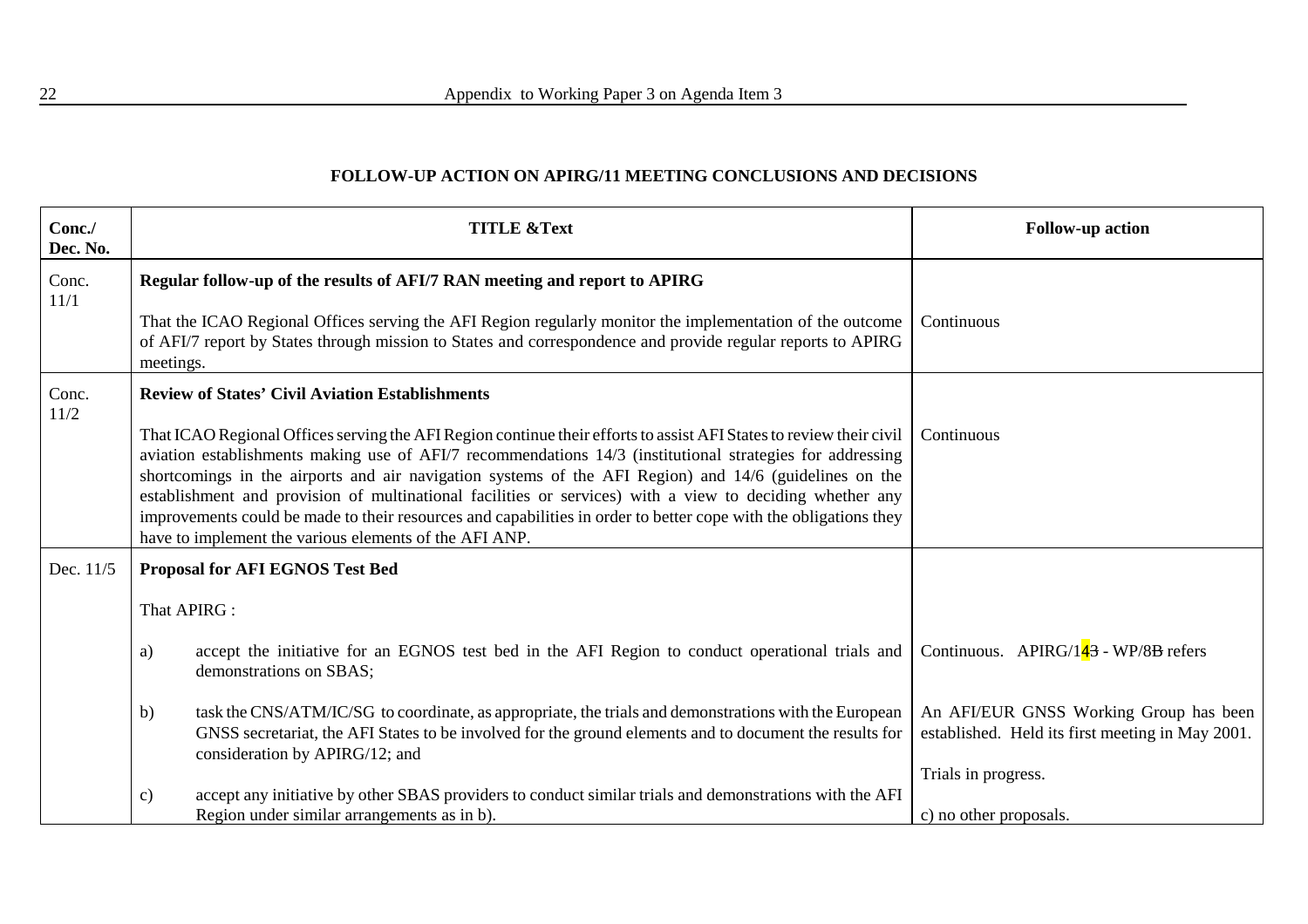| Conc./<br>Dec. No. |       | <b>TITLE &amp;Text</b>                                                                                                                                                                                                                                                                                                               | <b>Follow-up action</b>                                                        |
|--------------------|-------|--------------------------------------------------------------------------------------------------------------------------------------------------------------------------------------------------------------------------------------------------------------------------------------------------------------------------------------|--------------------------------------------------------------------------------|
| Conc.<br>11/6      |       | <b>Facilitation of the AFI SBAS trials and demonstrations</b>                                                                                                                                                                                                                                                                        |                                                                                |
|                    | That: |                                                                                                                                                                                                                                                                                                                                      |                                                                                |
|                    | a)    | AFI States concerned with the AFI SBAS trials and demonstrations, facilitate to the extent practicable<br>the importation, installation and operation of the ground elements;                                                                                                                                                        | AFI States,<br>Continuous.<br>African Airlines<br>(AFRAA) informed accordingly |
|                    | b)    | African airlines make arrangements to participate in the trials.                                                                                                                                                                                                                                                                     |                                                                                |
| Conc.<br>11/7      | That: | <b>Participation of States at ICG meetings</b>                                                                                                                                                                                                                                                                                       |                                                                                |
|                    | a)    | ICGs meetings be convened as a matter of priority in order to foster implementation of the AFI<br>CNS/ATM plan; and                                                                                                                                                                                                                  |                                                                                |
|                    | b)    | States take the necessary steps to actively and regularly participate in ICGs meetings of the areas of<br>routing covering their territory.                                                                                                                                                                                          | Continuous.                                                                    |
| Dec.<br>11/11      |       | Follow up of ITU WRC-97                                                                                                                                                                                                                                                                                                              |                                                                                |
|                    |       | That the CNS/SG:                                                                                                                                                                                                                                                                                                                     |                                                                                |
|                    | a)    | survey fixed service assignments in the band 1 559 - 1 610 MHZ in the AFI Region; and                                                                                                                                                                                                                                                | Completed.<br>a)                                                               |
|                    | b)    | keep under review topics of interest to civil aviation on the agenda of the ITU WRC-99 so that States may<br>be advised on those issues.                                                                                                                                                                                             | b)<br>Continuous.                                                              |
| Dec.<br>11/12      |       | Information to APIRG and ICAO subsidiary bodies on developments in the new ICAO CNS/ATM systems<br>and other air navigation fields.                                                                                                                                                                                                  |                                                                                |
|                    |       | That the secretariat should regularly inform the APIRG and its subsidiary bodies of technical and operational<br>developments in the new ICAO CNS/ATM systems and other air navigation fields dealing with their terms of<br>reference as well as of relevant developments within other planning and implementation regional groups. | Reports of relevant subgroups of<br>Continuous.<br><b>APIRG</b> refer          |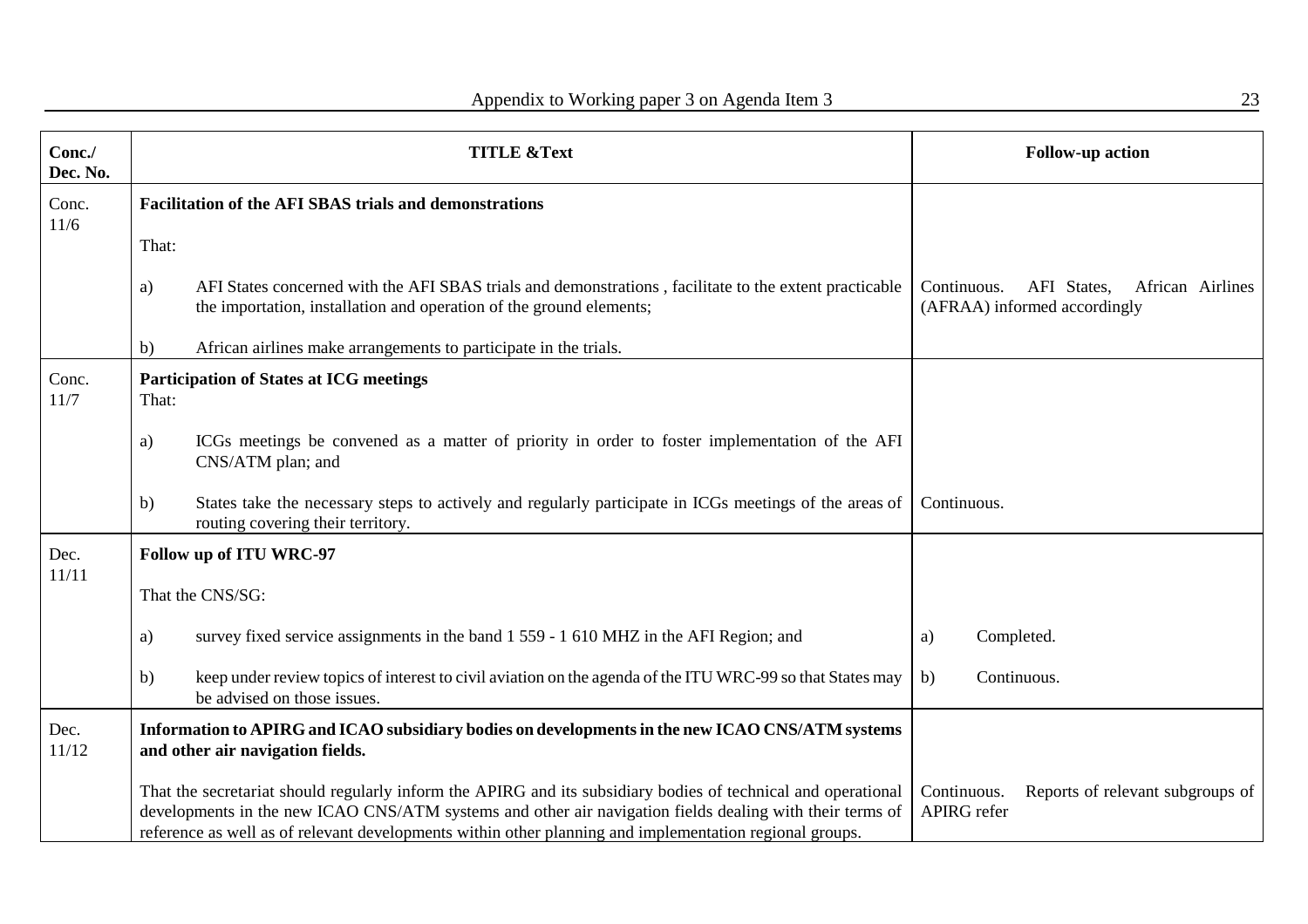| Conc./<br>Dec. No. |             | <b>TITLE &amp;Text</b>                                                                                                                             | <b>Follow-up action</b> |
|--------------------|-------------|----------------------------------------------------------------------------------------------------------------------------------------------------|-------------------------|
| Conc.<br>11/13     |             | <b>Implementation of Minimum Safe Altitude Warning (MSAW) system</b>                                                                               | Continuous              |
|                    |             | That in view of the recognized potential for the enhancement of flight safety of the MSAW system:                                                  |                         |
|                    | $\sim$<br>C | States having automatic safety alert capability should, as soon as possible, utilize the features of the<br>system;                                |                         |
|                    | $\sim$<br>C | States intending to install automated radar terminal system ensure that the system is fully exploited and<br>capable of ensuring the MSAW service; |                         |
|                    |             | APIRG monitor the progress of implementation of MSAW in the AFI Region.                                                                            |                         |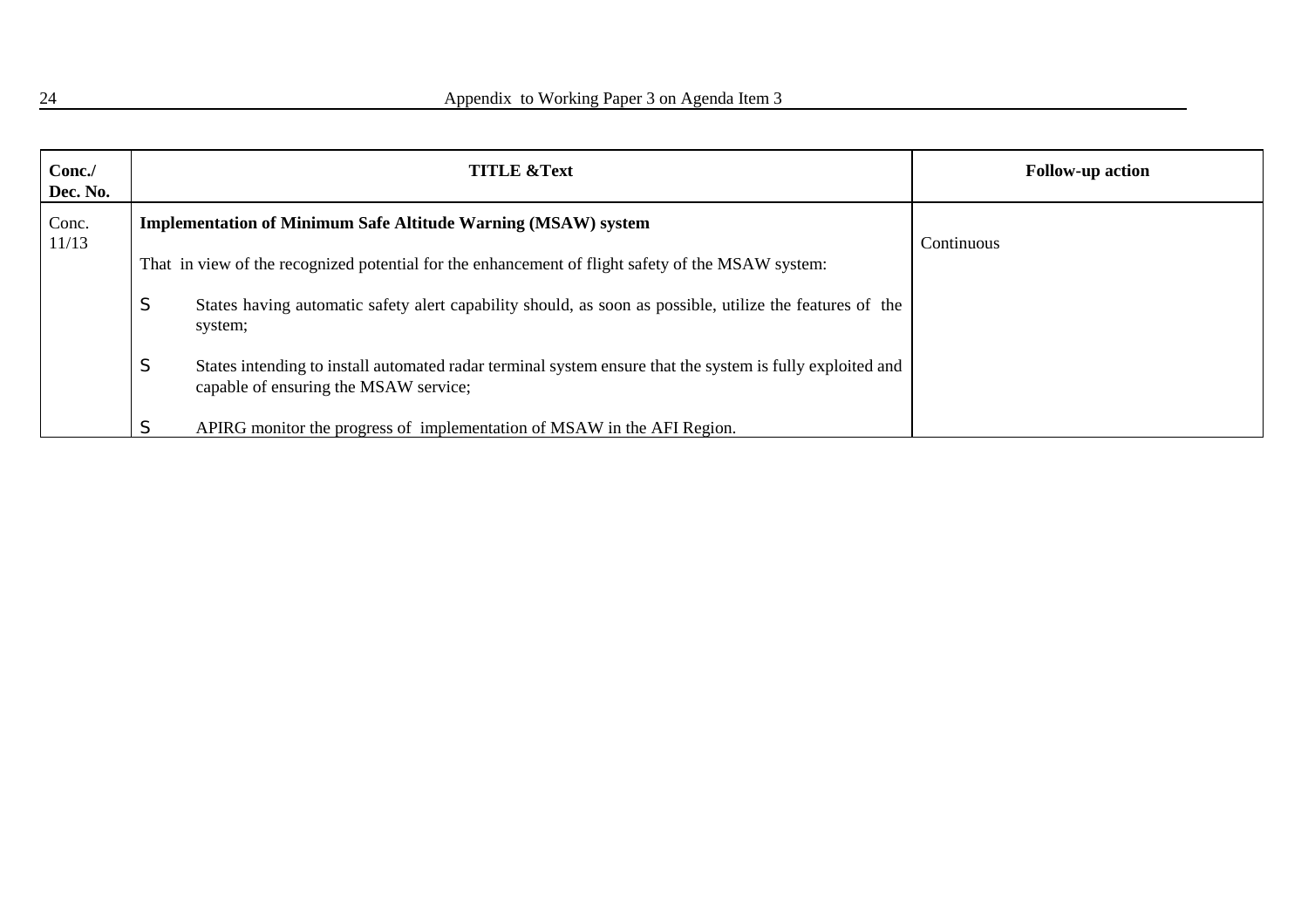| Conc./<br>Dec. No. |                                                                                                                                            | <b>TITLE &amp;Text</b>                                                                                                                                                                                                                                                                                                                                                      | <b>Follow-up action</b> |
|--------------------|--------------------------------------------------------------------------------------------------------------------------------------------|-----------------------------------------------------------------------------------------------------------------------------------------------------------------------------------------------------------------------------------------------------------------------------------------------------------------------------------------------------------------------------|-------------------------|
| Dec. 12/1          | Carriage and operation of pressure-altitude reporting SSR transponders and airborne collision avoidance<br>system (ACAS) in the AFI Region |                                                                                                                                                                                                                                                                                                                                                                             |                         |
|                    |                                                                                                                                            | That a Task Force be established in order to evaluate the potential problems associated with the lack of<br>implementation of pressure-altitude reporting transponders and ACAS II in the AFI Region and to develop a draft<br>AIC in order to assist states with the implementation process. The terms of reference and composition of this task<br>force are as follows : | Completed.              |
|                    | 1.                                                                                                                                         | <b>Terms of Reference</b>                                                                                                                                                                                                                                                                                                                                                   | APIRG/14 - WP/6 refers. |
|                    | a)                                                                                                                                         | To study the potential problems associated with the lack of implementation of AFI/7 RAN Meeting<br>Recommendation 5/23 concerning the carriage and operation of pressure-altitude reporting SSR<br>transponders and ACAS II in the AFI Region with effect from 1 January 2000, also taking into account<br>implementation strategies being adopted in other regions.        |                         |
|                    | $\mathbf{b}$                                                                                                                               | To develop a strategy for ACAS II in the AFI Region.                                                                                                                                                                                                                                                                                                                        |                         |
|                    | $\mathbf{c})$                                                                                                                              | To develop a draft AIC in order to assist States in a harmonized implementation process.                                                                                                                                                                                                                                                                                    |                         |
|                    | $\mathbf{d}$                                                                                                                               | To report to ATS/AIS/SAR/SG/6 meeting.                                                                                                                                                                                                                                                                                                                                      |                         |
|                    | $\overline{2}$                                                                                                                             | .Membership                                                                                                                                                                                                                                                                                                                                                                 |                         |
|                    |                                                                                                                                            | Morocco, Senegal, South Africa, Spain, ASECNA, IATA and IFALPA.                                                                                                                                                                                                                                                                                                             |                         |
| Conc.<br>12/2      |                                                                                                                                            | <b>Publication of ACAS II regulations</b>                                                                                                                                                                                                                                                                                                                                   | Continuous.             |
|                    |                                                                                                                                            | That States which have not published their regulations for ACAS II should do so as a matter of urgency                                                                                                                                                                                                                                                                      |                         |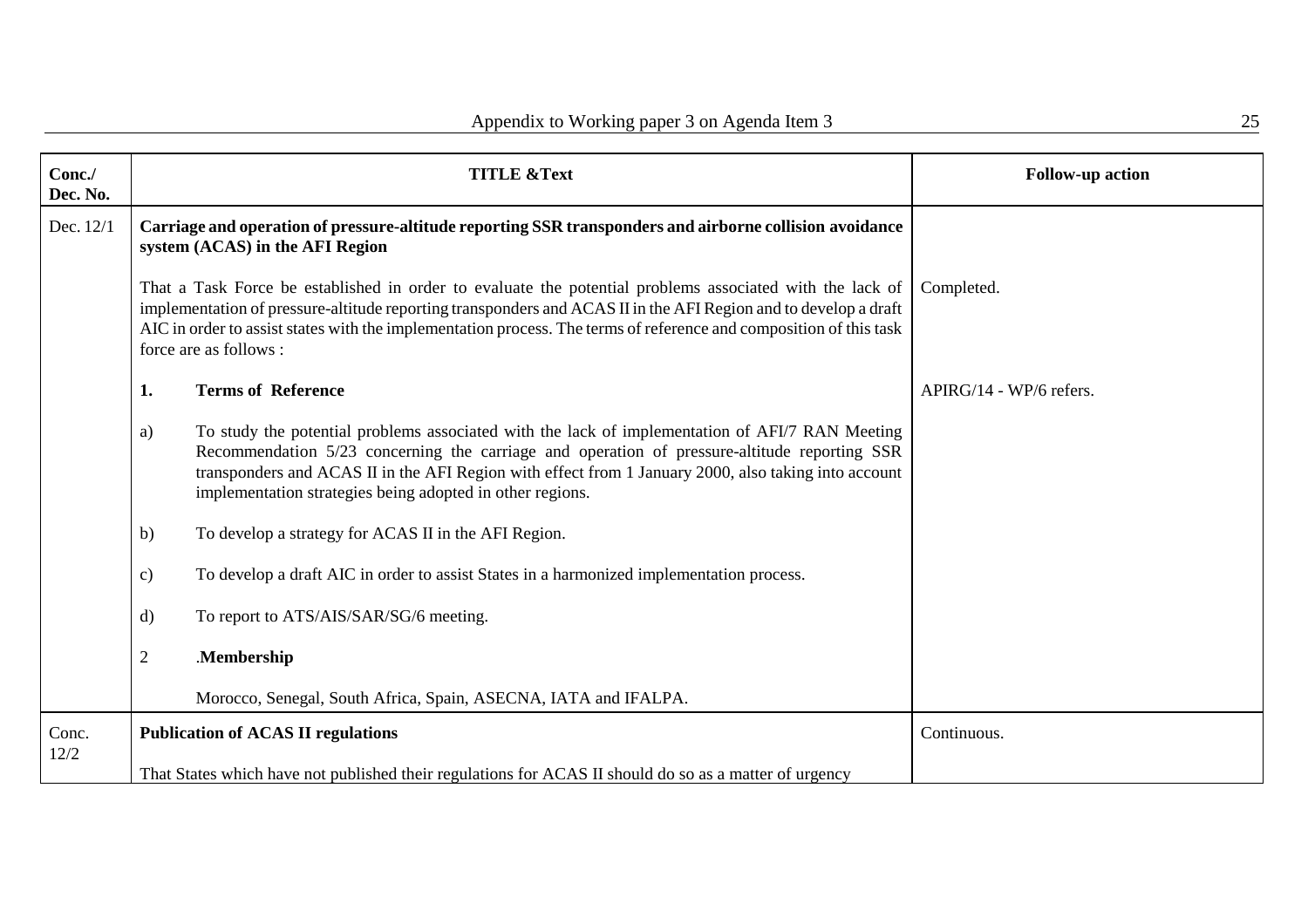| Conc./<br>Dec. No. | <b>TITLE &amp;Text</b>                                                                                                                                                                                                                        | <b>Follow-up action</b>                                                          |
|--------------------|-----------------------------------------------------------------------------------------------------------------------------------------------------------------------------------------------------------------------------------------------|----------------------------------------------------------------------------------|
| Conc.<br>12/3      | Planning of en-route alternate aerodromes                                                                                                                                                                                                     |                                                                                  |
|                    | That additional consultations with States by the ICAO secretariat continue in order to obtain information related<br>to the en-route alternate aerodromes to meet the needs of extended range operations by twin engine aeroplanes<br>(ETOPS) | Continuing. Little progress.                                                     |
| Dec.12/4           | <b>Table AOP</b>                                                                                                                                                                                                                              |                                                                                  |
|                    | That the table AOP 1 when amended be proposed to form part of the AFI FASID now under preparation.                                                                                                                                            | FASID produced. Review continuous                                                |
| Conc.<br>12/5      | <b>Implementation of Visual Aids.</b>                                                                                                                                                                                                         |                                                                                  |
|                    | That States ensure adequate resources are made available so that the required visual aids are implemented<br>adequately in accordance with Annex 14, Volume I Standards and Recommended Practices (SARPS)                                     | Continuing.<br>Improvements observed due to<br>institutional strategies adopted. |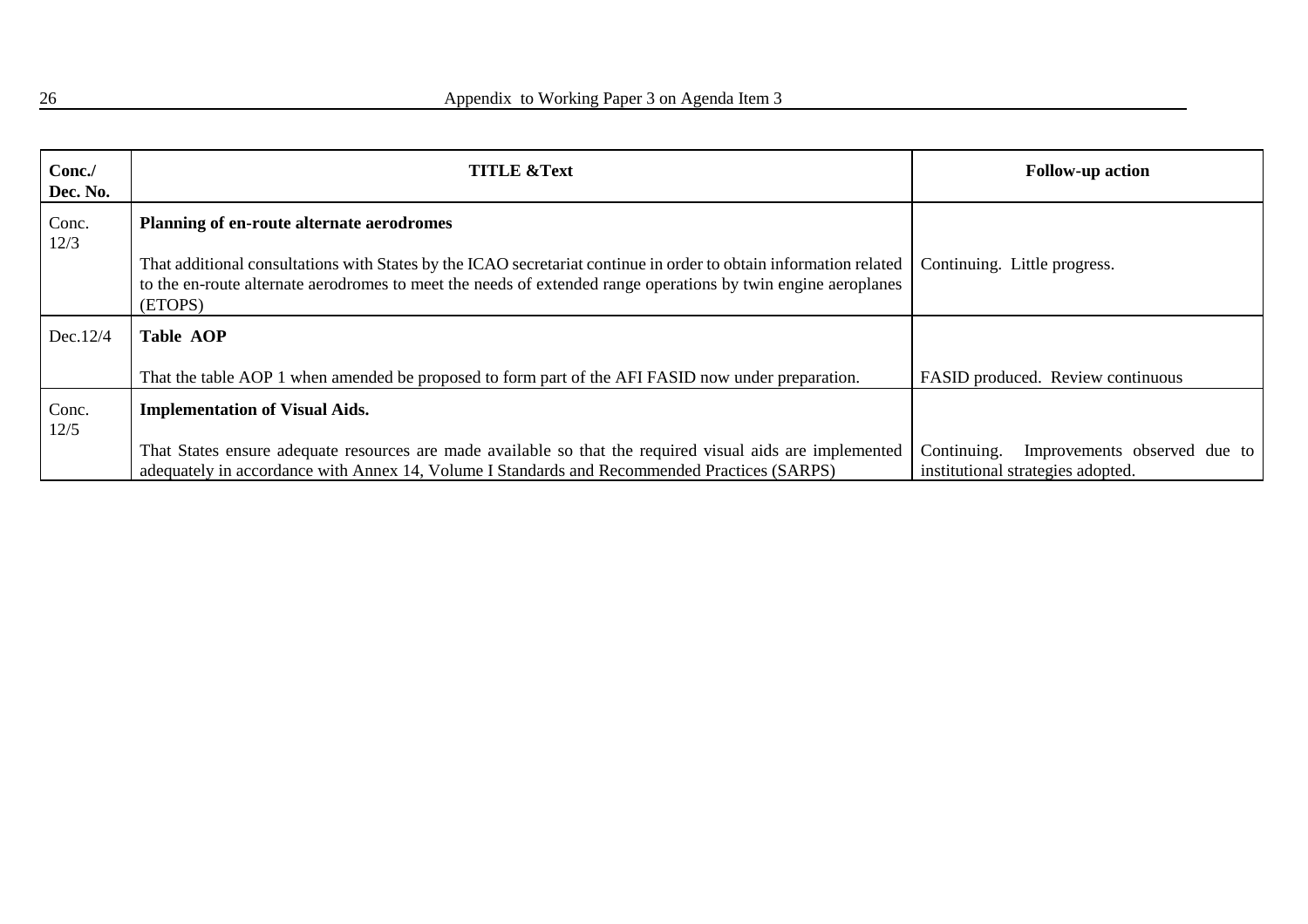| Conc./<br>Dec. No. | <b>TITLE &amp;Text</b>                                                                                                                                                                                       | <b>Follow-up action</b>                                                |
|--------------------|--------------------------------------------------------------------------------------------------------------------------------------------------------------------------------------------------------------|------------------------------------------------------------------------|
| Conc.<br>12/6      | <b>Aerodromes Emergency Planning</b>                                                                                                                                                                         |                                                                        |
|                    | That:                                                                                                                                                                                                        |                                                                        |
|                    | States establish emergency plans for all international aerodromes commensurate with the type of<br>a)<br>operation at those aerodromes and inform the respective ICAO Office;                                | Continuing.                                                            |
|                    | States conduct exercises at intervals called for in Annex 14, Volume I, (two years for a full scale exercise<br>b)<br>and one year for a partial exercise) and submit reports to the respective ICAO Office; | Continuing.                                                            |
|                    | States keep the emergency plans under constant review in accordance with specifications in Annex 14,<br>c)<br>Volume I;                                                                                      | Continuing.                                                            |
|                    | ICAO Regional Offices continue to assist States in the establishment of their aerodrome emergency plans;<br>$\mathbf{d}$<br>and                                                                              | Regional Offices continue to assist upon request.                      |
|                    | ICAO continue to organise aerodrome emergency planning workshops at Regional Offices but also within<br>e)<br>States or groups of States when requested.                                                     | Several workshops have been conducted.<br>$(APIRG/14 - WP/4.1 refers)$ |
| Conc.              | <b>Alger/Niamey main AFTN circuit</b>                                                                                                                                                                        |                                                                        |
| 12/8               | That States concerned:                                                                                                                                                                                       |                                                                        |
|                    | improve the availability of the Alger/Niamey main AFTN circuit urgently; and<br>a)                                                                                                                           | No change. VSAT solution envisaged.                                    |
|                    | agree on a bilateral technical solution including upgrading the modulation rate to a minimum of 1200 bps.<br>b)                                                                                              |                                                                        |
| Conc.<br>12/9      | <b>Brazzaville/Nairobi main AFTN circuit</b>                                                                                                                                                                 |                                                                        |
|                    | That Kenya and ASECNA implement as a matter of urgency a satellite AFTN circuit Brazzaville/Nairobi.                                                                                                         | Not yet implemented.                                                   |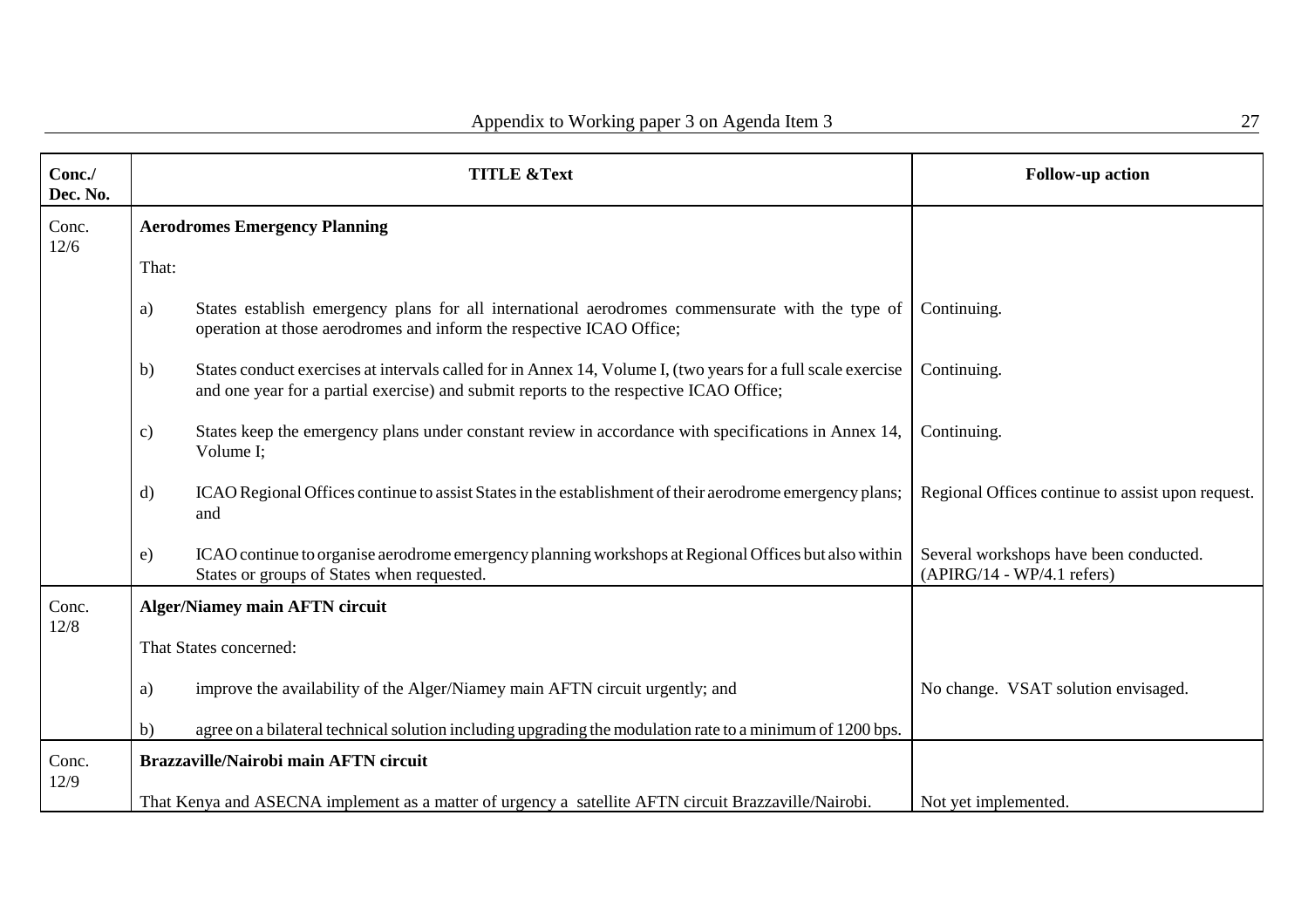| Conc./<br>Dec. No. | <b>TITLE &amp;Text</b>                                                                                                                                                                                                                                                                                         | <b>Follow-up action</b>                  |
|--------------------|----------------------------------------------------------------------------------------------------------------------------------------------------------------------------------------------------------------------------------------------------------------------------------------------------------------|------------------------------------------|
| Conc.<br>12/10     | That ASECNA and South Africa provide as a matter of urgency                                                                                                                                                                                                                                                    |                                          |
|                    | At Brazzaville: an SADC VSAT compatible terminal pointed to INTELSAT Satellite 604<br>a)                                                                                                                                                                                                                       |                                          |
|                    | At Johannesburg:<br>b)                                                                                                                                                                                                                                                                                         | Completed.                               |
|                    | A SATCOM ASECNA VSAT terminal pointed to INTELSAT Satellite 70; and<br>$\mathbf{i}$                                                                                                                                                                                                                            |                                          |
|                    | $\overline{ii}$ )<br>A new SADC VSAT terminal for ATS/DS circuits.                                                                                                                                                                                                                                             |                                          |
|                    | With the above, implementation of the following AFS requirements will be facilitated:<br>1)<br>Note:                                                                                                                                                                                                           |                                          |
|                    | AFTN:<br>Brazzaville/Johannesburg and Antananarivo/Johannesburg:<br>ATS/DS:<br>Brazzaville /Luanda and potentially Brazzaville/Kinshasa.<br><i>1</i> )<br>Connectivity with Indian Ocean Zone : Antananarivo/Beira,<br>2)<br>Antananarivo/Dar Es Salaam and Antananarivo/Mauritius                             |                                          |
| Conc.<br>12/11     | <b>Interconnectivity between VSAT networks</b>                                                                                                                                                                                                                                                                 |                                          |
|                    | That entities responsible for the operation of sub-regional VSAT networks be urged to ensure that interconnection<br>between networks are implemented expeditiously so that the benefits of such networks are explored to the full<br>and major shortcomings in the provision of fixed service are eliminated. | Continuous. AFI/7 RAN Rec. 14/20 refers. |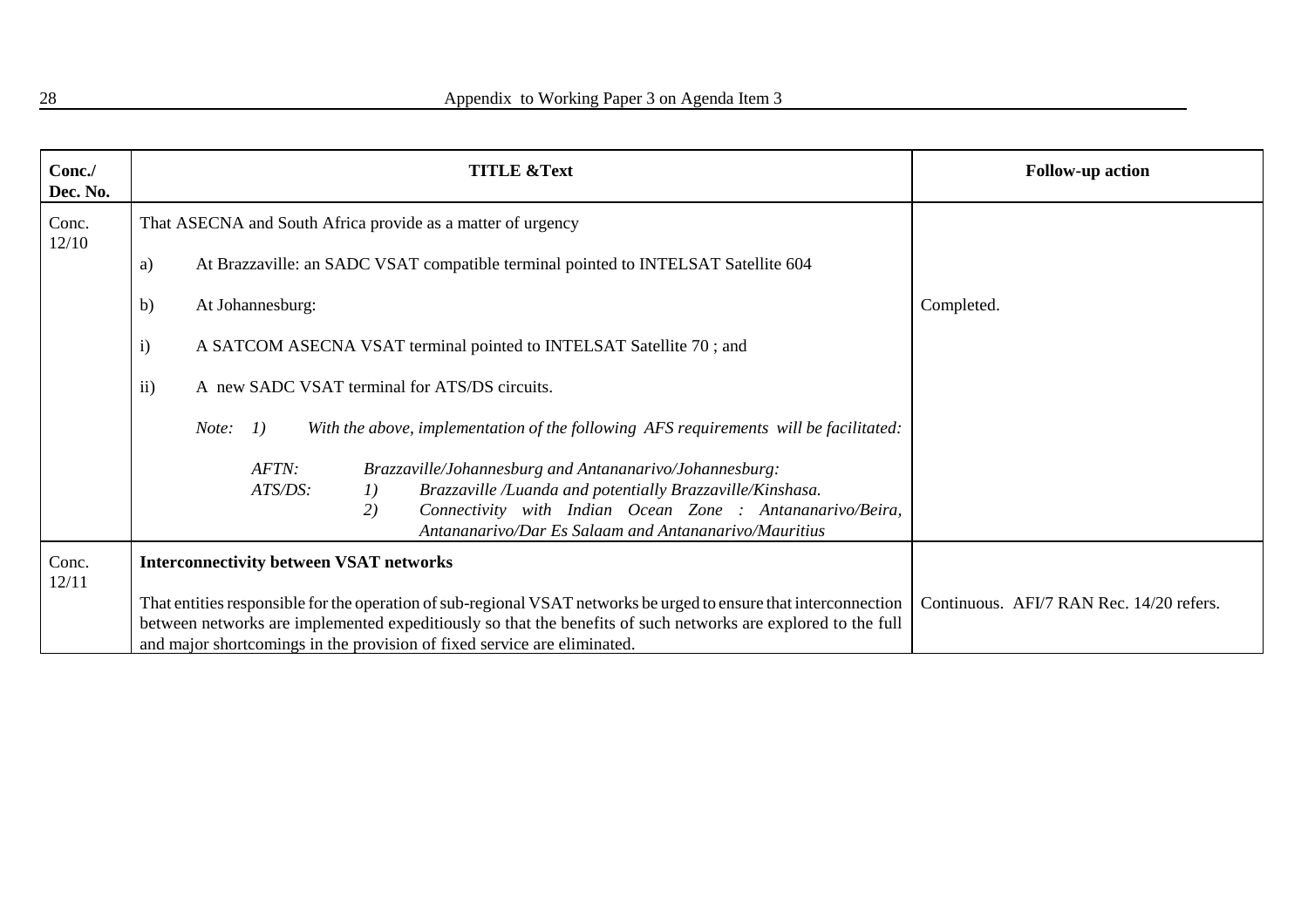| Conc./<br>Dec. No. | <b>TITLE &amp;Text</b>                                                                                                                    | <b>Follow-up action</b>                                                  |
|--------------------|-------------------------------------------------------------------------------------------------------------------------------------------|--------------------------------------------------------------------------|
| Conc.<br>12/12     | <b>AFI AFTN circuits availability</b>                                                                                                     | Continuous.                                                              |
|                    | That states concerned:                                                                                                                    | Very few States provide information on<br>availability of AFTN circuits. |
|                    | take remedial action as a matter of high priority to overcome deficiencies of main AFTN circuits;<br>a)                                   |                                                                          |
|                    | implement as a matter of priority the remaining circuits by 30 march 2000.<br>b)                                                          |                                                                          |
|                    | improve AFTN circuits reliability above the threshold of 97%; and<br>$\mathbf{c})$                                                        |                                                                          |
|                    | $\mathbf{d}$<br>provide Regional Offices with monthly availability data on all main and tributary circuits under their<br>responsibility. |                                                                          |
| Conc.<br>12/13     | Upgrading the data rate for main AFTN circuits                                                                                            | On-going.<br>17 circuits to be                                           |
|                    | That the data rate for all the main AFTN circuits in the AFI Region be upgraded to a minimum of 1200 bps as<br>soon as possible.          | 7 circuits implemented.<br>implemented.                                  |
| Conc.              | <b>Bujumbura/Goma AFTN circuit</b>                                                                                                        | Amendment proposal circulated.                                           |
| 12/14              | That Bujumbura/Goma AFTN circuit be included in the rationalized AFTN plan for the AFI Region.                                            | No reply received from main parties.                                     |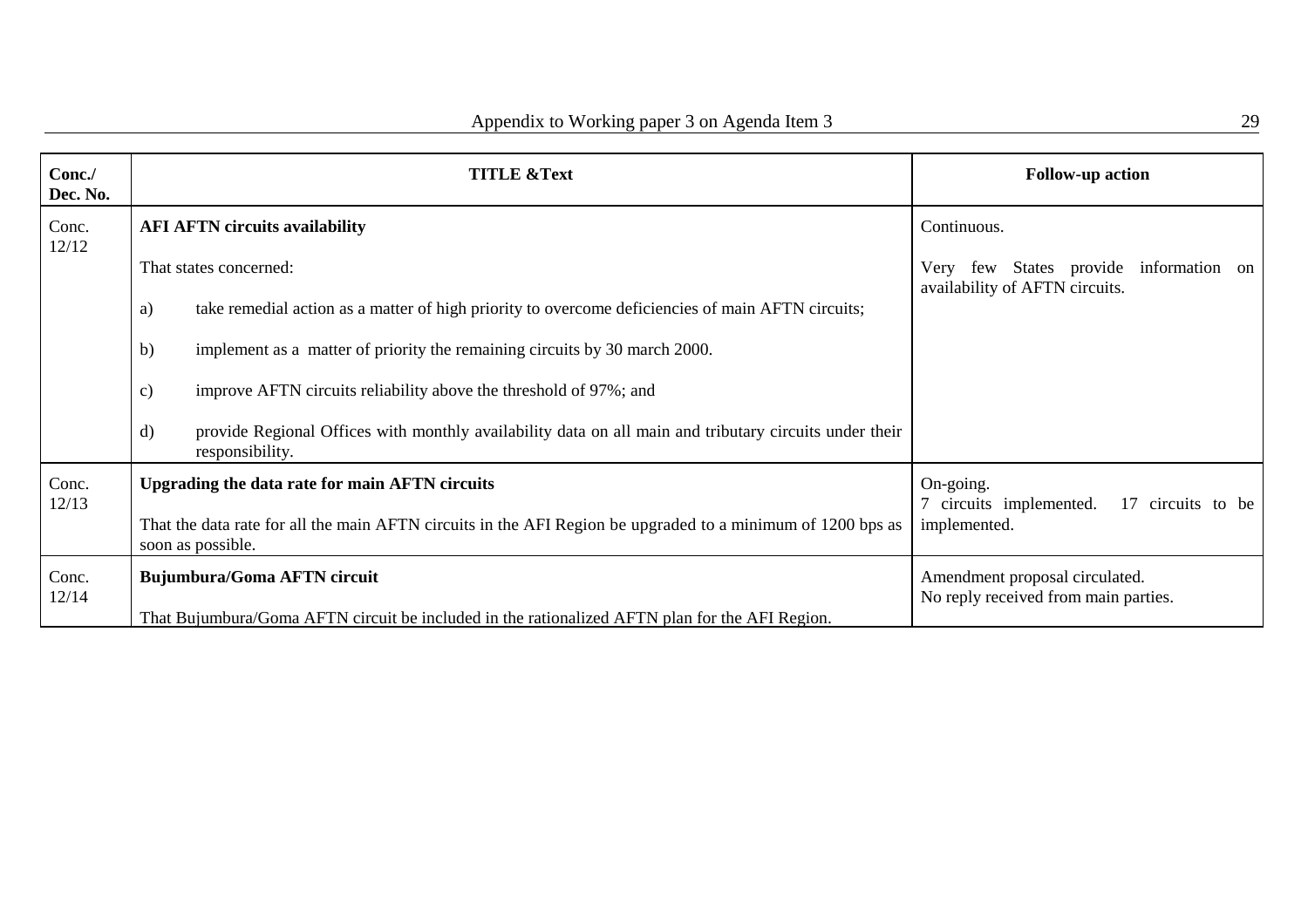| Conc./<br>Dec. No. | <b>TITLE &amp;Text</b> |                                                                                                                                                                                                   | <b>Follow-up action</b> |                                                                 |
|--------------------|------------------------|---------------------------------------------------------------------------------------------------------------------------------------------------------------------------------------------------|-------------------------|-----------------------------------------------------------------|
| Conc.<br>12/15     |                        | <b>Implementation of the ATS/DS circuits plan</b>                                                                                                                                                 |                         |                                                                 |
|                    | That:                  |                                                                                                                                                                                                   |                         |                                                                 |
|                    | a)                     | States concerned implement as a matter of priority the remaining ATS/DS circuits by 30 march 2000,<br>taking into account AFI7 recommendation 9/8;                                                | a)                      | Continuous. Little progress achieved.<br>APIRG/14 WP/13 refers. |
|                    | b)                     | Alternative satellite telephone dial up systems be provided to ATS units where dedicated ATS/DS circuits<br>are not implemented or operating with deficiency; and                                 | b)                      | Implemented in a number of FIRs.                                |
|                    | c)                     | Communications via portable satellite telephones be systematically recorded.                                                                                                                      |                         |                                                                 |
| Conc.              |                        | VHF coverage extension in the AFI Region                                                                                                                                                          |                         |                                                                 |
| 12/16              | States.                | That States conclude agreements for hosting on their national territory remote VHF facilities operated by adjacent                                                                                | Continuous.             |                                                                 |
| Conc.<br>12/17     |                        | <b>Availability of en route VHF facilities</b>                                                                                                                                                    |                         |                                                                 |
|                    |                        | That States collect statistics on availability of en route VHF facilities in January, April, July and October of each<br>year and communicate the results to the ICAO Regional Offices concerned. | cancelled.              | Very difficult to implement by States. Should be                |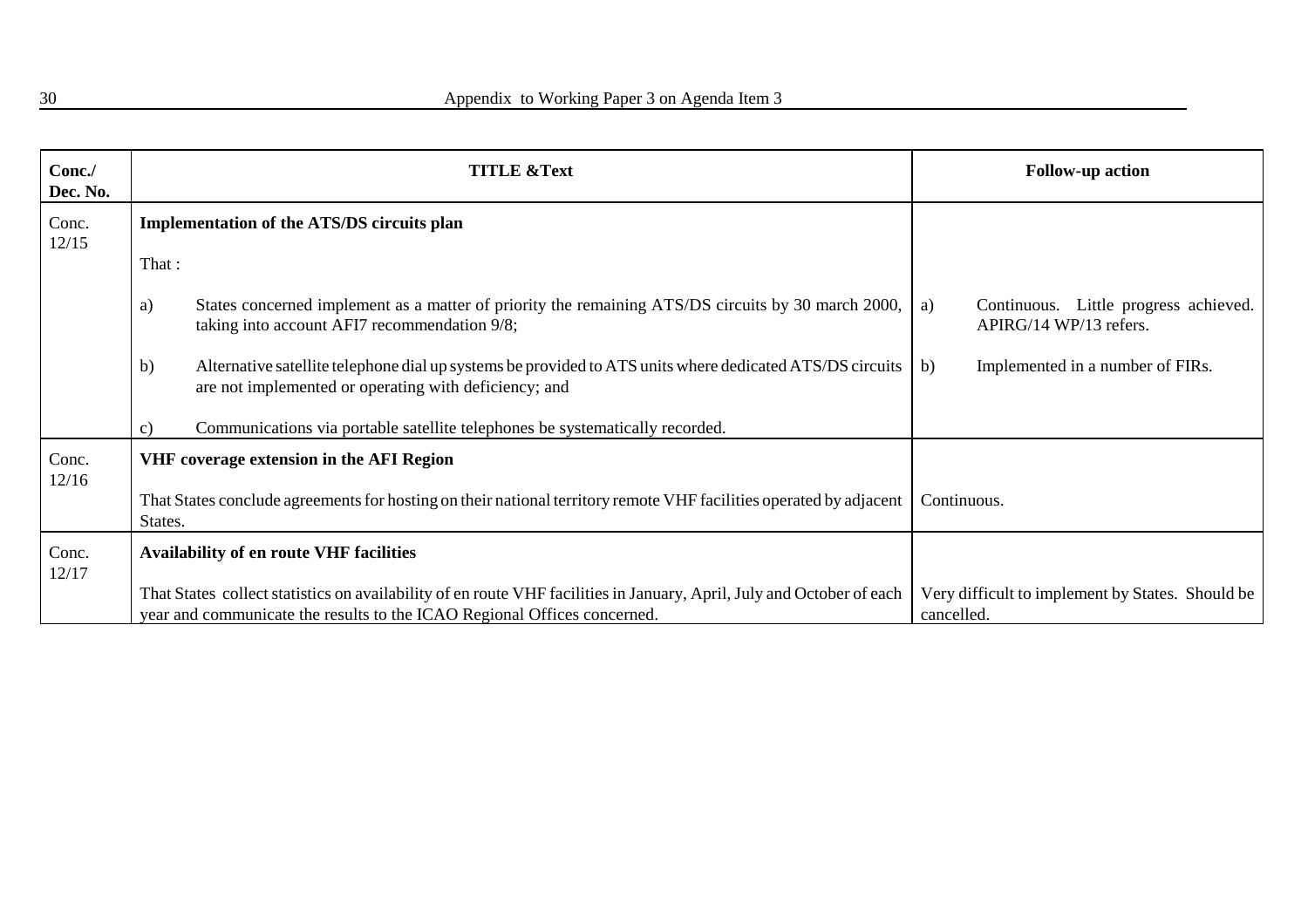| Conc./<br>Dec. No. | <b>TITLE &amp;Text</b>                                                                                                                                                                                                                                                                                       | <b>Follow-up action</b>      |
|--------------------|--------------------------------------------------------------------------------------------------------------------------------------------------------------------------------------------------------------------------------------------------------------------------------------------------------------|------------------------------|
| Conc.<br>12/19     | <b>Implementation of ATS Routes</b>                                                                                                                                                                                                                                                                          |                              |
|                    | That:                                                                                                                                                                                                                                                                                                        | Superseded - APIRG/14 - WP/6 |
|                    | States that have not already done so, implement the ATS routes indicated at Appendix F of the report of<br>a)<br>APIRG/12 meeting on agenda item 4, as soon as possible but not later than 2 December 1999;                                                                                                  |                              |
|                    | whenever necessary, implementation of ATS routes passing through contiguous FIRS be discussed<br>b)<br>within the framework of informal consultations and meetings with adjacent States or Organizations<br>concerned in order to coordinate calculations, procedures and simultaneous implementation dates. |                              |
| Conc.<br>12/20     | <b>Provision of area control Service</b>                                                                                                                                                                                                                                                                     | Superseded - APIRG/14 - WP/6 |
|                    | That the States which have not done so, implement as soon as possible, but not later than 1 January 2000 area<br>control service                                                                                                                                                                             |                              |
| Conc.<br>12/21     | <b>Reporting and investigation of ATS incidents</b>                                                                                                                                                                                                                                                          | $APIRG/14 - WP/6$            |
|                    | That States which have not done so, expedite the implementation of provisions relating to the reporting and<br>investigation of ATS incidents as advocated by AFI/7 RAN meeting recommendation 5/26.                                                                                                         |                              |
| Conc.<br>12/22     | <b>ATC Refresher courses</b>                                                                                                                                                                                                                                                                                 | $APIRG/14 - WP/6$            |
|                    | That States give priority to the proficiency of air traffic controllers by conducting refresher courses.                                                                                                                                                                                                     |                              |
| Conc.<br>12/23     | Uniform application of ATS proficiency assessment and standard auditing procedures                                                                                                                                                                                                                           | $APIRG/14 - WP/6$            |
|                    | That States which have not done so, introduce as soon as possible the ATS proficiency assessment and auditing<br>procedures using the guidelines at Appendix G to APIRG/12 report on agenda item 4.                                                                                                          |                              |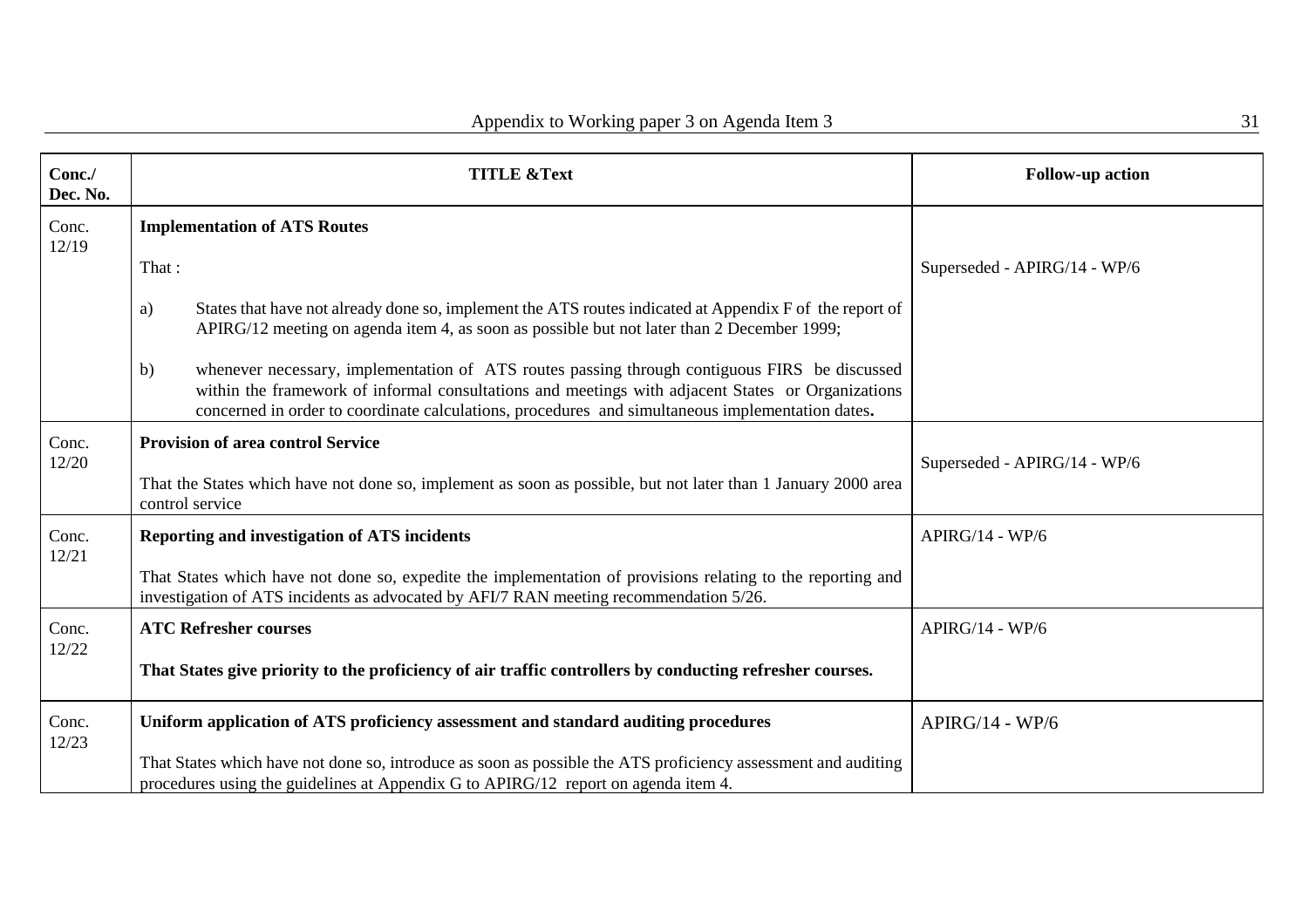| Conc./<br>Dec. No. |                                                                                                                                                                                                                                                                                   | <b>TITLE &amp;Text</b>                                                                                                                                                                                                                                                                                                                                                                                                                                                                                                                                                                                                                                                                                                                    | <b>Follow-up action</b>                                              |
|--------------------|-----------------------------------------------------------------------------------------------------------------------------------------------------------------------------------------------------------------------------------------------------------------------------------|-------------------------------------------------------------------------------------------------------------------------------------------------------------------------------------------------------------------------------------------------------------------------------------------------------------------------------------------------------------------------------------------------------------------------------------------------------------------------------------------------------------------------------------------------------------------------------------------------------------------------------------------------------------------------------------------------------------------------------------------|----------------------------------------------------------------------|
| Dec.<br>12/24      | <b>Establishment of an Airspace Management Task Force</b><br>That an airspace management task force be established with the following terms of reference, work<br>programme and composition:<br>Terms of reference and composition of the Airspace Management Task Force (ASM/TF) |                                                                                                                                                                                                                                                                                                                                                                                                                                                                                                                                                                                                                                                                                                                                           | ASM/TF was established.                                              |
|                    | a)                                                                                                                                                                                                                                                                                | Terms of Reference<br>An airspace management Task Force be established within the framework of the ATS/AIS/SAR<br>Sub-Group in order to explore ways and means of finding operations solutions to some pressing<br>problems affecting the safety of air navigation in the region and to propose operational solutions.                                                                                                                                                                                                                                                                                                                                                                                                                    | The second meeting was held in June 2002.<br>APIRG/14 - WP/6 refers. |
|                    | $\mathbf{b}$                                                                                                                                                                                                                                                                      | Work Programme<br>To review the existing ATS airspaces in the AFI Region (ATS routes, TMAs, Control<br>$\mathbf{i}$<br>Zones etc) and to identify significant enhancements that could be made to enhance safety<br>and efficiency and to propose pragmatic operational solutions in the regard;<br>To study problems associated with the implementation of WGS-84 (co-ordinates of<br>$\mathbf{ii}$<br>reporting points, etc)<br>iii)<br>To review the assignment of significant points which have not been assigned five-letter<br>name-code designators, and identify any proposed changes as appropriate;<br>To identify hot spots and bottlenecks where significant ATS incidents have been reported<br>iv)<br>and propose solutions. |                                                                      |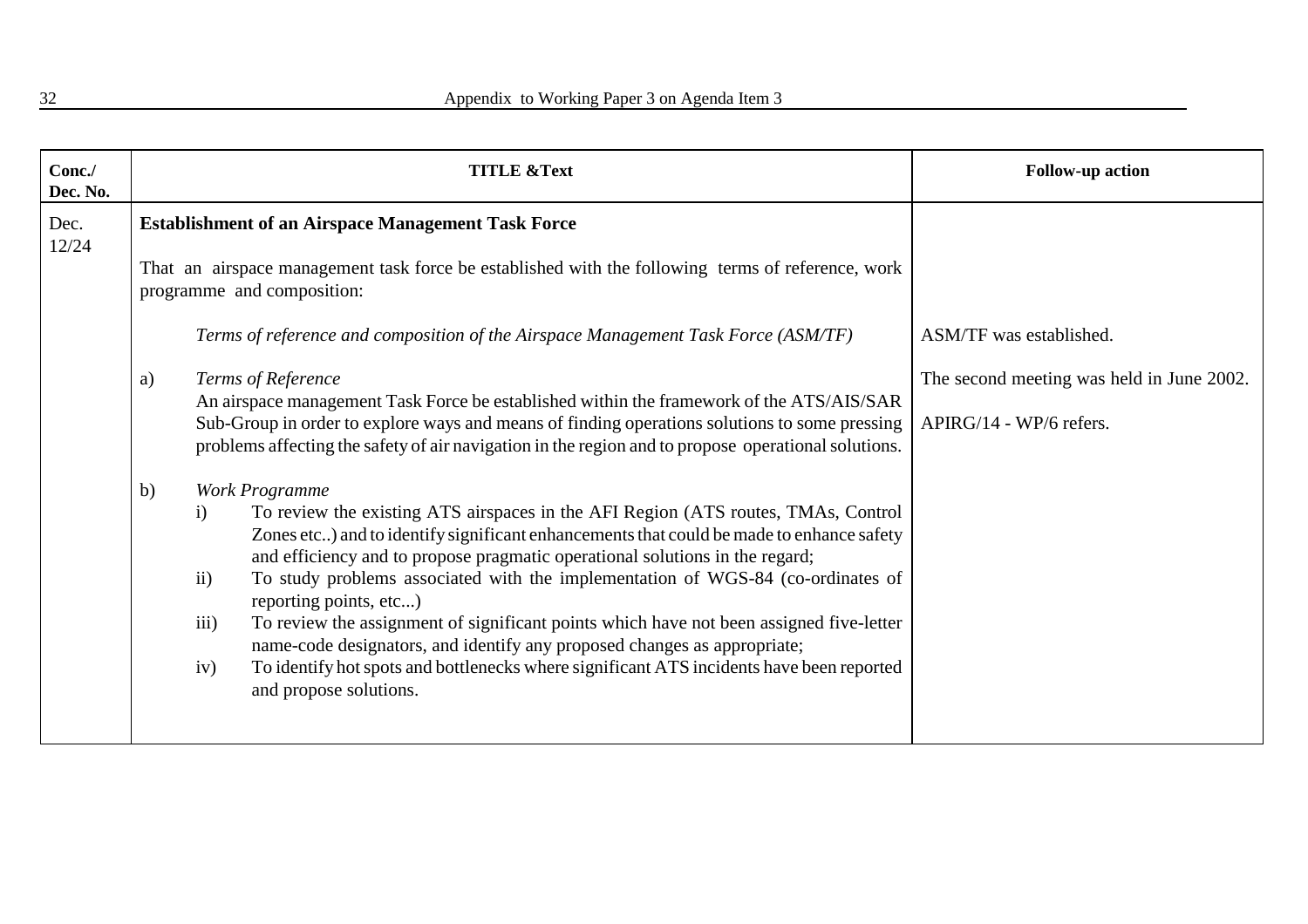|               | <b>TITLE &amp;Text</b>                                                                                                                                                                                                                                       | <b>Follow-up action</b>                                                                                                                                                                                                                                                                                                                                                                  |
|---------------|--------------------------------------------------------------------------------------------------------------------------------------------------------------------------------------------------------------------------------------------------------------|------------------------------------------------------------------------------------------------------------------------------------------------------------------------------------------------------------------------------------------------------------------------------------------------------------------------------------------------------------------------------------------|
| $\mathbf{c})$ | <b>Composition</b>                                                                                                                                                                                                                                           |                                                                                                                                                                                                                                                                                                                                                                                          |
|               | Algeria, Angola, Burkina Faso, Chad, Côte d'Ivoire, Democratic Republic of Congo, Egypt,<br>Eritrea, Gabon, Ghana, Kenya, Madagascar, Mali, Morocco, Niger, Nigeria, Senegal, Spain,<br>South Africa, Togo, Tunisia, ACAC, ASECNA, IATA, IFALPA, and IFATCA. |                                                                                                                                                                                                                                                                                                                                                                                          |
|               |                                                                                                                                                                                                                                                              |                                                                                                                                                                                                                                                                                                                                                                                          |
|               | At its first meeting the Task Force will appoint its rapporteur and will submit its report to the next<br>ATS/AIS/SAR Sub-Group meeting.                                                                                                                     |                                                                                                                                                                                                                                                                                                                                                                                          |
|               |                                                                                                                                                                                                                                                              |                                                                                                                                                                                                                                                                                                                                                                                          |
|               |                                                                                                                                                                                                                                                              | Completed APIRG/14 - WP/6.                                                                                                                                                                                                                                                                                                                                                               |
|               |                                                                                                                                                                                                                                                              |                                                                                                                                                                                                                                                                                                                                                                                          |
|               |                                                                                                                                                                                                                                                              |                                                                                                                                                                                                                                                                                                                                                                                          |
|               | d)                                                                                                                                                                                                                                                           | Rapporteur<br><b>Distribution of Critical AIS Information</b><br>That the ICAO Regional Offices concerned pursue the follow-up action on implementation of the AFI/7<br>RAN Meeting Recommendations 12/4 (Publication of the AIP in the new format) and 12/23 (preflight<br>information service), conclusions 12/9 (activation of designated areas) and 12/10 (use of trigger<br>NOTAM). |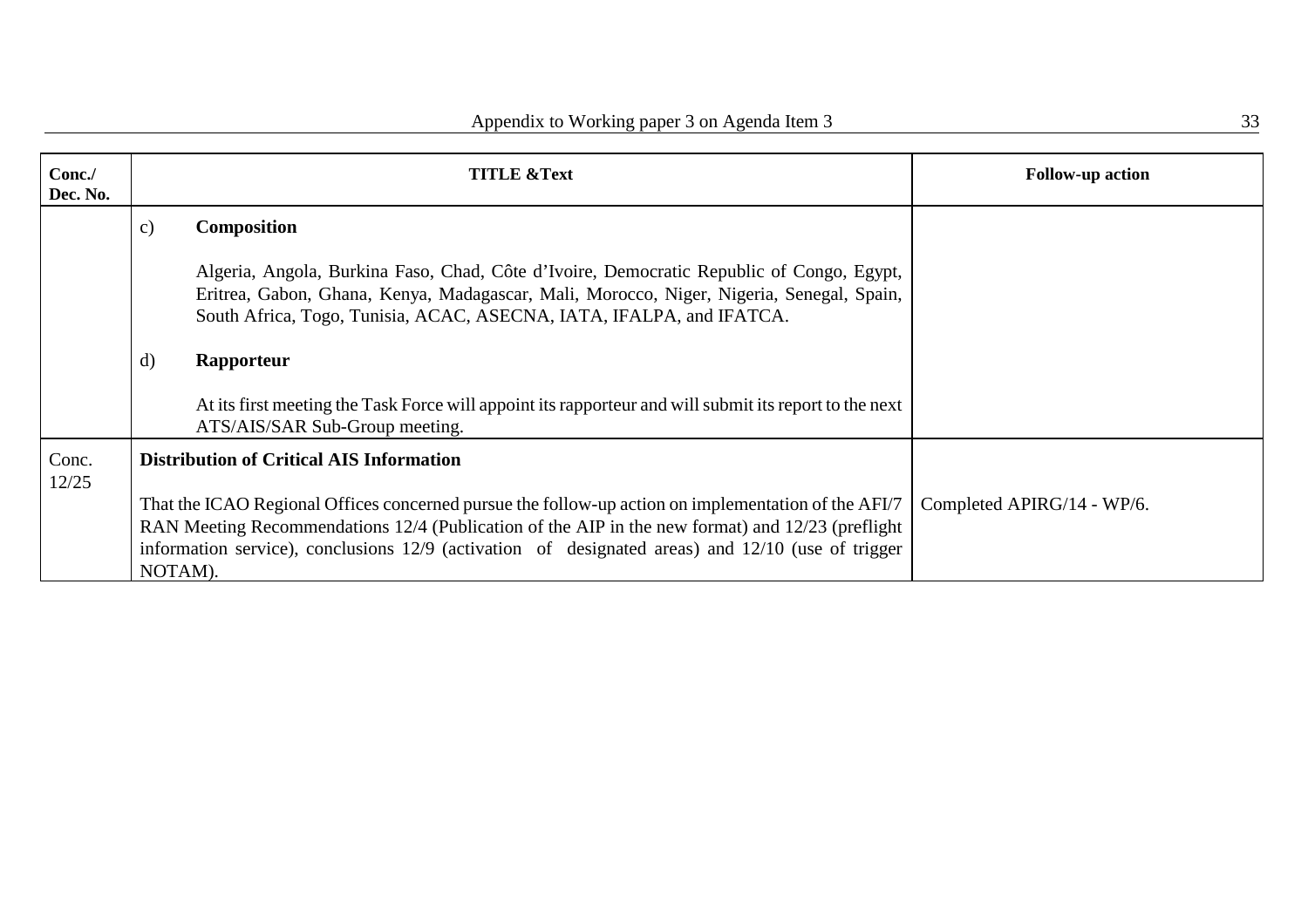| Conc./<br>Dec. No. | <b>TITLE &amp;Text</b>                                                                                                                                                                                                                                                                                                                                                                                                                                                                                                                                                                                                                                                                                                                                                                                                                                                      | <b>Follow-up action</b>           |
|--------------------|-----------------------------------------------------------------------------------------------------------------------------------------------------------------------------------------------------------------------------------------------------------------------------------------------------------------------------------------------------------------------------------------------------------------------------------------------------------------------------------------------------------------------------------------------------------------------------------------------------------------------------------------------------------------------------------------------------------------------------------------------------------------------------------------------------------------------------------------------------------------------------|-----------------------------------|
| Conc.<br>12/26     | Responsibility for the production of chart ICAO 1:100 000<br>That the ICAO Regional Offices concerned:                                                                                                                                                                                                                                                                                                                                                                                                                                                                                                                                                                                                                                                                                                                                                                      |                                   |
|                    | call the attention of the States concerned to the fact that those States which have the responsibility<br>a)<br>for the production of the relevant sheets of the world aeronautical chart - ICAO 1: 1 000 000 are no<br>longer in a position to continue the production of the following sheets: 2344-45, 2420-21, 2422, 2451,<br>2454-55, 2536-37, 2423, 2454-55, 2536-37, 2570, 2574, 2658, 2659-60, 2660, 2662, 2663, 2664,<br>2691, 2692, 2693, 2694, 2695, 2696-97, 2697, 2780-81, 2781-82, 2784-85, 2785-86, 2812-13, 2813-<br>14, 2814-15, 2816-17, 2817-18, 2905, 2906-07, 2935, 2936, 3052, 3155-56, 3173-74, 3278, 3297.<br>initiate consultations with States covered by the above-mentioned sheets with a view to identifying<br>b)<br>those States that could accept to produce their own sheets and/or provide assistance to other States<br>in this respect. | On-going. APIRG/14 - WP/6 refers. |
| Conc.27            | <b>Dissemination of AIS products</b>                                                                                                                                                                                                                                                                                                                                                                                                                                                                                                                                                                                                                                                                                                                                                                                                                                        |                                   |
|                    | That given the difficulties experienced in the dissemination of AIS products due to AFTN deficiencies,<br>States use additional means of communication such as internet (TCP/IP) to make available the relevant<br>AIS products.                                                                                                                                                                                                                                                                                                                                                                                                                                                                                                                                                                                                                                            | On-going. APIRG/14 - WP/6.        |
| Conc.<br>12/28     | <b>Implementation of WGS-84</b>                                                                                                                                                                                                                                                                                                                                                                                                                                                                                                                                                                                                                                                                                                                                                                                                                                             |                                   |
|                    | That States which have not done so, expedite the implementation of WGS-84 within their FIRS in accordance with<br>ICAO provisions.                                                                                                                                                                                                                                                                                                                                                                                                                                                                                                                                                                                                                                                                                                                                          | On -going APIRG/14 - WP/6 refers. |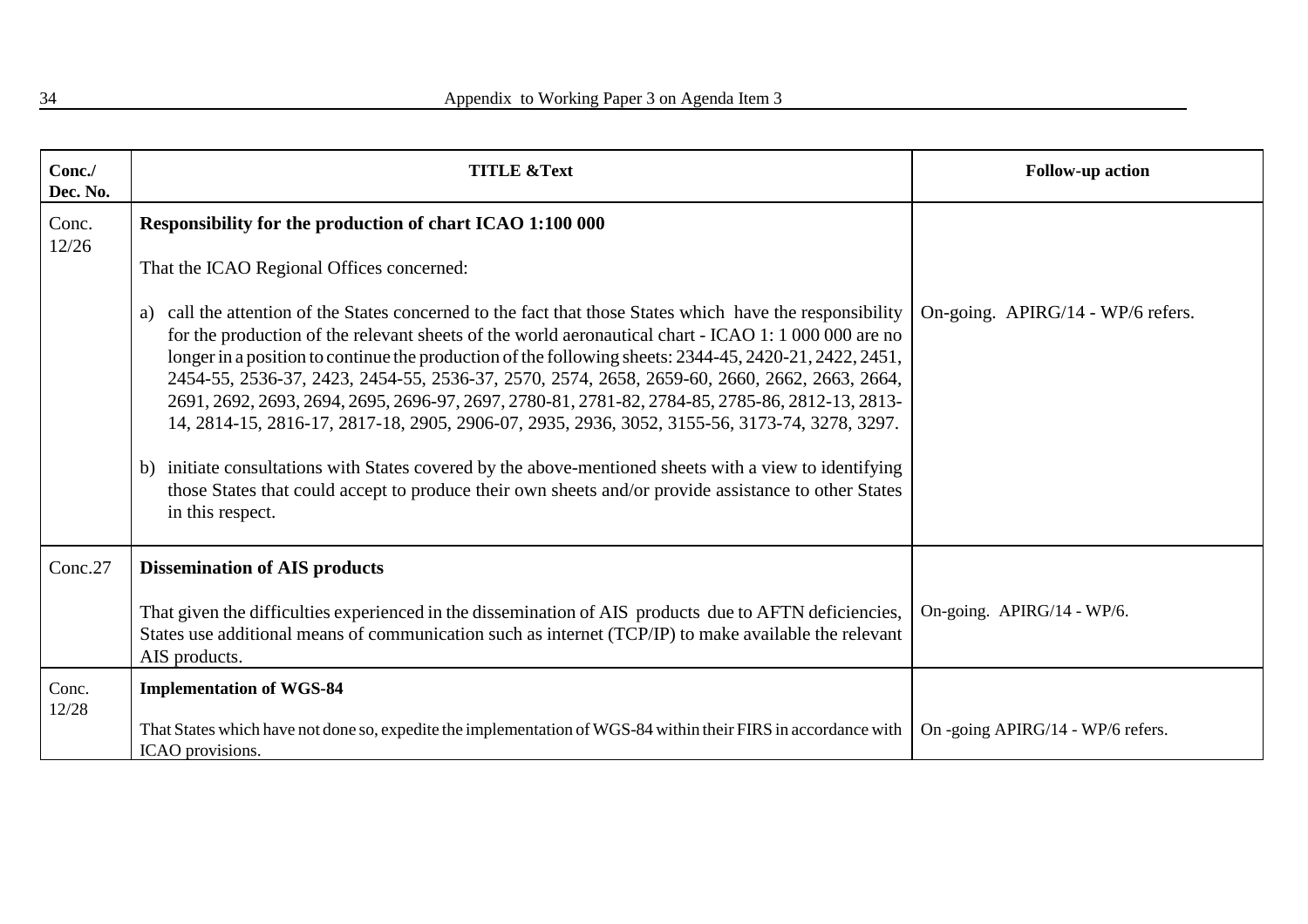| Conc./<br>Dec. No. | <b>TITLE &amp;Text</b>                                                                                                                                                                                                                                                                                       | <b>Follow-up action</b>                                             |
|--------------------|--------------------------------------------------------------------------------------------------------------------------------------------------------------------------------------------------------------------------------------------------------------------------------------------------------------|---------------------------------------------------------------------|
| Dec.<br>12/29      | <b>The AIS Automation Task Force</b>                                                                                                                                                                                                                                                                         |                                                                     |
|                    | That the AIS Task Force established pursuant to APIRG/10 decision 10/16 expedite their work and report to the<br>ATS/AIS/SAR/SG/6 Meeting.                                                                                                                                                                   | Completed APIRG/14 - WP/6                                           |
| Conc.<br>12/30     | <b>Provision Of Search And Rescue Services</b>                                                                                                                                                                                                                                                               |                                                                     |
|                    | That States accord high priority for the implementation of ICAO provisions in respect of Search and Rescue<br>Services.                                                                                                                                                                                      | $On-going$                                                          |
| Conc.<br>12/34     | <b>Feedback on SIGWX charts to London WAFC</b>                                                                                                                                                                                                                                                               |                                                                     |
|                    | That States receiving SIGWX from WAFC London provide feedback on a timely manner to the WAFC on their<br>findings on the accuracy of the SIGWX test charts received.                                                                                                                                         | Continuing                                                          |
| Conc.<br>12/39     | <b>OPMET</b> data bank for the AFI Region                                                                                                                                                                                                                                                                    |                                                                     |
|                    | That, in order to improve exchanges, ICAO study the possibility of establishing one or two OPMET data bank(s)<br>in the AFI Region preferably where two-way SADIS VSAT are located.                                                                                                                          | Continuing, Johannesburg and Dakar have been<br>designated by APIRG |
| Conc.<br>12/40     | Training in the preparation and issuance of volcanic ash advisories and SIGMETs                                                                                                                                                                                                                              |                                                                     |
|                    | That, States concerned should conduct regular exercises in cooperation with their VAAC at their meteorological<br>watch offices (MWOs) on the preparation and issuance of volcanic ash advisories and SIGMETS in order to keep<br>their aeronautical meteorological forecasters current with the procedures. | Continuing                                                          |
| Conc.<br>12/44     | <b>Longitudinal Separation</b>                                                                                                                                                                                                                                                                               |                                                                     |
|                    | That States take all necessary steps so that uniform 10 minute longitudinal separation minima be<br>applied at the AIRAC date of 23 march 2000.                                                                                                                                                              | Superceded - APIRG/14 - WP/6 refers.                                |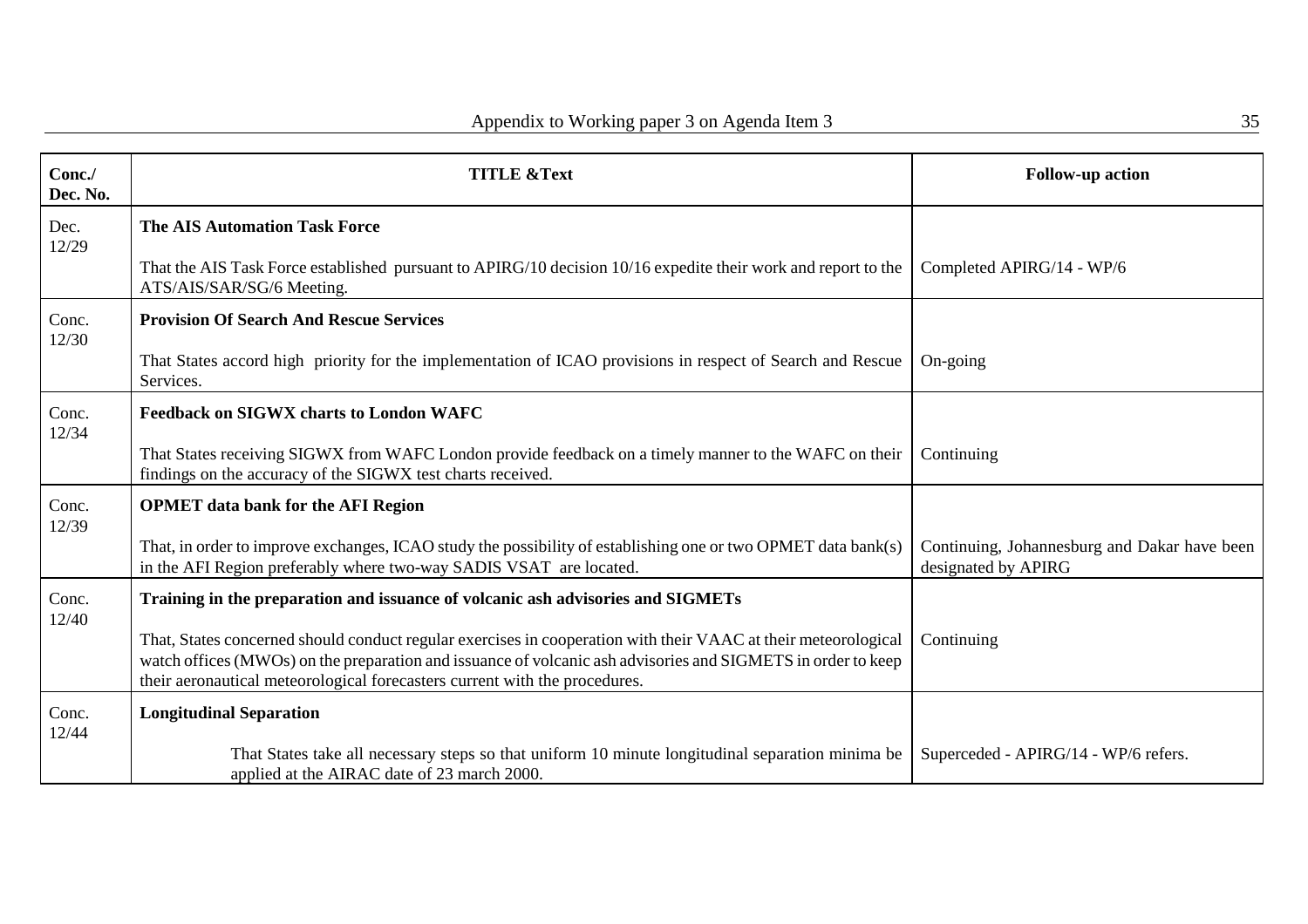| Conc./<br>Dec. No. |         | <b>TITLE &amp;Text</b>                                                                                                                                                                                                                                                                                                                                                                                                                                                                                 | <b>Follow-up action</b>         |
|--------------------|---------|--------------------------------------------------------------------------------------------------------------------------------------------------------------------------------------------------------------------------------------------------------------------------------------------------------------------------------------------------------------------------------------------------------------------------------------------------------------------------------------------------------|---------------------------------|
| Conc.<br>12/45     |         | National CNS/ATM bodies, focal points of contact and ICG coordinators                                                                                                                                                                                                                                                                                                                                                                                                                                  |                                 |
|                    | That:   |                                                                                                                                                                                                                                                                                                                                                                                                                                                                                                        |                                 |
|                    | a)      | State air navigation service providers, which have not yet done so, establish a national CNS/ATM body;                                                                                                                                                                                                                                                                                                                                                                                                 | On going. APIRG/14-WP/8 refers. |
|                    | b)      | the head of this body be designated as the focal point of contact for purposes of coordination with the<br>relevant ICG coordinators;                                                                                                                                                                                                                                                                                                                                                                  |                                 |
|                    | c)      | if a State is elected as ICG coordinator of one of the 10 areas of routing in the AFI Region, the national<br>focal point of contact referred to in (b) above be designated as the ICG coordinator or appoints a suitable<br>person to act as area of routing coordinator; and                                                                                                                                                                                                                         |                                 |
|                    | $\rm d$ | ICAO provide to States and international organizations concerned with the list of coordinators and their<br>contacts.                                                                                                                                                                                                                                                                                                                                                                                  |                                 |
|                    | Note:   | The terms of reference of the ICG Coordinators are as follows: The ICG coordinator will be responsible<br>to initiate and coordinate actions required to carry out implementation as mentioned in the worksheets<br>among all concerned; facilitate the elimination of shortcomings and deficiencies as noted in the ICG<br>meetings; report to the CNS/ATM sub-group on progress and eventual constraints being experienced, or<br>on any other matters of concern; and to assist States as required. |                                 |
| Conc.              |         | Funding arrangement for the AFI EGNOS Test Bed                                                                                                                                                                                                                                                                                                                                                                                                                                                         |                                 |
| 12/48              |         | That ASECNA continue the existing arrangements with the European Union to ensure, on behalf of the AFI<br>Region, funding of the AFI EGNOS Test Bed.                                                                                                                                                                                                                                                                                                                                                   | On going. APIRG/14 WP/8 refers. |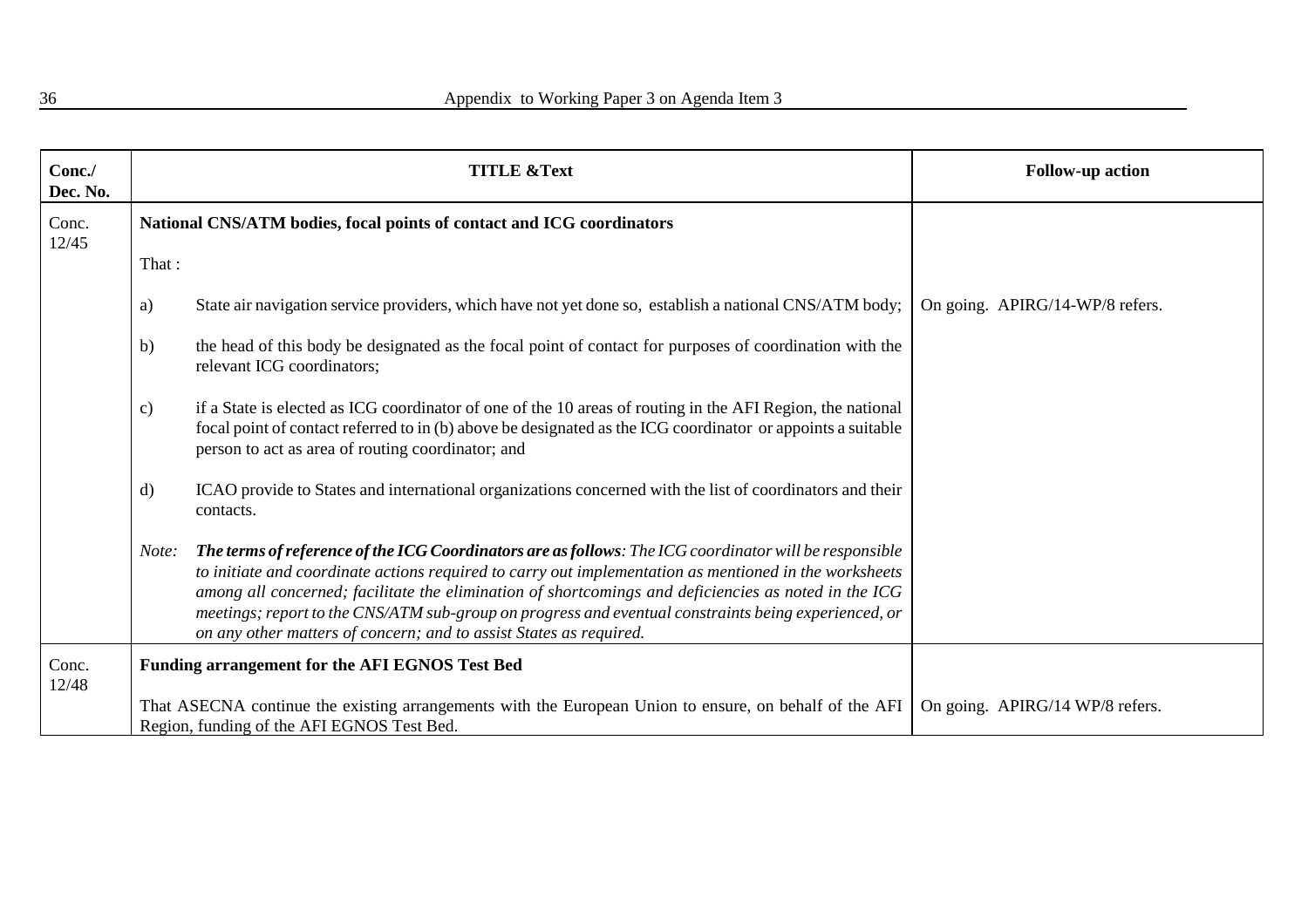| Conc./<br>Dec. No. | <b>TITLE &amp;Text</b>                                                                                                                                                                                                                 | <b>Follow-up action</b> |
|--------------------|----------------------------------------------------------------------------------------------------------------------------------------------------------------------------------------------------------------------------------------|-------------------------|
| Dec.<br>12/49      | <b>Future work of the AFI GNSS Study Group</b>                                                                                                                                                                                         |                         |
|                    | That the AFI GNSS Study Group be tasked with the following:                                                                                                                                                                            |                         |
|                    | Continue to carry out all the activities associated with the implementation of the AFI GNSS Test Bed and any<br>other Test Bed proposal concerning the AFI Region; and                                                                 | On going.               |
|                    | Develop and refine the implementation plan for the AFI GNSS including associated institutional issues.                                                                                                                                 |                         |
| Conc.<br>12/52     | Inclusion of the contents of the AFI CNS/ATM Implementation Plan (Doc. 003) in the AFI BASIC ANP<br>and FASID                                                                                                                          |                         |
|                    | That the secretariat will ensure that the contents of the AFI CNS/ATM Implementation Plan (Doc. 003) be<br>incorporated in the relevant parts of the AFI Basic ANP and FASID documents in an evolutionary manner.                      | Completed.              |
| Conc.<br>12/53:    | Development of a new part for Basic ANP and FASID documents dealing with Human Factors and<br><b>Manpower Planning</b>                                                                                                                 |                         |
|                    | That the secretariat expedites the development of a new part to the AFI Basic ANP and FASID dealing with<br>Human Factors and Manpower Planning requirements.                                                                          | Continuing              |
| Conc.<br>12/54     | <b>CNS and ATM facilities in AOP Tables</b>                                                                                                                                                                                            |                         |
|                    | That in order to facilitate the consultations of FASID, the requirements in the AOP tables concerning CNS and<br>ATM be also included in Parts IV and V of the FASID as appropriate.                                                   | Continuing.             |
| Conc.<br>12/57     | Coordinated approach to solve persistent problems.                                                                                                                                                                                     |                         |
|                    | That where there are obvious persistent problems ICAO coordinate with the users, IATA and IFALPA, and the<br>State or group of States concerned to develop an appropriate strategy for removal of the shortcomings and<br>deficiencies | Continuing              |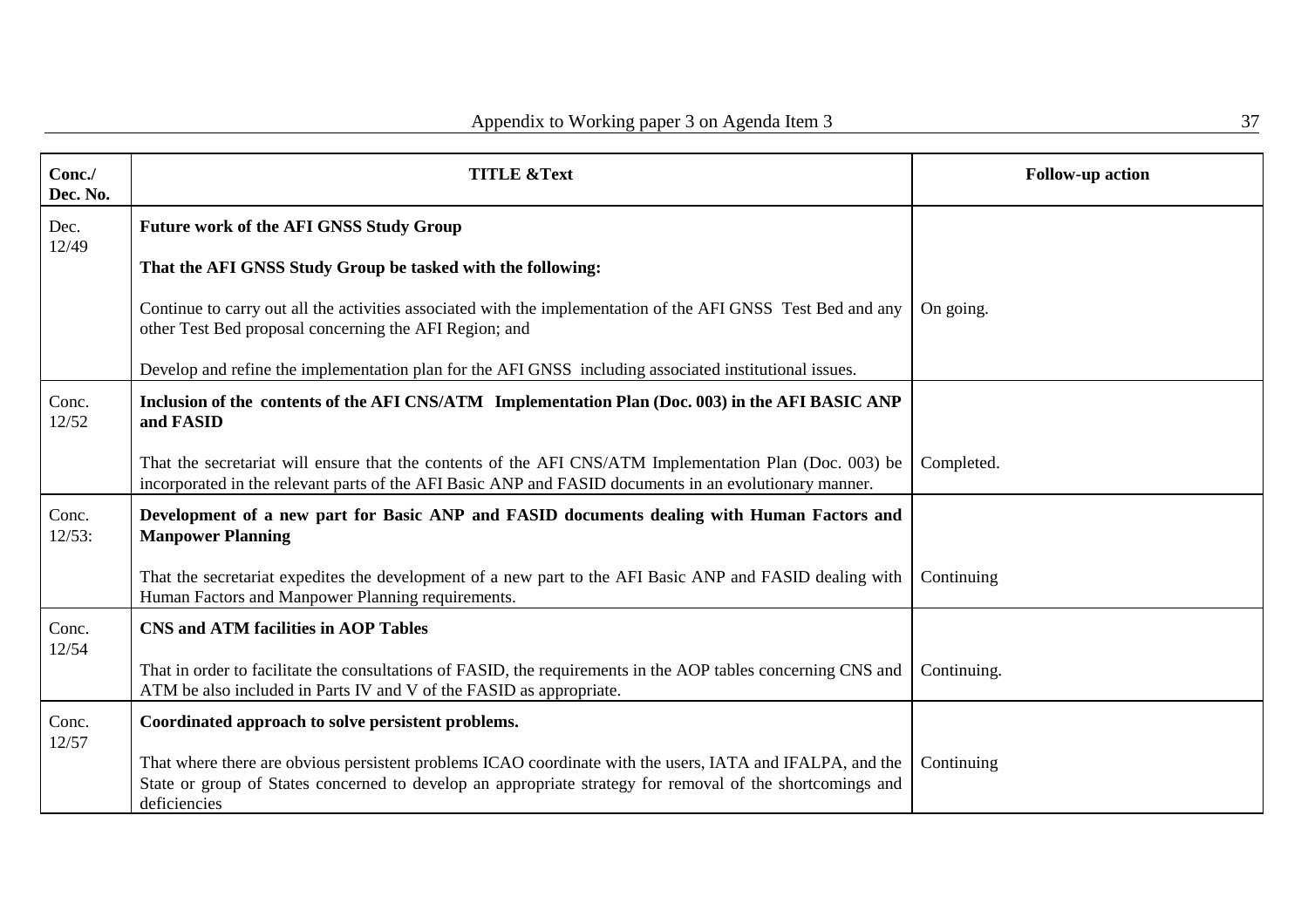| Conc./<br>Dec. No. | <b>TITLE &amp;Text</b>                                                                                                                                                                                                                                                                                                        | <b>Follow-up action</b>                                                                                                     |
|--------------------|-------------------------------------------------------------------------------------------------------------------------------------------------------------------------------------------------------------------------------------------------------------------------------------------------------------------------------|-----------------------------------------------------------------------------------------------------------------------------|
| Conc.<br>12/58     | Integrated sub-regional approach to the removal of shortcomings and deficiencies.                                                                                                                                                                                                                                             |                                                                                                                             |
|                    | That States consider the use of sub-regional groupings where they exist to collectively deal with removal of<br>shortcomings.                                                                                                                                                                                                 | Continuing                                                                                                                  |
| Dec.<br>12/66      | <b>Implementation of RVSM</b>                                                                                                                                                                                                                                                                                                 |                                                                                                                             |
|                    | That the planning and evolutionary implementation of RVSM in the AFI Region be carried out and the problems<br>associated with the implementation of RVSM in Europe and other AFI interface areas be considered within the<br>framework of the implementation co-ordination groups (ICGs) or APIRG sub-groups as appropriate. | Subject being followed-up by<br>RVSM/RNAV/RNP Task Force APIRG/14 -<br>WP/6 refers                                          |
|                    | <b>Follow-up on APIRG/13 Conclusions and Decisions</b>                                                                                                                                                                                                                                                                        |                                                                                                                             |
| Conc.<br>13/1      | <b>Bird Hazard Reduction</b>                                                                                                                                                                                                                                                                                                  |                                                                                                                             |
|                    | That the ICAO ESAF and WACAF Regional Offices hold workshops on Bird Hazard at more regular intervals<br>and that States consider hosting such workshops.                                                                                                                                                                     | Workshop held in Uganda - November 2002.                                                                                    |
| Conc.<br>13/2      | <b>New Larger Aeroplanes Task Force (NLA/TF)</b>                                                                                                                                                                                                                                                                              |                                                                                                                             |
|                    | That a new larger aeroplanes task force comprising experts be established under the aegis of the AOP/SG to<br>effectively evaluate the likely impact of NLAs on the aerodromes in the AFI Region and advise States on the<br>appropriate action in order to facilitate forward planning.                                      | Task Force established. Held first meeting -<br><b>March 2003.</b>                                                          |
| Conc.<br>13/3      | <b>Human Factors in the AOP Field</b>                                                                                                                                                                                                                                                                                         |                                                                                                                             |
|                    | That:                                                                                                                                                                                                                                                                                                                         |                                                                                                                             |
|                    | States should ensure that necessary resources are made available to develop and implement an appropriate<br>a)<br>training and retraining programme for all the staff;                                                                                                                                                        | Conclusion brought to the attention of States.<br>Establishment of autonomous civil aviation<br>authorities being promoted. |
|                    | States should ensure that there is a uniform policy on the management of aviation personnel (recruitment,<br>b)<br>training, work environment and career development) to ensure the retention of the staff already trained.                                                                                                   |                                                                                                                             |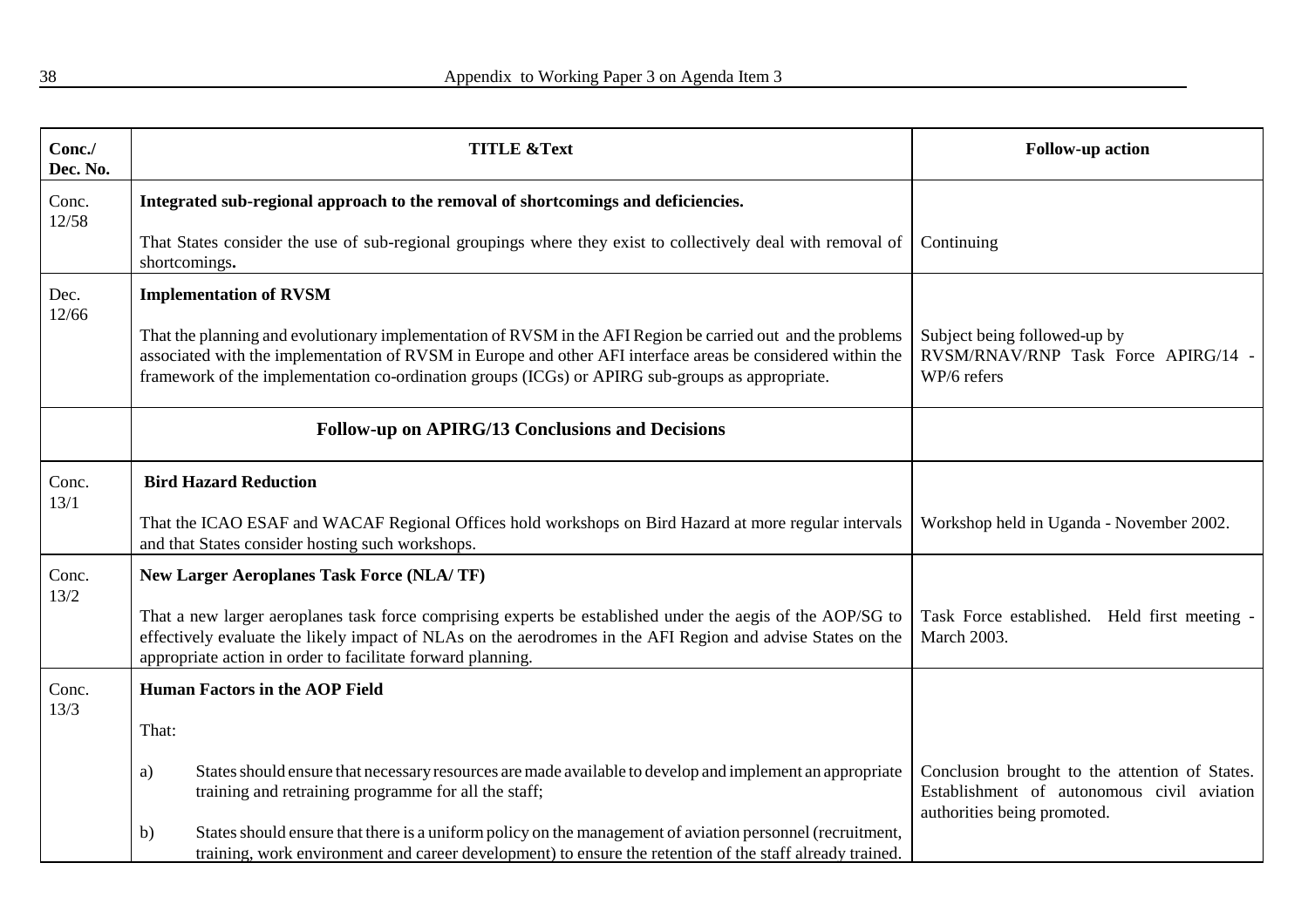| Conc./<br>Dec. No. | <b>TITLE &amp;Text</b>                                                                                                                                                                                                                                                                                                                                                                                                                           | <b>Follow-up action</b> |
|--------------------|--------------------------------------------------------------------------------------------------------------------------------------------------------------------------------------------------------------------------------------------------------------------------------------------------------------------------------------------------------------------------------------------------------------------------------------------------|-------------------------|
| Conc.<br>13/4      | <b>AFI AFTN Circuits Availability</b>                                                                                                                                                                                                                                                                                                                                                                                                            | Continuing.             |
|                    | That States concerned:                                                                                                                                                                                                                                                                                                                                                                                                                           |                         |
|                    | take remedial action as a matter of high priority, to eliminate deficiencies of main AFTN circuits;<br>a)<br>implement, as a matter of priority, the remaining circuits by 28 November 2002 (AIRAC date)<br>b)<br>improve AFTN circuits reliability to over the minimum threshold of 97%; and<br>c)<br>provide Regional Offices with monthly availability data on all main and tributary circuits under their<br>$\mathbf{d}$<br>responsibility. |                         |
| Conc.              | <b>Brazzaville/Nairobi Main AFTN Circuit</b>                                                                                                                                                                                                                                                                                                                                                                                                     |                         |
| 13/5               | That:                                                                                                                                                                                                                                                                                                                                                                                                                                            |                         |
|                    | Kenya and ASECNA implement the main Brazzaville/Nairobi AFTN circuit as soon as possible; and<br>a)                                                                                                                                                                                                                                                                                                                                              | a) not implemented.     |
|                    | the concerned parties hold a meeting under the auspices of ICAO with a view to finding a final and lasting<br>b)<br>solution to the matter.                                                                                                                                                                                                                                                                                                      | b) completed.           |
| Conc.<br>13/6      | <b>Alger/Niamey Main AFTN circuit</b>                                                                                                                                                                                                                                                                                                                                                                                                            | Not implemented         |
|                    | That Algeria install an AFISNET VSAT terminal for the main Algiers COM centre as soon as possible for the<br>purpose of upgrading the reliability of Alger/Niamey main circuit.                                                                                                                                                                                                                                                                  |                         |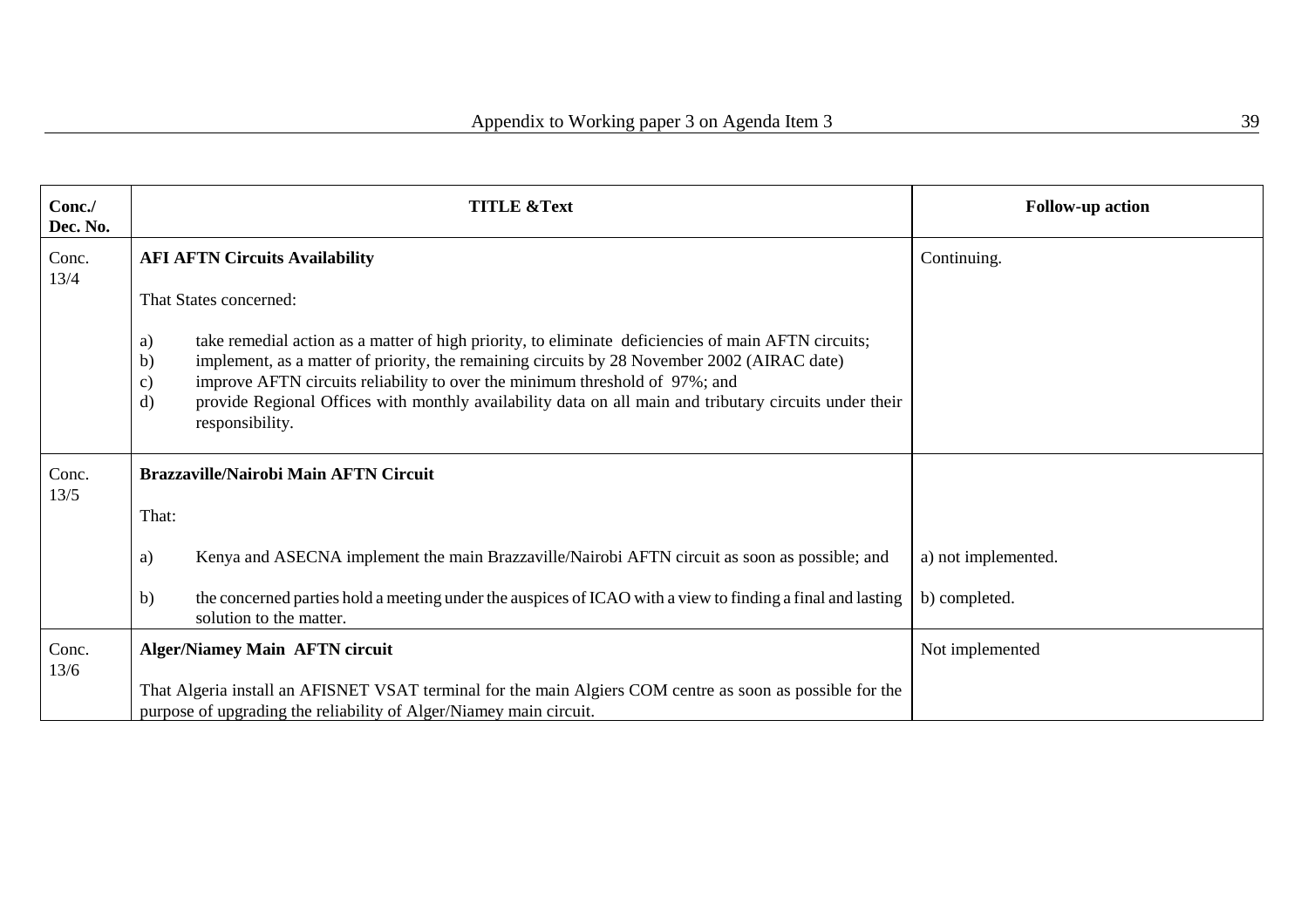| Conc./<br>Dec. No. |              | <b>TITLE &amp;Text</b>                                                                                                                                | <b>Follow-up action</b>                                                      |
|--------------------|--------------|-------------------------------------------------------------------------------------------------------------------------------------------------------|------------------------------------------------------------------------------|
| Conc.<br>13/7      | That:        | Nairobi/Johannesburg Main AFTN Circuit                                                                                                                | No data on availability received from both States<br>by the Regional Office. |
|                    | a)           | Kenya and South Africa upgrade, as a matter of urgency, the availability of the Nairobi/Johannesburg<br>AFTN main circuit up to a minimum of 97%; and |                                                                              |
|                    | $\mathbf{b}$ | Kenya and South Africa agree on a bilateral technical solution, including an increase in the modulation<br>rate to a minimum of 1200 bps.             |                                                                              |
| Conc.<br>13/8      |              | Dakar/Johannesburg Circuit                                                                                                                            |                                                                              |
|                    | That:        |                                                                                                                                                       |                                                                              |
|                    | a)           | Senegal and South Africa upgrade, as a matter of urgency, the reliability of the Dakar/Johannesburg main<br>AFTN circuit, and                         | Completed.                                                                   |
|                    |              | b) South Africa integrate to CAFSAT network.                                                                                                          |                                                                              |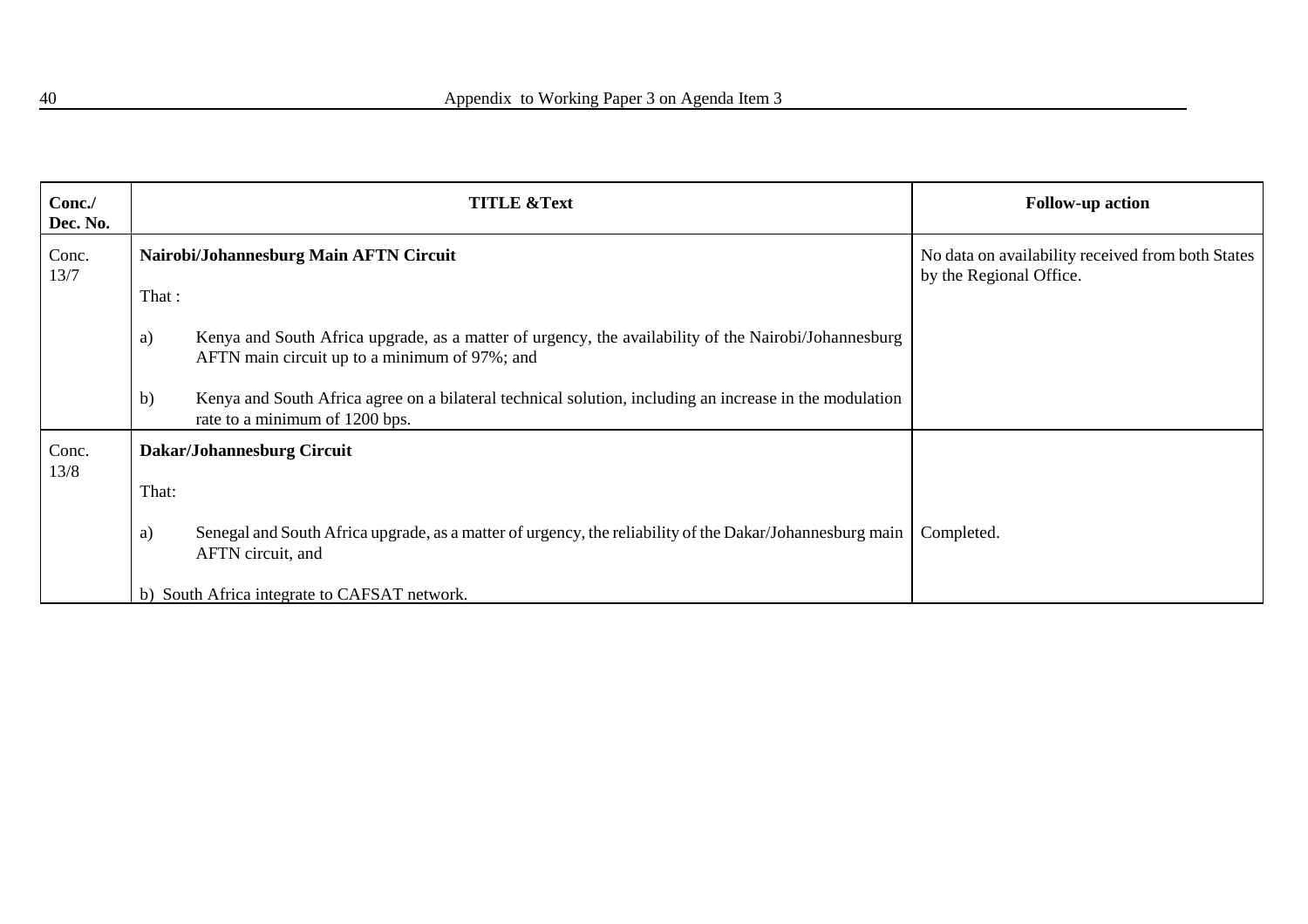| Conc./<br>Dec. No. | <b>TITLE &amp;Text</b>                                                                                                                                                                                                                                            | <b>Follow-up action</b> |
|--------------------|-------------------------------------------------------------------------------------------------------------------------------------------------------------------------------------------------------------------------------------------------------------------|-------------------------|
| Conc.<br>13/9      | Review of the Configuration of the AFI AFTN plan                                                                                                                                                                                                                  |                         |
|                    | That:                                                                                                                                                                                                                                                             |                         |
|                    | Johannesburg AFTN main centre be an AFI entry/exit between the AFI and ASIA/PAC Regions;<br>a)                                                                                                                                                                    | Completed.              |
|                    | the following AFTN circuit be deleted from the AFI Plan : Mauritius/ASIA/PAC, Bujumbura/Dar-Es-<br>b)<br>Salaam, Kigali/Dar-Es-Salaam;                                                                                                                            |                         |
|                    | the following main and tributary AFTN circuits between Johannesburg and the following centres be<br>c)<br>included in the AFI Air Navigation Plan: Dakar, Bujumbura Dar-Es-Salaam, Kigali, Kinshasa Luanda<br>and Mauritius; and                                  |                         |
|                    | the network configuration chart be that shown at Appendix E to the report.<br>$\rm d$                                                                                                                                                                             |                         |
| Conc.              | <b>Introduction of Bit-oriented Protocols in the AFI Region</b>                                                                                                                                                                                                   |                         |
| 13/10              | That the AFI main AFTN centres introduce in a gradual manner, bit-oriented protocols with a view to upgrading<br>the integrity of data transmission and paving the way to migration to the aeronautical telecommunications network<br>(ATN).                      | Continuous.             |
| Conc.<br>13/11     | <b>VSAT Networks interoperability/integration</b>                                                                                                                                                                                                                 |                         |
|                    | That a meeting be organized between ICAO, INTELSAT and VSAT services provider and user organizations for<br>international civil aviation in order to find out ways and means to achieving interoperability and integration of<br>VSAT networks in the AFI Region. | On-going.               |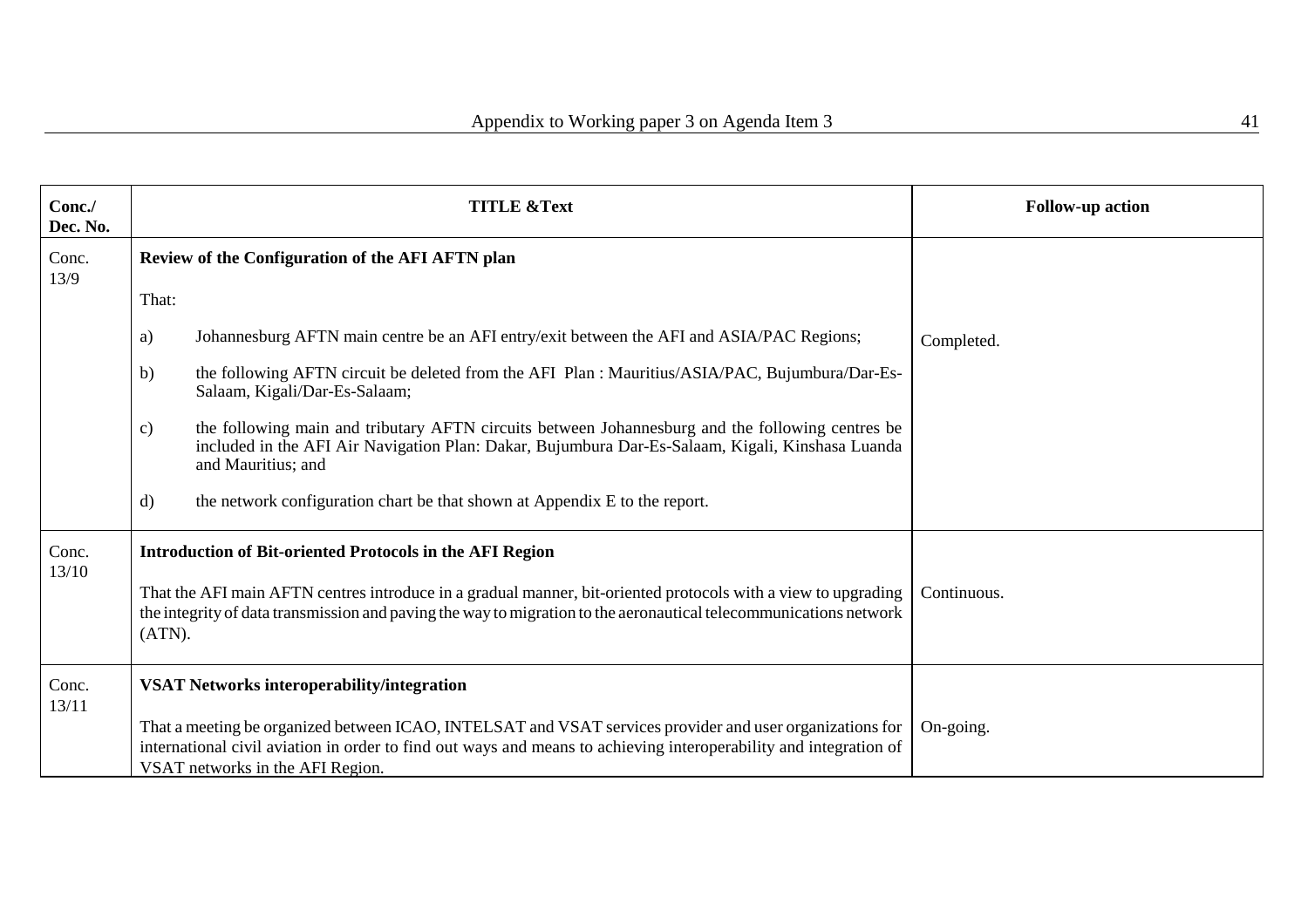| Conc./<br>Dec. No. | <b>TITLE &amp;Text</b>                                                                                                                                                          | <b>Follow-up action</b>                                                                |
|--------------------|---------------------------------------------------------------------------------------------------------------------------------------------------------------------------------|----------------------------------------------------------------------------------------|
| Conc.              | Seminars on the aeronautical telecommunications network (ATN)                                                                                                                   | On-going                                                                               |
| 13/12              | That ICAO continue to organize seminars on the ATN in the AFI Region.                                                                                                           |                                                                                        |
| Conc.              | Use of SITA network for AFTN circuits requirements                                                                                                                              |                                                                                        |
| 13/13              | That States resorting to temporary SITA circuits on a bilateral basis for AFTN purposes implement as soon as<br>possible the AFTN circuits included in the Air Navigation Plan. | Completed.                                                                             |
| Conc.              | <b>Interconnection between VSAT Networks - AFTN and ATS/DS connectivity</b>                                                                                                     |                                                                                        |
| 13/14              | That ASECNA and (ATNS) South Africa provide as a matter of urgency the following VSAT terminals:                                                                                | Implemented.                                                                           |
|                    | Antananarivo: a SADC VSAT compatible terminal pointed to INTELSAT 604;<br>a)                                                                                                    |                                                                                        |
|                    | Brazzaville: an AFISNET VSAT compatible terminal pointed to INTELSAT 707; and<br>b)                                                                                             |                                                                                        |
|                    | Johannesburg: an AFISNET VSAT compatible terminal pointed to INTELSAT 707.<br>$\mathbf{c})$                                                                                     |                                                                                        |
| Conc.<br>13/15     | <b>Extension of the of satellite technology</b>                                                                                                                                 | A VSAT project (NAFISAT) is in progress.<br>Eight States have confirmed participation. |
|                    | That a VSAT network involving Chad, Djibouti, Egypt, Eritrea, Ethiopia, Kenya, Libya, Somalia, Sudan and<br>Uganda be established to cater for AFS requirements.                |                                                                                        |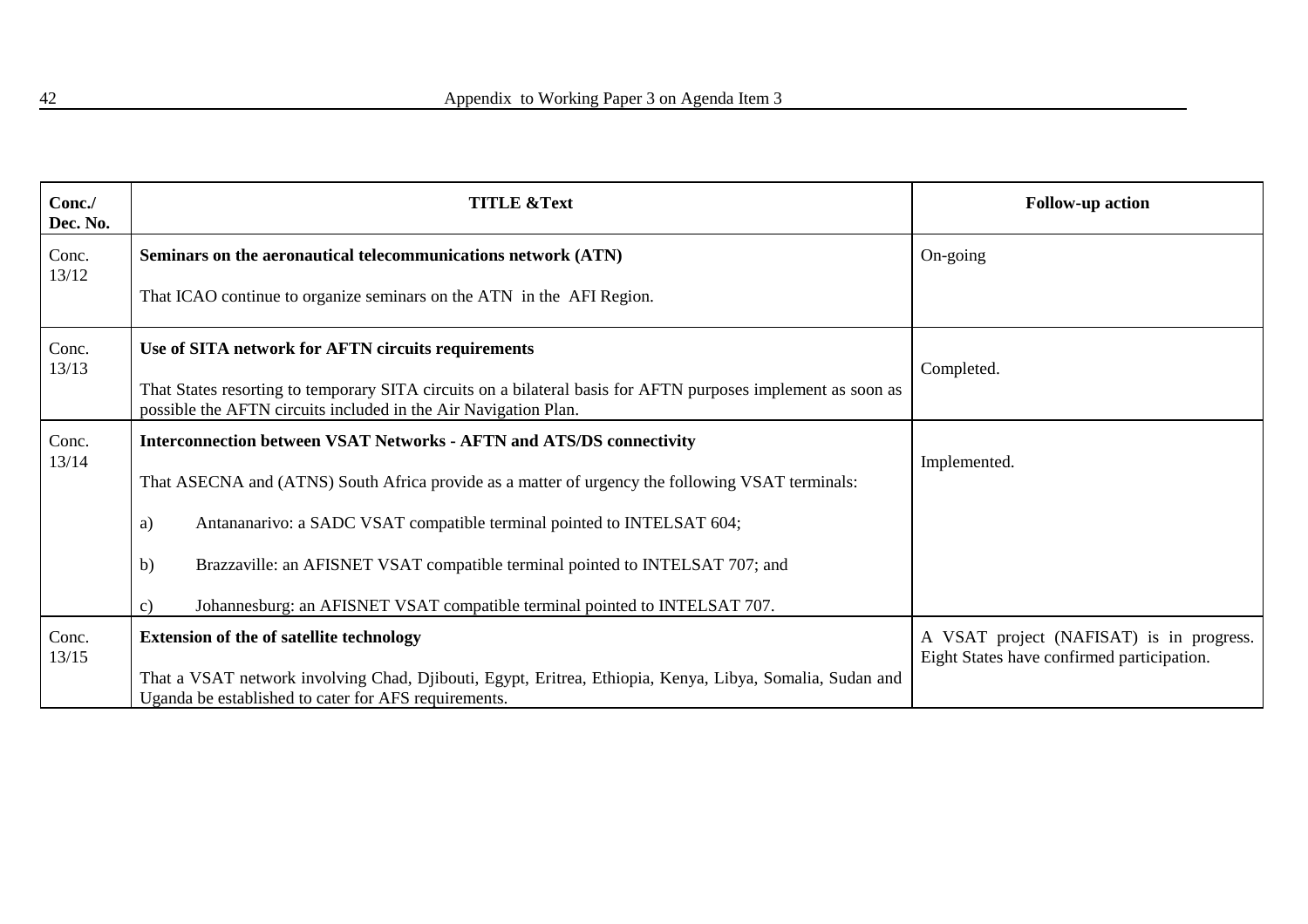| Conc./<br>Dec. No. | <b>TITLE &amp;Text</b>                                                                                                                                                                                                                                                                                                                                                                                            | <b>Follow-up action</b> |
|--------------------|-------------------------------------------------------------------------------------------------------------------------------------------------------------------------------------------------------------------------------------------------------------------------------------------------------------------------------------------------------------------------------------------------------------------|-------------------------|
| Conc.<br>13/16     | Need for technical co-operation agreements in the implementation of satellite telecommunication facilities<br>within the AFI Region                                                                                                                                                                                                                                                                               | Continuous.             |
|                    | That, taking into consideration the amount of experience and expertise being progressively gained in the AFI<br>Region from satellite telecommunication technology, states should resort to multiform technical co-operation<br>bilateral or multilateral agreements when implementing aeronautical telecommunication facilities, notably in<br>respect of installation and maintenance of ground earth stations. |                         |
| Conc.<br>13/17     | <b>Improvement of the ATS/DS Network</b>                                                                                                                                                                                                                                                                                                                                                                          | On-going.               |
|                    | That, as a matter of priority, states should implement and improve ATS/DS circuits included in the Air Navigation<br>Plan (ANP) within the context of a step-by-step approach to progressively improve air traffic control service in<br>the region.                                                                                                                                                              |                         |
| Conc.              | Introduction of 25 KHz VHF channel spacing in the AFI Region                                                                                                                                                                                                                                                                                                                                                      | Implemented.            |
| 13/18              | That VHF frequency assignment in the AFI Region be done on the basis of 25 KHz channel spacing.                                                                                                                                                                                                                                                                                                                   |                         |
| Conc.<br>13/19     | VHF frequency utilization plan                                                                                                                                                                                                                                                                                                                                                                                    | Implemented.            |
|                    | That the VHF frequency utilization plan for the AFI Region be the plan shown at Appendix F to the report.                                                                                                                                                                                                                                                                                                         |                         |
| Conc.<br>13/20     | VHF frequency assignments on world-wide reserved frequencies                                                                                                                                                                                                                                                                                                                                                      | Continuing.             |
|                    | That States concerned replace VHF frequency assignments done on world-wide reserved frequencies (121.5 and<br>123.5 MHz) for services other than those planned by civil aviation organization.                                                                                                                                                                                                                    |                         |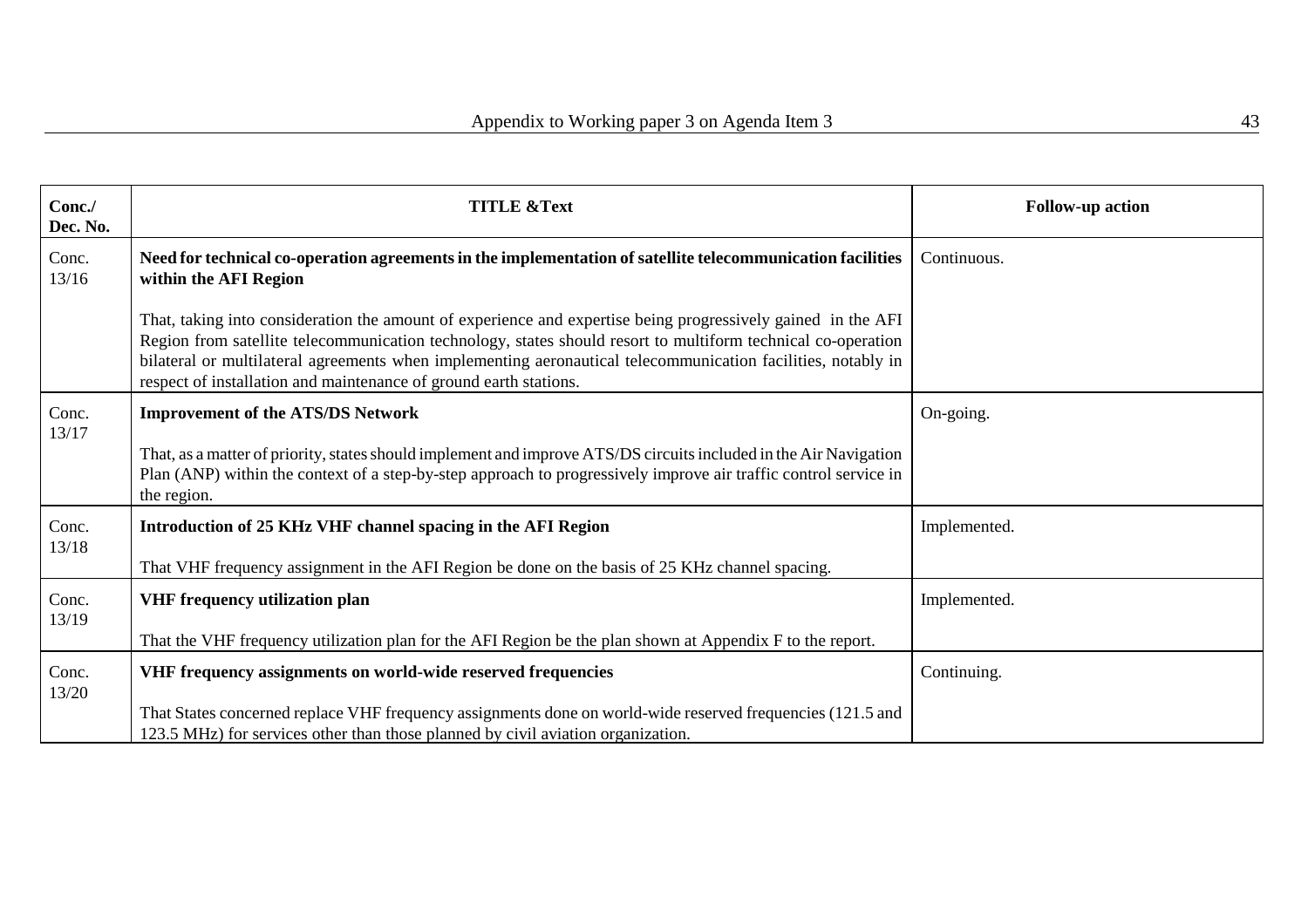| Conc./<br>Dec. No. | <b>TITLE &amp;Text</b>                                                                                                                                                                                                                                                                                                                                                                                                                                                   | <b>Follow-up action</b>                                                               |
|--------------------|--------------------------------------------------------------------------------------------------------------------------------------------------------------------------------------------------------------------------------------------------------------------------------------------------------------------------------------------------------------------------------------------------------------------------------------------------------------------------|---------------------------------------------------------------------------------------|
| Conc.<br>13/21     | <b>Congestion of HF frequencies in AFI Region</b>                                                                                                                                                                                                                                                                                                                                                                                                                        | On-going.                                                                             |
|                    | That, in order to reduce congestion, states should:                                                                                                                                                                                                                                                                                                                                                                                                                      |                                                                                       |
|                    | implement, as a matter of urgency, ATS/DS circuits in the Air Navigation Plan (ANP);<br>a)<br>refrain from using air-ground hf frequencies for ground-ground communications; and<br>b)<br>request air traffic services personnel to use air-ground VHF frequencies rather than HF frequencies to<br>$\mathbf{c})$<br>obtain information such as souls on board, endurance, type of aircraft, registration.                                                               |                                                                                       |
| Conc.<br>13/22     | Termination of the use of the band 1559-1610 MHz by Fixed Services                                                                                                                                                                                                                                                                                                                                                                                                       | States concerned have been advised to implement<br>this conclusion at ITU WRC - 2003. |
|                    | Considering that the sharing of the band 1559-1610 MHz allocated to the RNSS (including GNSS) with the fixed<br>services is not feasible, States concerned should coordinate with the corresponding national frequency<br>management authority in order to:                                                                                                                                                                                                              |                                                                                       |
|                    | determine if any fixed service stations operate in the band 1559-1610 MHz and, if so, either cease their<br>a)<br>operation or relocate them to other fixed-service band before GNSS-based operations are approved;<br>establish plans to avoid any future implementation of fixed service stations to operate in the band 1559-<br>$\mathbf{b}$<br>1610 MHz; and<br>take steps for the deletion of the national footnotes in this band at ITU WRC 2003.<br>$\mathbf{c}$ |                                                                                       |
| Conc.<br>13/23     | Support to the ICAO's position at ITU-WRC 2003                                                                                                                                                                                                                                                                                                                                                                                                                           | On-going.                                                                             |
|                    | That AFI States pursue their efforts to promote and defend the ICAO's position at the ITU World Radio<br>Conference (WRC) 2003.                                                                                                                                                                                                                                                                                                                                          |                                                                                       |
| Conc.<br>13/24     | <b>Update of Notes in Table ATS 1 of AFI ANP</b>                                                                                                                                                                                                                                                                                                                                                                                                                         | Superceded - APIRG/14 - WP/6 refers.                                                  |
|                    | That the notes on ATS routes Table ATS 1 of the ICAO Air Navigation Plan for the AFI Region (Doc 7474) be<br>updated as shown in Appendix G to this Report.                                                                                                                                                                                                                                                                                                              |                                                                                       |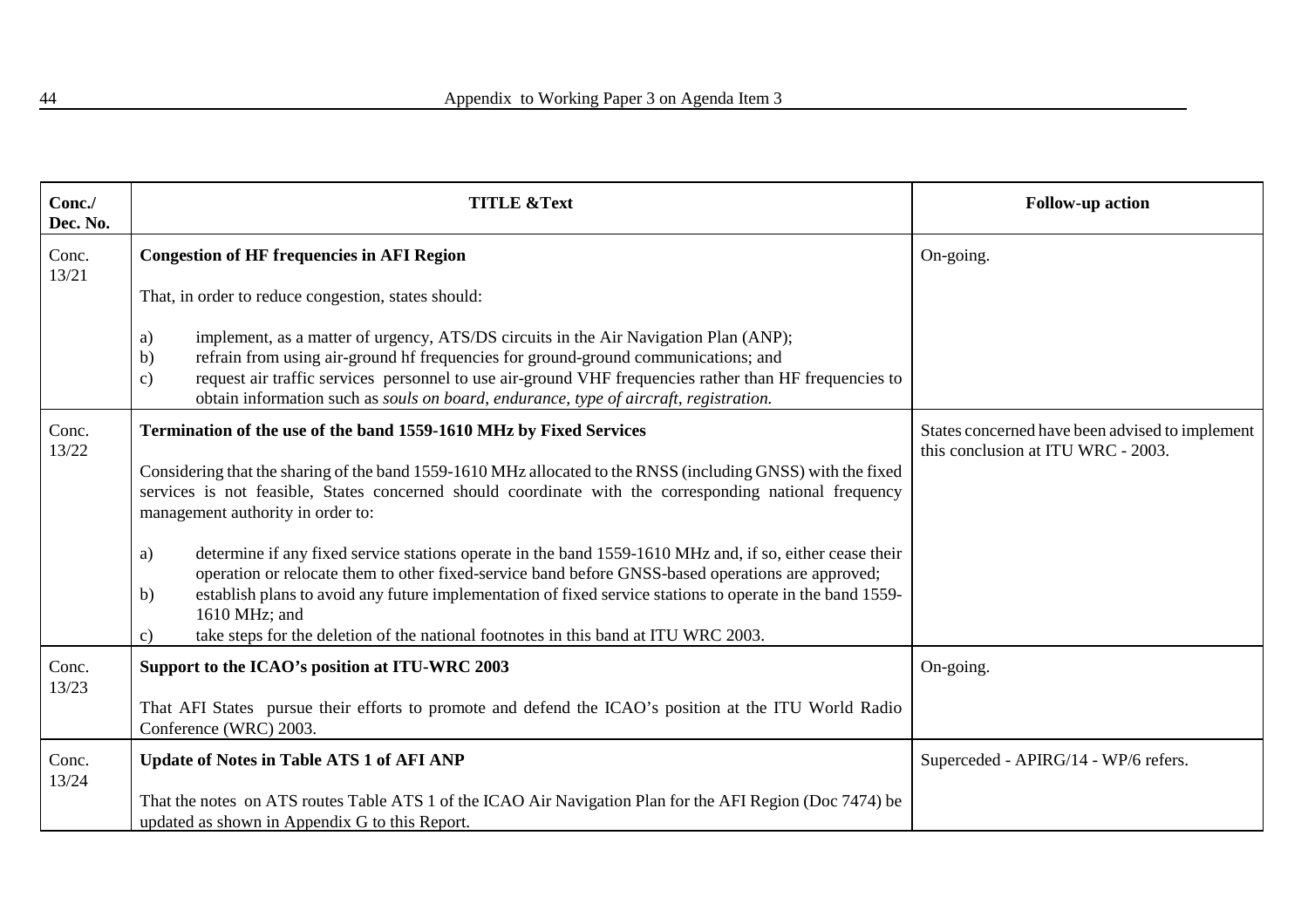| Conc./<br>Dec. No. | <b>TITLE &amp;Text</b>                                                                                                                                                                                                                                                 | <b>Follow-up action</b>             |
|--------------------|------------------------------------------------------------------------------------------------------------------------------------------------------------------------------------------------------------------------------------------------------------------------|-------------------------------------|
| Conc.<br>13/25     | <b>Target date for implementation of ATS Routes</b>                                                                                                                                                                                                                    | Superceded - APIRG/14 - WP/6 refers |
|                    | That the relevant ICAO Regional Offices invite States concerned to implement the routes shown in Appendix<br>H to this report as soon as possible and ideally, no later than 28 November 2002 and ensure that implementation<br>is carried out in a harmonised manner. |                                     |
| Conc.<br>13/26     | Co-ordination meeting between Algeria, Libya and Tunisia                                                                                                                                                                                                               | On-going.                           |
|                    | That the proposal for the deletion of ATS routes/ route segments of UR 986 and UG 623 be discussed within the<br>framework of bilateral/multilateral meetings to be organized under the aegis of ICAO pursuant to AFI/7RAN<br>Meeting Conclusion 5/9.                  |                                     |
| Conc.<br>13/27     | <b>Informal meeting between Algeria, Morocco and Senegal</b>                                                                                                                                                                                                           | No progress                         |
|                    | That an informal co-ordination meeting be organized under the aegis of ICAO between Algeria, Morocco and<br>Senegal to explore ways and means of addressing problems associated with aircraft straying into Alger FIR<br>(prohibited area p64) at point "BULIS".       |                                     |
| Conc.<br>13/28     | <b>Implementation of ATS route UM 114</b>                                                                                                                                                                                                                              | Superseded - APIRG/14 - WP/6 refers |
|                    | That Algeria, Nigeria, Ghana, ASECNA and IATA meet under the auspices of ICAO to finalize the<br>implementation of RNAV route UM 114.                                                                                                                                  |                                     |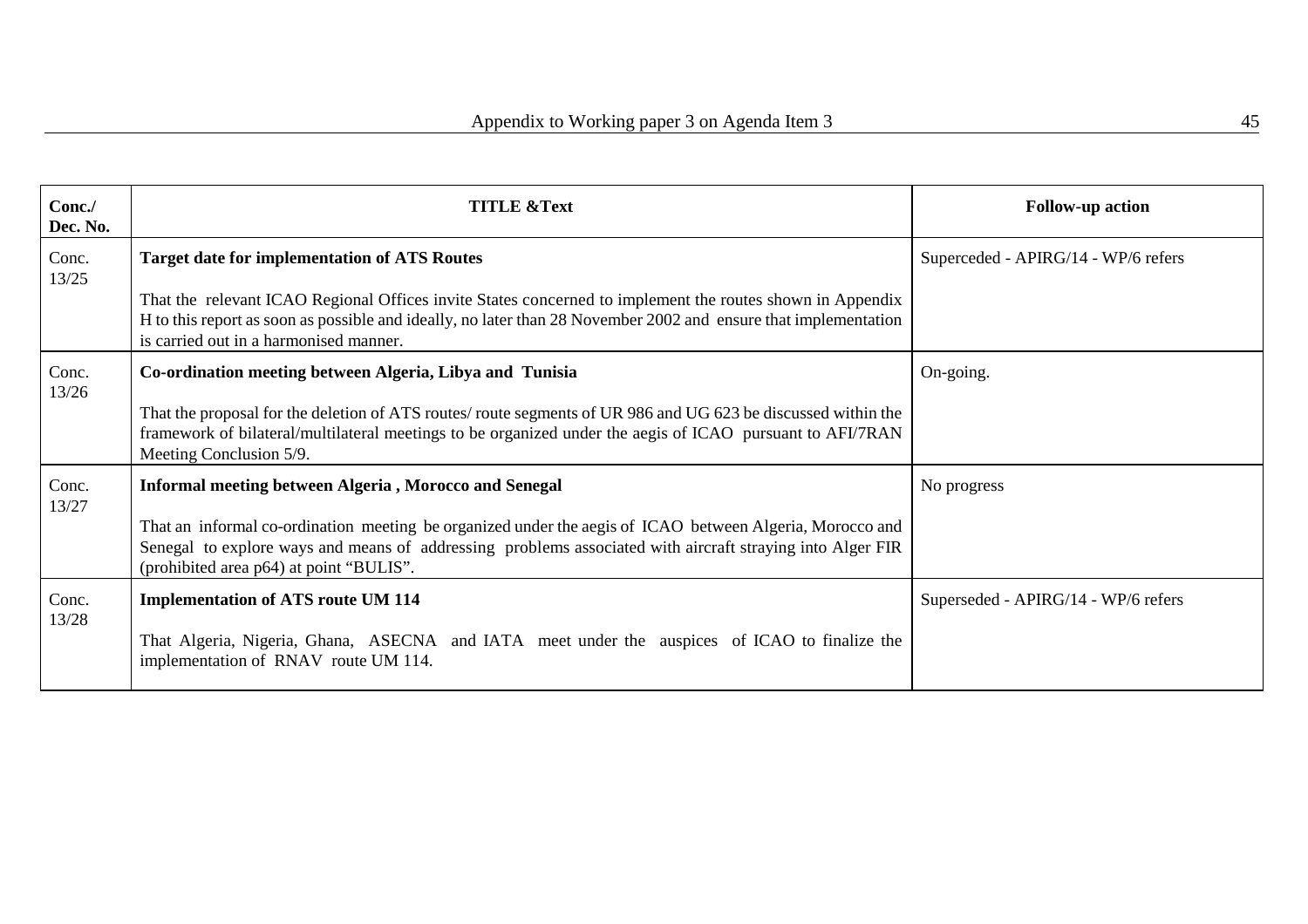| Conc./<br>Dec. No. | <b>TITLE &amp;Text</b>                                                                                                                                                             | <b>Follow-up action</b>      |
|--------------------|------------------------------------------------------------------------------------------------------------------------------------------------------------------------------------|------------------------------|
| Conc.<br>13/29     | <b>Amendment to AFI ANP Table ATS 1</b>                                                                                                                                            | Action completed.            |
|                    | That the AFI ANP table ATS 1 be amended to include:                                                                                                                                |                              |
|                    | requirement for ATS routes:<br>a)                                                                                                                                                  |                              |
|                    | Johannesburg - Francistown - Victoria falls - Livingstone;<br>$\mathbf{i}$<br>MANDERA - TIKAT; and<br>$\mathbf{ii}$<br>iii)<br>EL OBEID - AVONO                                    |                              |
|                    | extend UR 982 (Lome - Sao Tome)<br>b)                                                                                                                                              |                              |
| Dec.<br>13/30      | <b>Criteria for the establishment of new ATS routes</b>                                                                                                                            | On-going.                    |
|                    | That the ATS/AIS/SAR Sub-group develop criteria for the establishment of new ATS routes in the AFI Region.                                                                         |                              |
| Conc.<br>13/31     | Implementation of the area control service                                                                                                                                         | Superseded - APIRG/14 - WP/6 |
|                    | That States which have not yet done so, implement area control service in accordance with the priorities set out<br>in APIRG/12 conclusion 12/20, not later than 28 November 2002. |                              |
| Conc.<br>13/32     | Allocation of ICAO five-letter name-code designators for the ATS route crossing points                                                                                             | Superseded - APIRG/14 - WP/6 |
|                    | That States allocate five letter name-code designators to all ATS routes crossing points, where such points are not<br>marked by navigation aids.                                  |                              |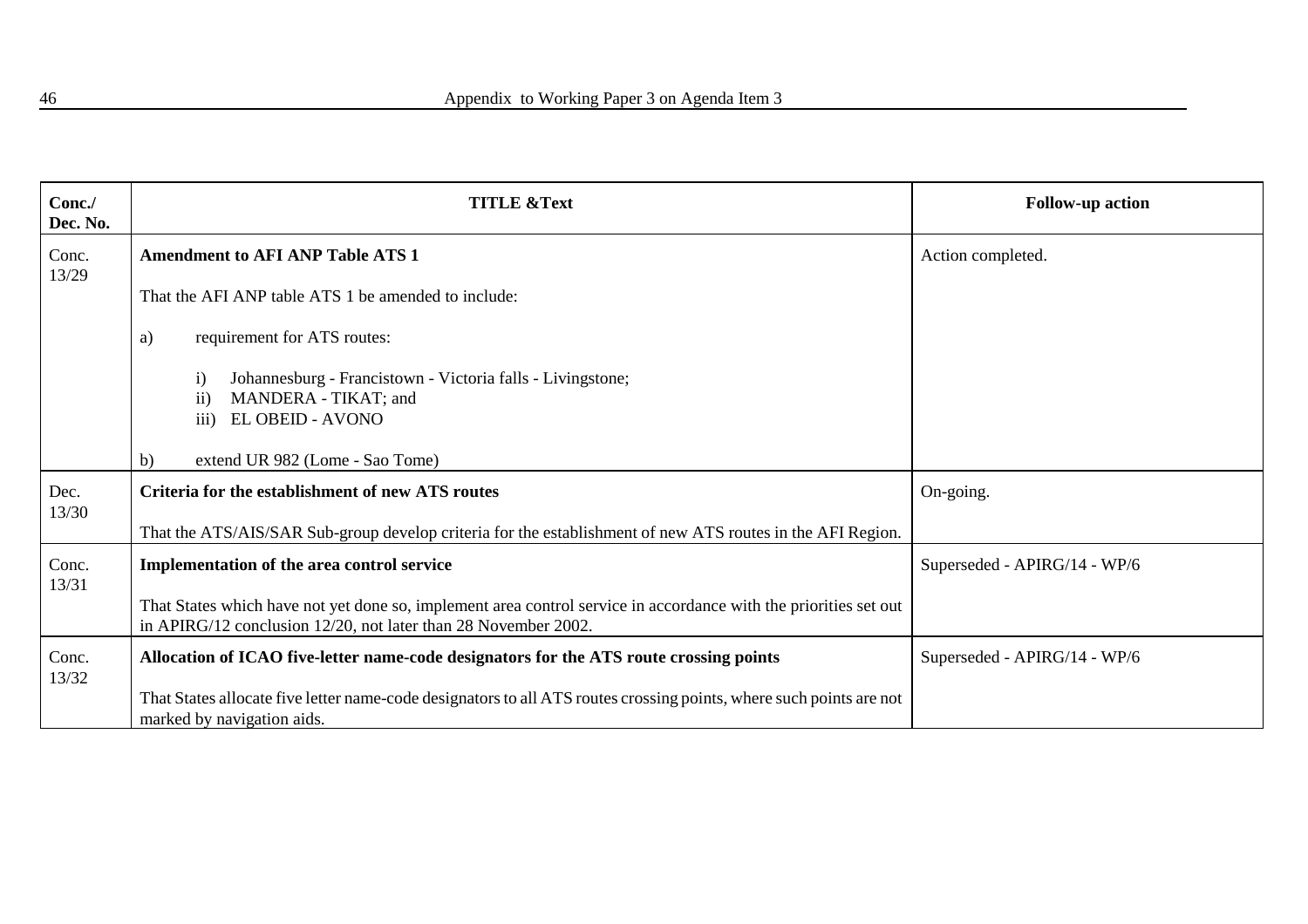| Conc./<br>Dec. No. | <b>TITLE &amp;Text</b>                                                                                                                                                                                                                                                                       | <b>Follow-up action</b> |
|--------------------|----------------------------------------------------------------------------------------------------------------------------------------------------------------------------------------------------------------------------------------------------------------------------------------------|-------------------------|
| Conc.<br>13/33     | ACAS II transition period and exemption process in the AFI Region                                                                                                                                                                                                                            | Action completed.       |
|                    | That the end of the transition period for the mandatory carriage of ACAS II be fixed to 1/1/2003 and that an ICAO<br>Regional Office be designated to coordinate those elements of ACAS II exemptions process in the AFI Region<br>during the transition.                                    |                         |
| Conc.<br>13/34     | Carriage and operation of pressure-altitude reporting SSR transponders                                                                                                                                                                                                                       | Action completed.       |
|                    | That the AFI Regional Supplementary Procedures (Doc.7030) be amended to include the following procedures:                                                                                                                                                                                    |                         |
|                    | S<br>"All aircraft intending to fly in airspace classes B to E carry and operate an SSR pressure-altitude<br>reporting transponder by 1 January 2003".                                                                                                                                       |                         |
| Conc.<br>13/35     | AIC on the use of SSR transponders.                                                                                                                                                                                                                                                          | Action completed.       |
|                    | That ICAO invite States to publish the specimen AIC indicated at Appendix I to this report on the use of pressure-<br>altitude reporting SSR transponders as soon as the relevant amendment to the Regional Supplementary Procedures<br>(Doc. 7030) is approved by the ICAO Council.         |                         |
| Conc.<br>13/36     | Training of pilots and air traffic controllers on the use of ACAS                                                                                                                                                                                                                            | Action completed.       |
|                    | That States take appropriate action in order to provide the necessary training to pilots and air traffic controllers<br>on the use of ACAS procedures.                                                                                                                                       |                         |
| Conc.<br>13/37     | Publication of ACAS and SSR transponder requirements in national legislation.                                                                                                                                                                                                                | Action completed.       |
|                    | That ICAO invite States that have not done so, to publish in their national legislation the appropriate guidance<br>material for enforcement of awareness on ACAS II and pressure-altitude reporting SSR transponders requirements<br>as soon as possible but not later than 1 January 2002. |                         |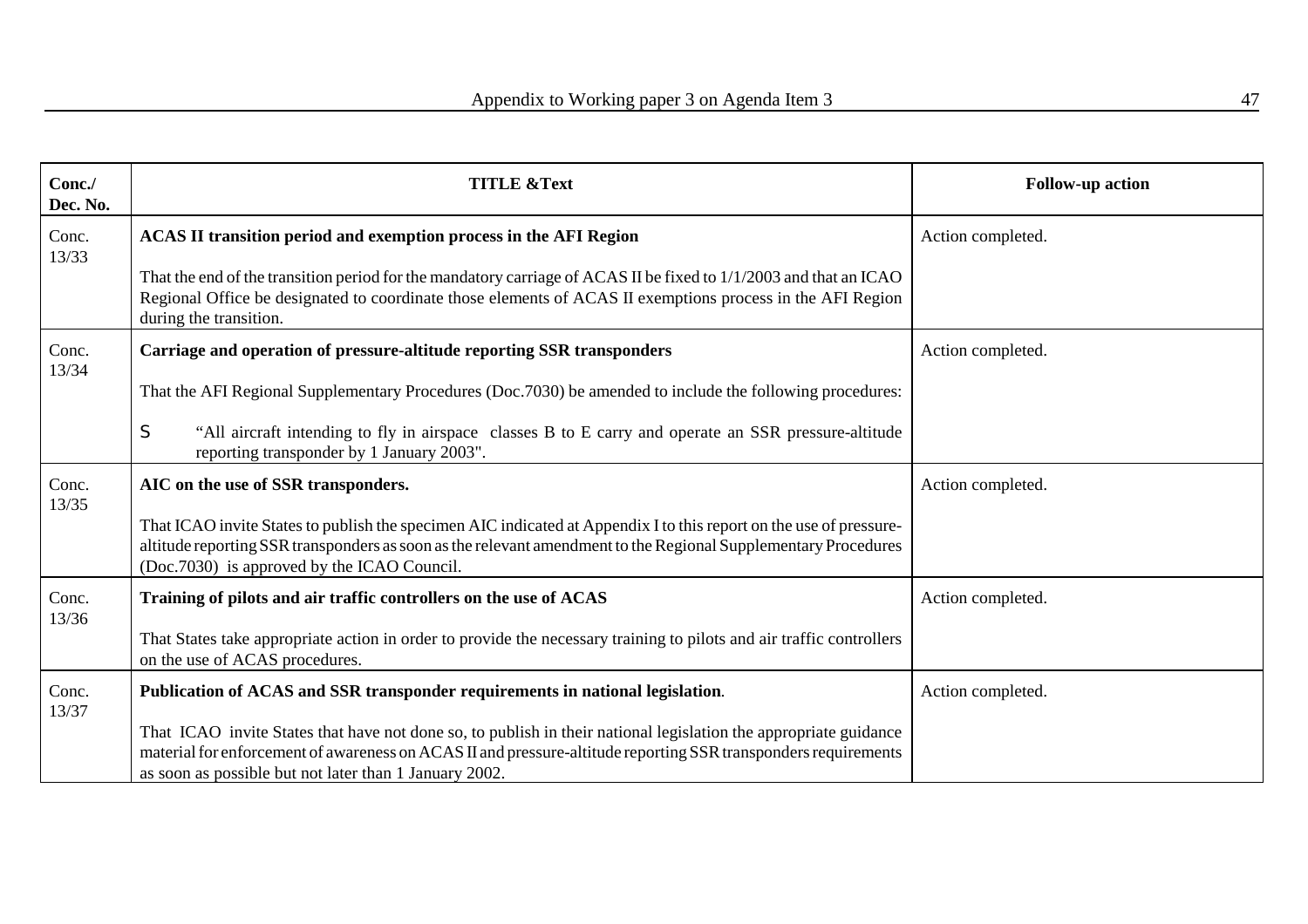| Conc./<br>Dec. No. | <b>TITLE &amp;Text</b>                                                                                                                                                                                            | <b>Follow-up action</b> |
|--------------------|-------------------------------------------------------------------------------------------------------------------------------------------------------------------------------------------------------------------|-------------------------|
| Conc.<br>13/38     | Publication of a draft AIC on ACAS II Implementation.                                                                                                                                                             | Action completed.       |
|                    | That ICAO urge AFI States which have not done so to publish as soon as possible, but no later than AIRAC date<br>of 13 December 2001, the AIC on ACAS II implementation as indicated in Appendix J to this Report |                         |
| Conc.<br>13/39     | Procedures on the use of ACAS II                                                                                                                                                                                  | Action completed.       |
|                    | That ICAO give priority on the development of the procedures on the use of ACAS II.                                                                                                                               |                         |
| Conc.<br>13/40     | <b>Review of Airspace Organization</b>                                                                                                                                                                            | Action completed.       |
|                    | That States be urged to take prompt action on the proposed changes to the airspace organization indicated at<br>Appendix K to the report.                                                                         |                         |
| Conc.<br>13/41     | Provision of Air Traffic Services in the Upper Airspace                                                                                                                                                           | Action completed.       |
|                    | That in order to improve the provision of air traffic services in the upper airspace, this service be provided,<br>where applicable, by the ACC/FIC responsible for that FIR.                                     |                         |
| Conc.<br>13/42     | Implementation of World Geodetic Reference Datum (WGS-84) in the AFI Region                                                                                                                                       | Continuing.             |
|                    | That:                                                                                                                                                                                                             |                         |
|                    | States which have not done so, be invited to expedite action in order to implement the WGS-84<br>a)<br>coordinates in the Region;                                                                                 |                         |
|                    | ICAO be invited to assist in the transformation of the co-ordinates of the FIR boundary points in the AFI<br>b)<br>Region.                                                                                        |                         |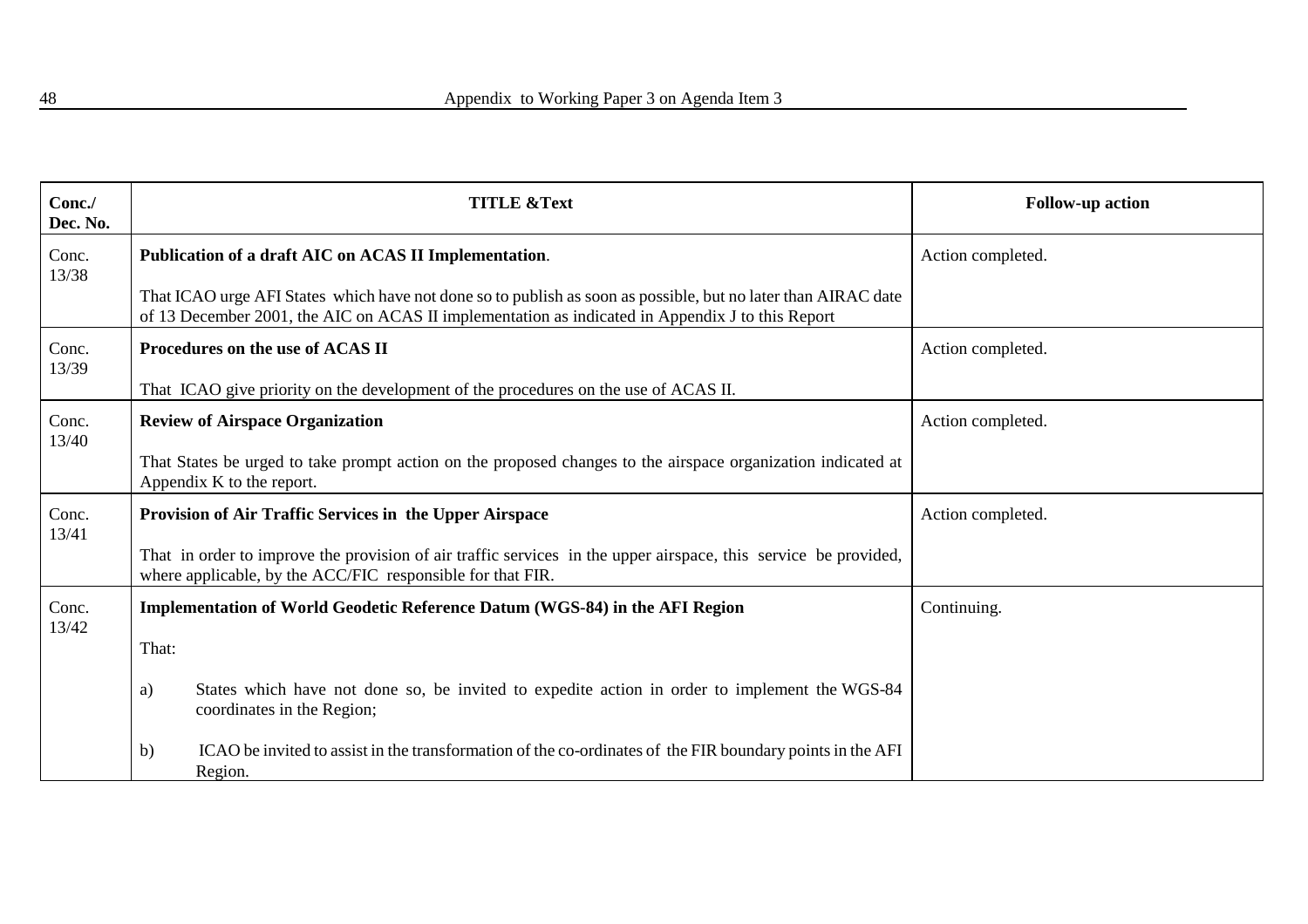| Conc./<br>Dec. No. | <b>TITLE &amp;Text</b>                                                                                                                                                                                                                              | <b>Follow-up action</b>            |
|--------------------|-----------------------------------------------------------------------------------------------------------------------------------------------------------------------------------------------------------------------------------------------------|------------------------------------|
| Conc.<br>13/43     | <b>Implementation of 10 Minutes Longitudinal Separation</b>                                                                                                                                                                                         | Superseded APIRG/14 - WP/6 refers. |
|                    | That:                                                                                                                                                                                                                                               |                                    |
|                    | the States that have not implemented the 10 minutes longitudinal separation minima by 23 March 2000<br>a)<br>as called for by APIRG/12 Rec.12/44, be reminded of the prerequisites for ensuring the safe<br>implementation of this requirement; and |                                    |
|                    | b)<br>once the prerequisites referred to in a) here above have been met, inclusion of the non-implementation<br>of 10 minutes longitudinal separation minima in the list of shortcomings/deficiencies as defined by ICAO<br>should be considered.   |                                    |
| Conc.<br>13/44     | <b>AIS Automation Strategy</b>                                                                                                                                                                                                                      | Implementation continues.          |
|                    | That States be urged to achieve automation of the various components of the integrated AIS system and proceed<br>with automation in accordance with the following phases:                                                                           |                                    |
|                    | automation of aeronautical information of temporary nature (NOTAM/PIBS and AIP supplements);                                                                                                                                                        |                                    |
|                    | automation of other elements of the integrated aeronautical information package (AIP, AIP amendments,<br>AICs, etc.)                                                                                                                                |                                    |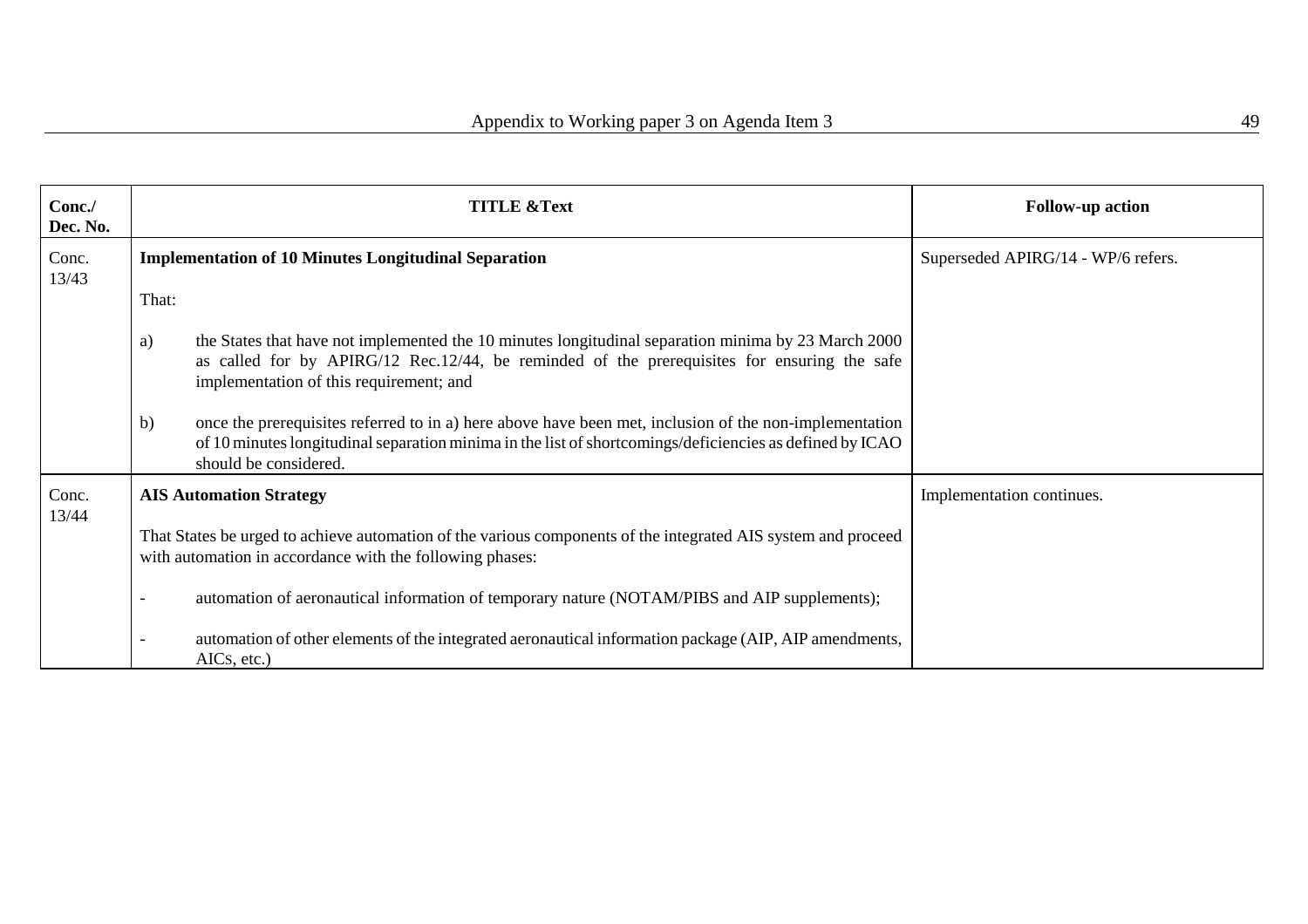| Conc./<br>Dec. No. | <b>TITLE &amp;Text</b>                                                                                                                                                                                                                                                                                                                                                                                                                                                                                                                                                                                                                                                                                                                                                                                                                                                                                                                                                                                                                                                                                                                                                                                                                                  | <b>Follow-up action</b>   |
|--------------------|---------------------------------------------------------------------------------------------------------------------------------------------------------------------------------------------------------------------------------------------------------------------------------------------------------------------------------------------------------------------------------------------------------------------------------------------------------------------------------------------------------------------------------------------------------------------------------------------------------------------------------------------------------------------------------------------------------------------------------------------------------------------------------------------------------------------------------------------------------------------------------------------------------------------------------------------------------------------------------------------------------------------------------------------------------------------------------------------------------------------------------------------------------------------------------------------------------------------------------------------------------|---------------------------|
| Conc.<br>13/45     | AIS Rationalization and Establishment of Regional AIS System Centres (RASC) and National AIS<br><b>System Centres (NASC) in the AFI Region</b>                                                                                                                                                                                                                                                                                                                                                                                                                                                                                                                                                                                                                                                                                                                                                                                                                                                                                                                                                                                                                                                                                                          | Implementation continues. |
|                    | That:                                                                                                                                                                                                                                                                                                                                                                                                                                                                                                                                                                                                                                                                                                                                                                                                                                                                                                                                                                                                                                                                                                                                                                                                                                                   |                           |
|                    | The rationalization of the AIS in the AFI Region and the establishment of regional AIS system centres<br>a)<br>(RASCs) and national AIS system centres (NASCs) be carried out in order to upgrade the efficiency and<br>quality of the aeronautical information and its dissemination in accordance with AFI/7RAN Meeting<br>Rec. 12/39. To achieve this:<br>States should be urged to complete the questionnaire at Appendix L to the report with a view to collect<br>information to be used for the development of the topology (number and locations of RASCs, which will<br>be proposed for the AFI Region;<br>Once the topology has been approved, a phased implementation plan be developed for the establishment<br>b)<br>of an integrated regional automation AIS system in the AFI Region.<br>Note 1: the RASC choice should take into account, inter alia, the existing facilities in the States and<br>existing networks in the Region as well as some technical criteria. (A preliminary list of these<br>criteria is shown at Appendix 11 to the report. The number of RASC should, as far as possible, be<br>kept to a minimum.<br>Note 2: States' attention is drawn on the level of commitment required to develop this implementation |                           |
|                    | plan.                                                                                                                                                                                                                                                                                                                                                                                                                                                                                                                                                                                                                                                                                                                                                                                                                                                                                                                                                                                                                                                                                                                                                                                                                                                   |                           |
| Conc. 13/<br>46    | Intra and Inter-regional co-operation in the AIS/MAP<br>That the various experiences in the states of the AFI Region and adjacent regions in the field of AIS/MAP                                                                                                                                                                                                                                                                                                                                                                                                                                                                                                                                                                                                                                                                                                                                                                                                                                                                                                                                                                                                                                                                                       | Action completed.         |
|                    | automation be taken into account in any regional approach to automation.                                                                                                                                                                                                                                                                                                                                                                                                                                                                                                                                                                                                                                                                                                                                                                                                                                                                                                                                                                                                                                                                                                                                                                                |                           |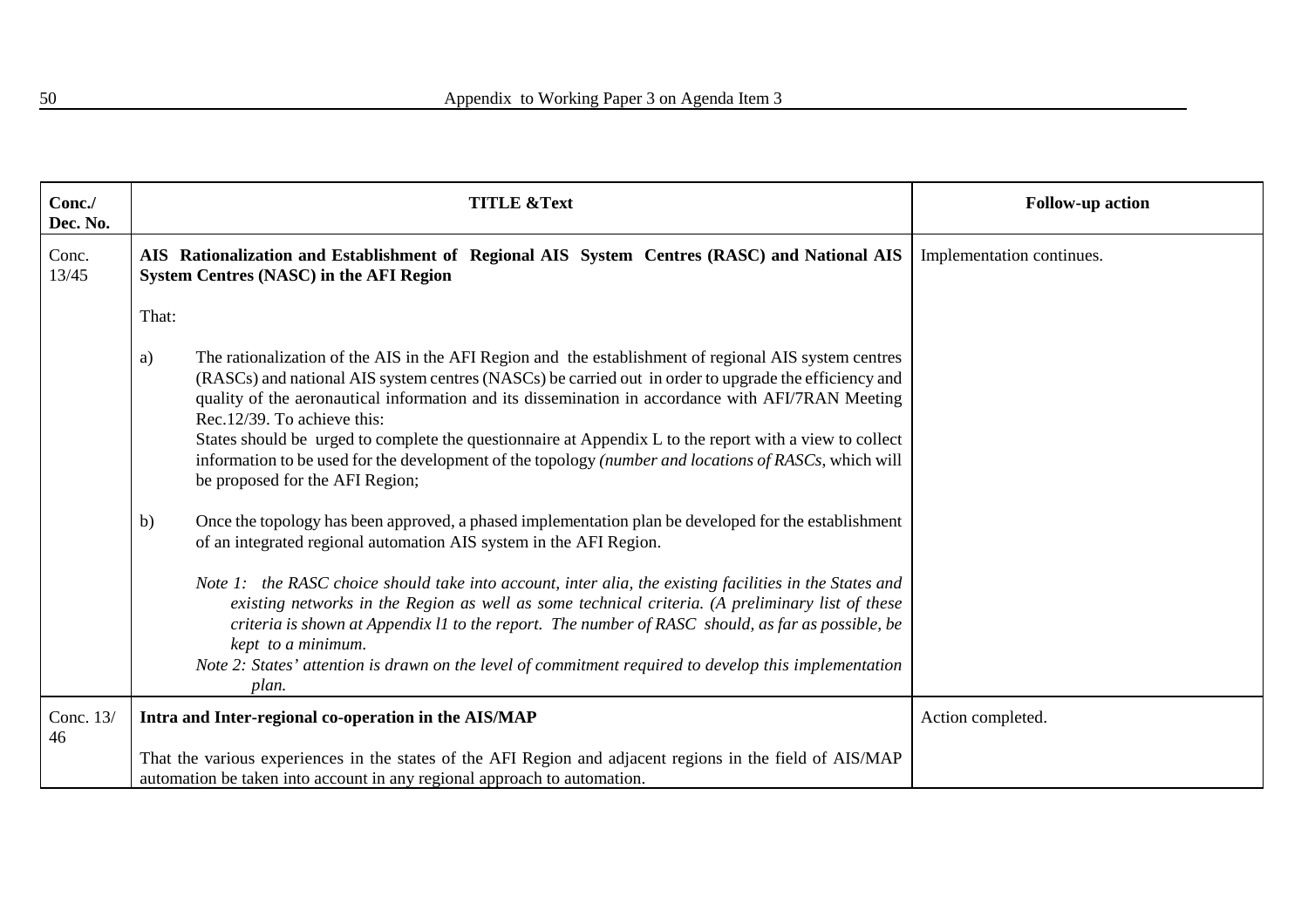| Conc./<br>Dec. No. | <b>TITLE &amp;Text</b>                                                                                                                                                                                                                                                                                                                                                                                                                                                                                                                                           | <b>Follow-up action</b> |
|--------------------|------------------------------------------------------------------------------------------------------------------------------------------------------------------------------------------------------------------------------------------------------------------------------------------------------------------------------------------------------------------------------------------------------------------------------------------------------------------------------------------------------------------------------------------------------------------|-------------------------|
| Conc.<br>13/47     | Development of an International Standardized Model for the Exchange of Electronic Aeronautical<br><b>Information/Data.</b>                                                                                                                                                                                                                                                                                                                                                                                                                                       | Continuing.             |
|                    | That ICAO expedites the adoption of an international standardized model for the exchange of electronic<br>aeronautical information/data                                                                                                                                                                                                                                                                                                                                                                                                                          |                         |
| Conc.              | <b>Dissemination of AIS data</b>                                                                                                                                                                                                                                                                                                                                                                                                                                                                                                                                 | On-going.               |
| 13/48              | That:<br>SADIS could be used for the broadcast of aeronautical charts and AIP supplements; and<br>a)<br>Use of Internet could also be considered.<br>b)                                                                                                                                                                                                                                                                                                                                                                                                          |                         |
| Conc.<br>13/49     | AIP in its New Format and World Aeronautical Chart (WAC) 1: 1 000 000 - ICAO                                                                                                                                                                                                                                                                                                                                                                                                                                                                                     | Continuing.             |
|                    | That the attention of States concerned be drawn to the fact that as States which had previously the responsibility<br>for producing the relevant sheets of the world aeronautical chart of ICAO at 1/1,000 000, are no longer able to<br>continue producing the following sheets :                                                                                                                                                                                                                                                                               |                         |
|                    | 2344-45, 2420-21, 2422, 2451, 2454-55, 2536-37, 2423, 2454, 55, 2536-37, 2570, 2574, 2658, 2659-60,<br>2663, 2664, 2667, 2688, 2691, 2692, 2693, 2694, 2695, 2696-97, 2697, 2780-81, 2781-82, 2784-85, 2785-<br>86, 2812-13, 2813-14, 2814-15, 2816-17, 2905, 2906-07, 2935, 2936, 3052, 3155-56, 3173-74, 3278,<br>3297, consultation be initiated with those States which have been producing the above sheets with a view<br>to identifying the States which could be willing to produce their own sheets and/or assisting other States<br>in this connexion. |                         |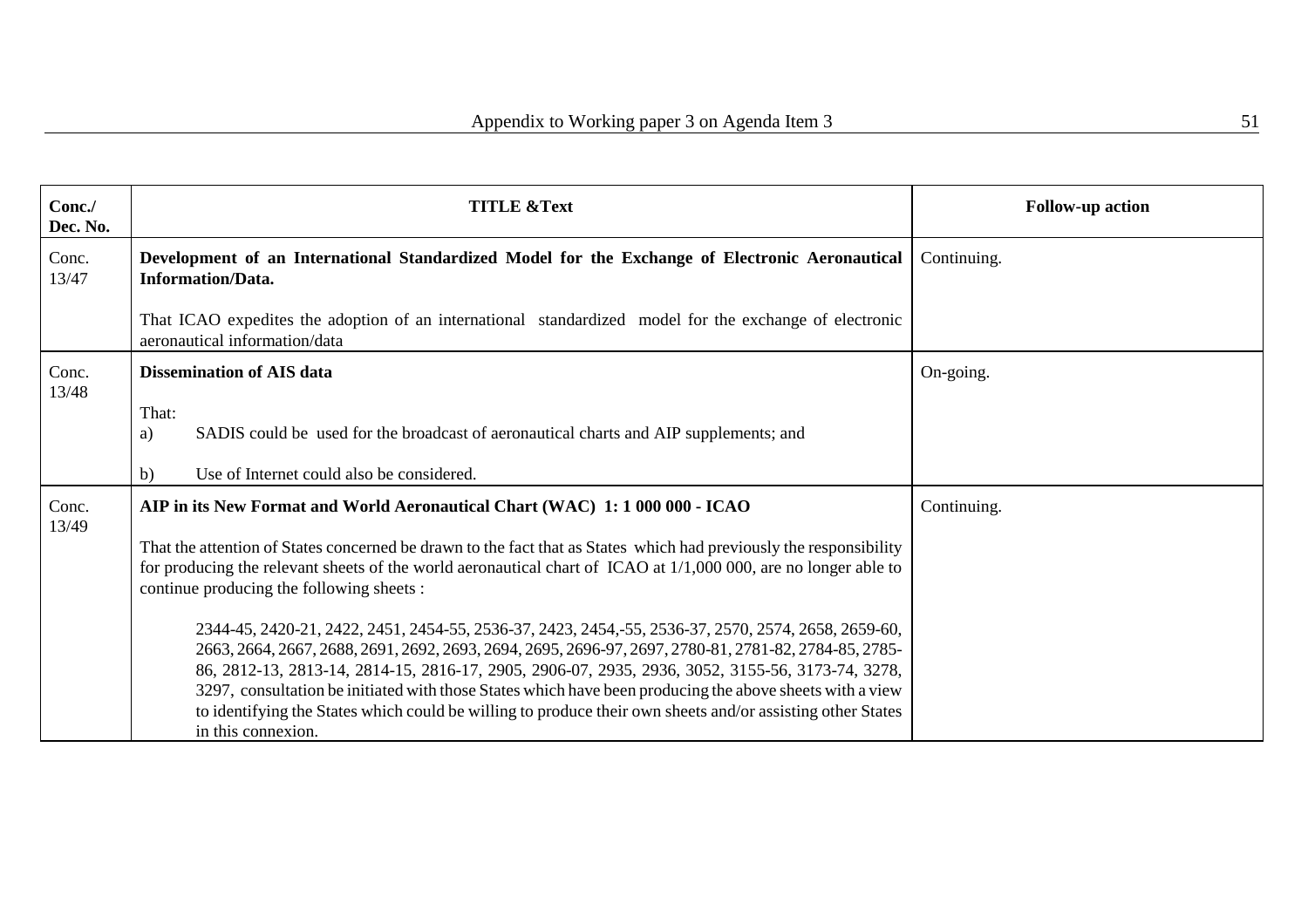| Conc./<br>Dec. No. | <b>TITLE &amp;Text</b>                                                                                                                                                                                                                                                                                                                                                                                                                                   | <b>Follow-up action</b>  |
|--------------------|----------------------------------------------------------------------------------------------------------------------------------------------------------------------------------------------------------------------------------------------------------------------------------------------------------------------------------------------------------------------------------------------------------------------------------------------------------|--------------------------|
| Conc. 13/<br>50    | <b>Promulgation of Coordinates Based on WGS-84 System</b>                                                                                                                                                                                                                                                                                                                                                                                                | Continuing.              |
|                    | That :<br>ICAO assist States in their efforts to identify geographical coordinates whose geodesic surveys have<br>a)<br>already been conducted and which did not meet the specifications in Annexes 11 and 14 in respect to<br>accuracy and integrity and conduct the reconversion of existing coordinates into those based on the<br>reference geodesic system WGS-84, and determine what is remaining for the publication of these<br>coordinates; and |                          |
|                    | ICAO be requested to assist, where necessary, States having difficulties in publishing their coordinates<br>b)<br>whose surveys have already been conducted.                                                                                                                                                                                                                                                                                             |                          |
| Conc.<br>13/51     | Publication in plain language of NOTAMS issued in languages other than English<br>That, when issuing NOTAMS in languages other than English, States should ensure that each element of the<br>integrated aeronautical information package for international distribution should include an English text for those<br>parts expressed in plain language.                                                                                                  | Action completed.        |
| Conc.<br>13/52     | <b>Annex 15, Recommendation 3.6.1</b><br>That ICAO should consider an amendment to Annex 15, to change recommendation 3.6.1 into a standard.                                                                                                                                                                                                                                                                                                             | On-going - Action by HQ. |
| Conc.<br>13/53     | Adoption of a uniform methodology for the reporting of WGS-84 implementation<br>That the table indicated at Appendix M be adopted as the uniform format for reporting WGS-84 implementation<br>by States.                                                                                                                                                                                                                                                | Action completed.        |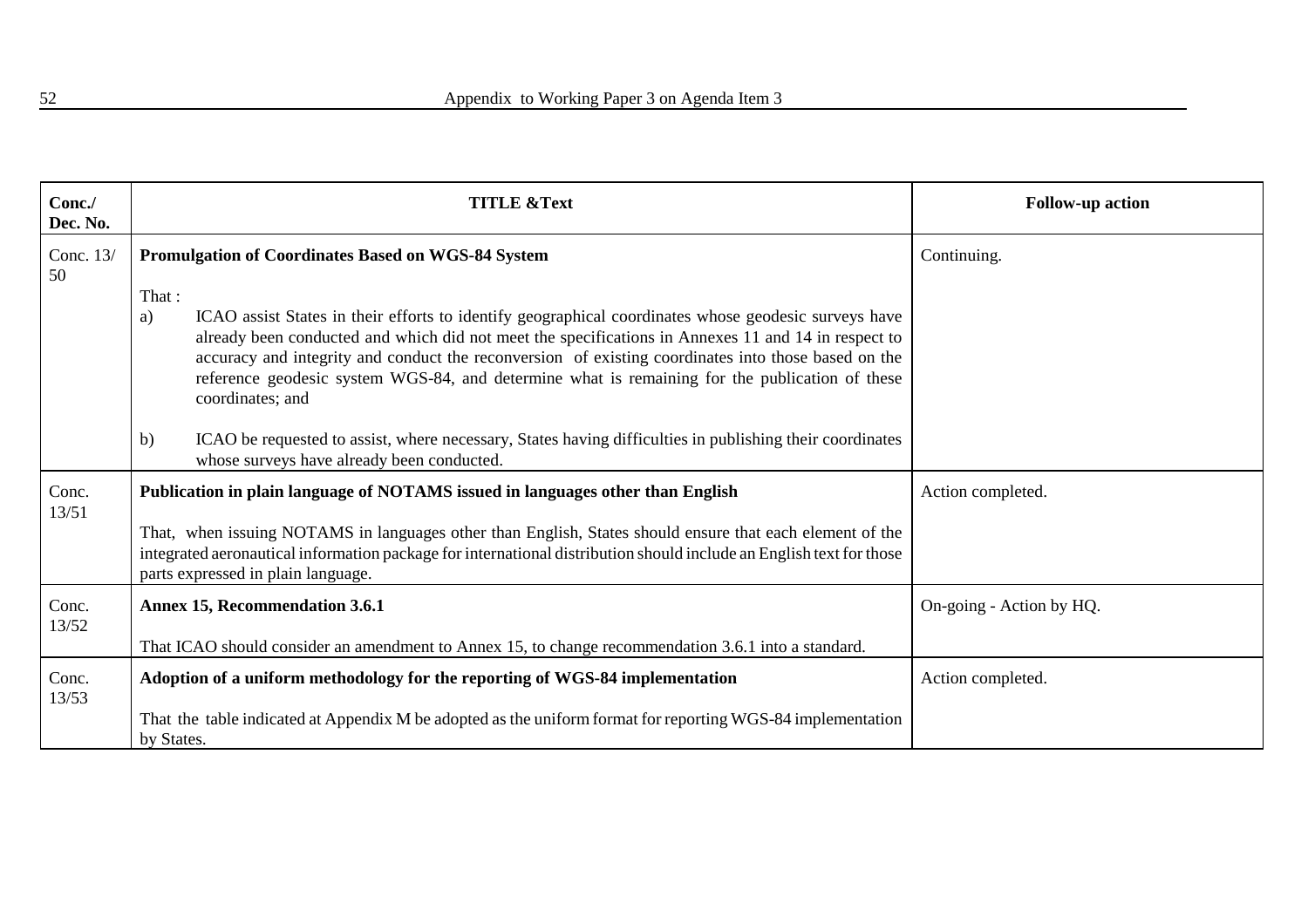| Conc./<br>Dec. No. |              | <b>TITLE &amp;Text</b>                                                                                                                                                          | <b>Follow-up action</b>  |
|--------------------|--------------|---------------------------------------------------------------------------------------------------------------------------------------------------------------------------------|--------------------------|
| Conc.<br>13/54     |              | Implementation of World Geodetic Reference Datum (WGS-84) in the AFI Region                                                                                                     | Continuing.              |
|                    | That:        |                                                                                                                                                                                 |                          |
|                    | a)           | States which have not done so, be invited to expedite action in order to implement the WGS-84<br>coordinates in the Region;                                                     |                          |
|                    | b)           | ICAO be invited to assist in the transformation of the co-ordinates of the FIR boundary points in the AFI<br>Region.                                                            |                          |
| Conc.<br>13/55     |              | <b>Provision of Search and Rescue Services</b>                                                                                                                                  | Continuing.              |
|                    | That:        |                                                                                                                                                                                 |                          |
|                    | a)           | the Secretariat follow, through missions, the implementation of SAR provisions within the AFI Region<br>and keeps the APIRG apprised of developments.                           |                          |
|                    | b)           | States accord high priority for the implementation of ICAO provisions in respect of search and rescue<br>services.                                                              |                          |
|                    | c)           | ICAO assist States through special implementation projects (SIPS) in order to promote the<br>implementation of SAR provisions.                                                  |                          |
|                    | $\mathbf{d}$ | States concerned in maritime SAR promote the existing ICAO/IMO protocols in order to enhance<br>efficiency in the aeronautical maritime SAR.                                    |                          |
| Conc.<br>13/56     |              | <b>Search and Rescue Project Initiated by AFCAC</b>                                                                                                                             | Project not yet started. |
|                    |              | That States, in co-operation with ICAO are encouraged to participate in the project initiated by AFCAC, for the<br>improvement on search and rescue services in the AFI Region. |                          |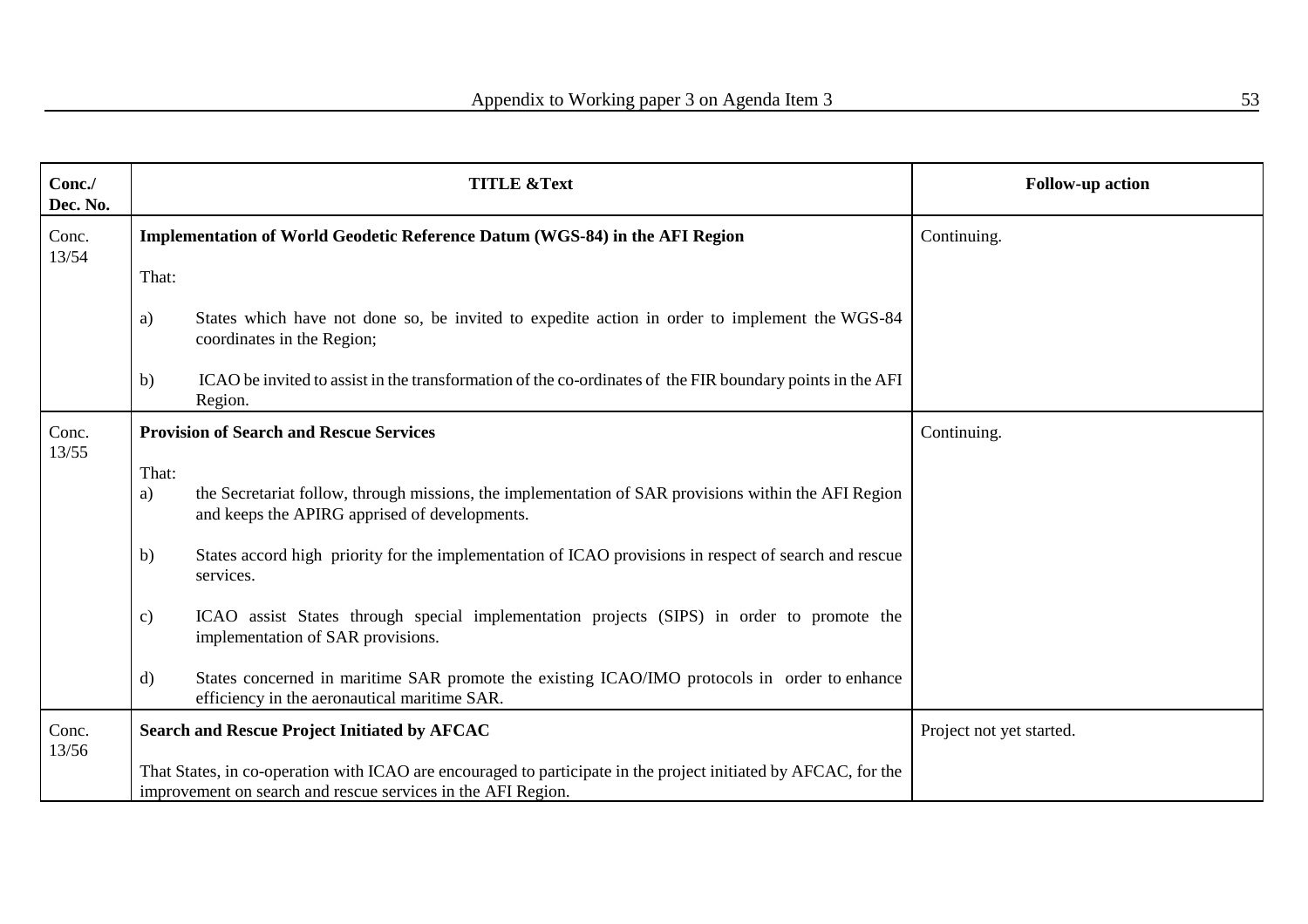| Conc./<br>Dec. No. | <b>TITLE &amp;Text</b>                                                                                                                                                                                                                                              | <b>Follow-up action</b> |
|--------------------|---------------------------------------------------------------------------------------------------------------------------------------------------------------------------------------------------------------------------------------------------------------------|-------------------------|
| Conc.<br>13/57     | Need for Co-operation Agreements on the Use of COSPAS-SARSAT                                                                                                                                                                                                        | On-going.               |
|                    | That States within the coverage of MCCs implemented in the AFI Region (Algeria, South Africa) should conclude<br>co-operation agreements with COSPAS - SARSAT Organization and Host States in order to allow them to receive<br>data from the COSPAS-SARSAT system. |                         |
| Dec.               | Establishment of a Task Force on RVSM and RNAV/RNP Implementation                                                                                                                                                                                                   | Action completed.       |
| 13/58              | That an APIRG task force dedicated to RVSM and RNAV/RNP implementation be established, with the terms<br>of reference shown at Appendix Z7 to this report.                                                                                                          |                         |
|                    | Algeria, Cape Verde, Egypt, Ethiopia, Kenya, Morocco, Nigeria, South Africa, Tunisia, Senegal,<br>Composition:<br>Spain (Rapporteur), ASECNA, IATA and IFALPA.                                                                                                      |                         |
|                    | Note 1: the Task Force should maintain close coordination with the ATS/AIS/SAR/SG ASM Task Force, and its<br>terms of reference should be harmonized with those of the ASM Task Force.                                                                              |                         |
|                    | Note 2: SATMA and EUROCONTROL should be invited to assist the Task Force.                                                                                                                                                                                           |                         |
| Conc.<br>13/59     | <b>Implementation of RNP/5 in the AFI Region</b>                                                                                                                                                                                                                    | Continuing.             |
|                    | That VHF coverage be improved in the Algiers, Brazzaville Dakar, Khartoum, Kinshasa Luanda, N'djamena,<br>Niamey and Tripoli FIRs to facilitate early introduction of RNP/5.                                                                                        |                         |
| Conc.              | <b>Coordination Meeting between Libya and adjacent States</b>                                                                                                                                                                                                       | Continuing.             |
| 13/60              | That regular interface meetings be organized under the aegis of ICAO between Libya and adjacent States, in order<br>to address issues relating to ATS coordination procedures and communications                                                                    |                         |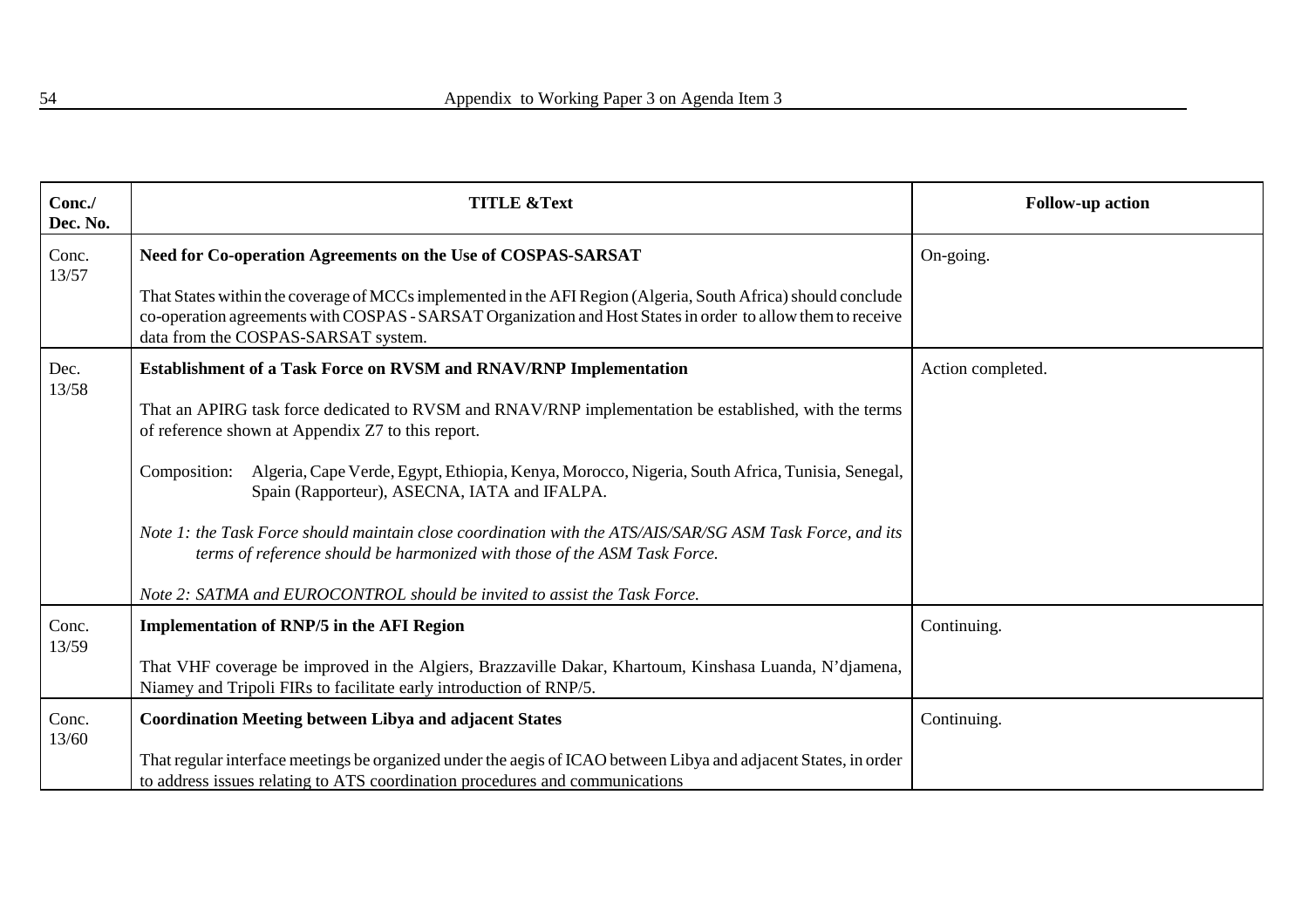| Conc./<br>Dec. No. | <b>TITLE &amp;Text</b>                                                                                                                                                                        | <b>Follow-up action</b>                                                                   |
|--------------------|-----------------------------------------------------------------------------------------------------------------------------------------------------------------------------------------------|-------------------------------------------------------------------------------------------|
| Decision<br>13/61  | Follow-up Action on Conclusions and Decisions of APIRG in the MET Field                                                                                                                       | Action completed                                                                          |
|                    | That emphasis be laid, as a matter of urgency, on the follow-up of conclusions and decisions relating to the<br>operation of the AMBEX scheme and the WAFS.                                   |                                                                                           |
| Dec.<br>13/62      | <b>Task Force for the Use of GRIB and BUFR Codes</b>                                                                                                                                          | Action completed.<br>Task Force has achieved its work and was                             |
|                    | That a task force whose terms of reference, work programme and composition are given at Appendix N be set up<br>to assist AFI SADIS users to reap full and proper use of GRIB and BUFR codes. | dissolved                                                                                 |
| Conc.<br>13/63     | Training on the use of GRIB and BUFR codes                                                                                                                                                    | Action completed as seminars organized by<br>Dakar Office May 2002 and by Nairobi Office, |
|                    | That ICAO in consultation with WMO and the WAFC provider State organize training seminars on the use of<br>GRIB and BUFR codes for AFI States as required.                                    | February 2003                                                                             |
| Conc.<br>13/64     | <b>Deletion of WINTEM messages from AFI ANP/FASID documents</b>                                                                                                                               | Action completed                                                                          |
|                    | That reference to WINTEM messages in AFI ANP/FASID be deleted.                                                                                                                                |                                                                                           |
| Dec.<br>13/65      | Amendment of the AMBEX Handbook to Reflect Code Name METAR/SPECI and TAF                                                                                                                      | Action completed                                                                          |
|                    | That the AMBEX handbook be amended to reflect changes relating to amendment 72 of Annex 3 on code name<br>METAR/SPECI and TAF.                                                                |                                                                                           |
| Conc.<br>13/66     | <b>Inclusion of METAR exchange in the AMBEX scheme</b>                                                                                                                                        | Action completed                                                                          |
|                    | That the requirement for METAR exchange be included in the AMBEX scheme.                                                                                                                      |                                                                                           |
| Conc.<br>13/67     | <b>OPMET Data Banks at Pretoria and Dakar</b>                                                                                                                                                 | Action continuing                                                                         |
|                    | That two OPMET data banks be established at Dakar and Pretoria to serve the AFI Region.                                                                                                       |                                                                                           |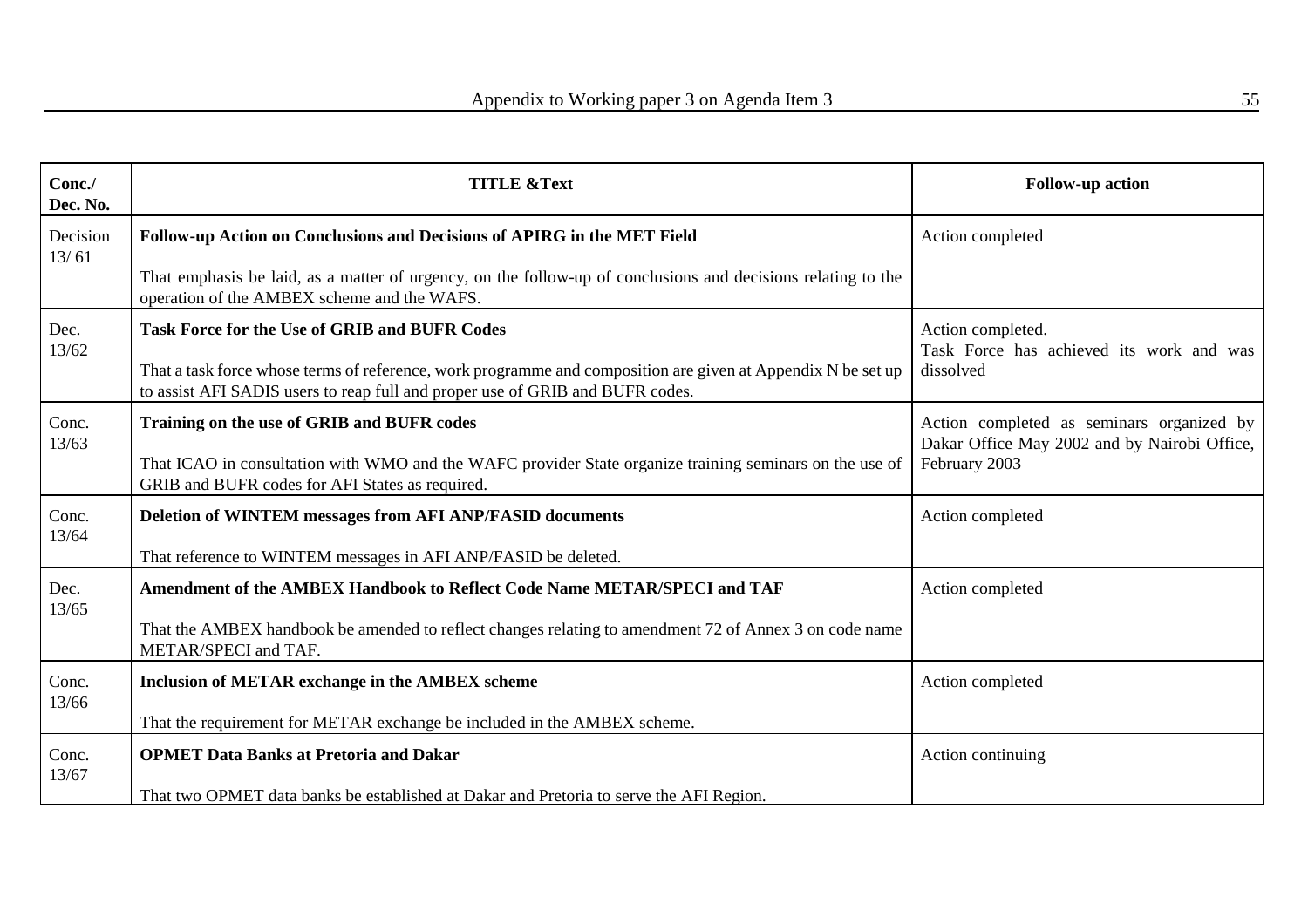| Conc./<br>Dec. No. | <b>TITLE &amp;Text</b>                                                                                                                                                                              | <b>Follow-up action</b>                                   |
|--------------------|-----------------------------------------------------------------------------------------------------------------------------------------------------------------------------------------------------|-----------------------------------------------------------|
| Conc.<br>13/68     | <b>Better Communications for Volcano Observatories</b>                                                                                                                                              | Action completed                                          |
|                    | That States concerned make efforts to establish reliable communications links between their volcano observatories<br>and Meteorological Watch Offices (MWOS) and area control centres (ACCS).       |                                                           |
| Conc.<br>13/69     | <b>Implementation of World Geodetic System (WGS-84) Airspace Coordinates</b>                                                                                                                        | Continuing.                                               |
|                    | That States implement, as a matter of urgency, WGS-84 airspace coordinates to enable the use of GNSS as a<br>primary means of navigation for en-route.                                              |                                                           |
| Conc.<br>13/70     | <b>Coordination Between ATS Providers and Users in the Implementation of CNS/ATM</b>                                                                                                                | On-going.                                                 |
|                    | That ATS Providers and Users coordinate before any decision to implement CNS/ATM systems which have a<br>bearing on equipage is taken.                                                              |                                                           |
| Conc.<br>13/71     | <b>Amendment to AFI Supps. (Doc. 7030)</b>                                                                                                                                                          | Requested HQ to amend in line with PANS/ATM<br>(Doc.4444) |
|                    | That the AFI supps. (doc. 7030) be amended as follows:                                                                                                                                              |                                                           |
|                    | Reduction of longitudinal separation minima from 20 minutes to 10 minutes<br>a)                                                                                                                     |                                                           |
|                    | Reduction of lateral separation from 100 NM (as is the case in the EUR/SAM corridor) to 50 NM (in<br>b)<br>RNP 10 environment), and eventually to 25 or 30 NM as appropriate (in RNP 5 environment) |                                                           |
|                    | Introduction of longitudinal RNAV/RNP separation minima of 10 minutes and/or 80 NM RNAV derived<br>c)<br>distance in selected airspaces                                                             |                                                           |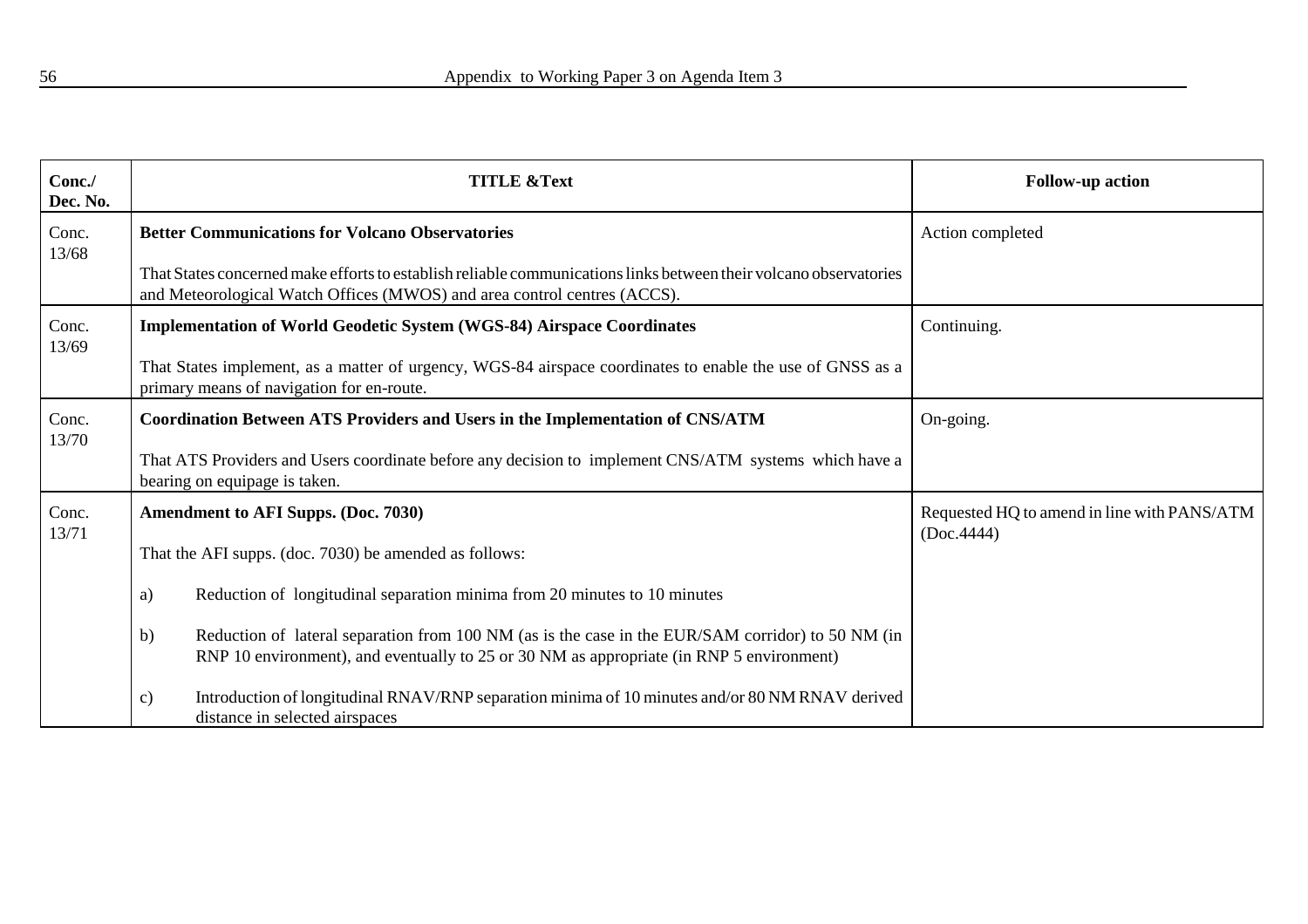| Conc./<br>Dec. No. | <b>TITLE &amp;Text</b>                                                                                                                                                                                                                                                                                                                                                                                 | <b>Follow-up action</b>                                      |
|--------------------|--------------------------------------------------------------------------------------------------------------------------------------------------------------------------------------------------------------------------------------------------------------------------------------------------------------------------------------------------------------------------------------------------------|--------------------------------------------------------------|
| Conc.<br>13/72     | Step by Step Approach in the CNS/ATM Implementation                                                                                                                                                                                                                                                                                                                                                    | On-going.                                                    |
|                    | That in the implementation of the new CNS/ATM concept in the region, a step by step approach be adopted<br>starting with the ATM objectives which can be achieved in the short term with minimum CNS requirements or<br>relatively low cost. In this regard, the following ATM objectives and CNS requirements should be given priority<br>over the emerging concepts:                                 |                                                              |
|                    | S<br>VHF coverage;<br>ATS/DS and AFTN circuits;<br>Area control service; and<br>10 minute longitudinal separation.                                                                                                                                                                                                                                                                                     |                                                              |
| Conc.              | <b>Early Benefits to Approved/certified Operations</b>                                                                                                                                                                                                                                                                                                                                                 | Continuous.                                                  |
| 13/73              | That taking into account the equipage approval of transcontinental operators, early benefits be given to such<br>operators as soon as possible by initially allocating them dedicated/segregated airspace, without penalizing<br>regional and domestic operations.                                                                                                                                     |                                                              |
| Conc.<br>13/74     | Establishment of National CNS/ATM bodies and designation of focal points of contact                                                                                                                                                                                                                                                                                                                    | On-going. 21 States have established national<br>committees. |
|                    | That, as a matter of urgency, States which have not done so be requested to implement APIRG conclusion 12/45<br>on the establishment of national CNS/ATM bodies and designation of focal points of contact, and notify ICAO<br>Regional Offices of the action taken in this respect. In so doing, they should refer to guidance provided by ICAO<br>(circular 278-an/164 - national plan for CNS/ATM). |                                                              |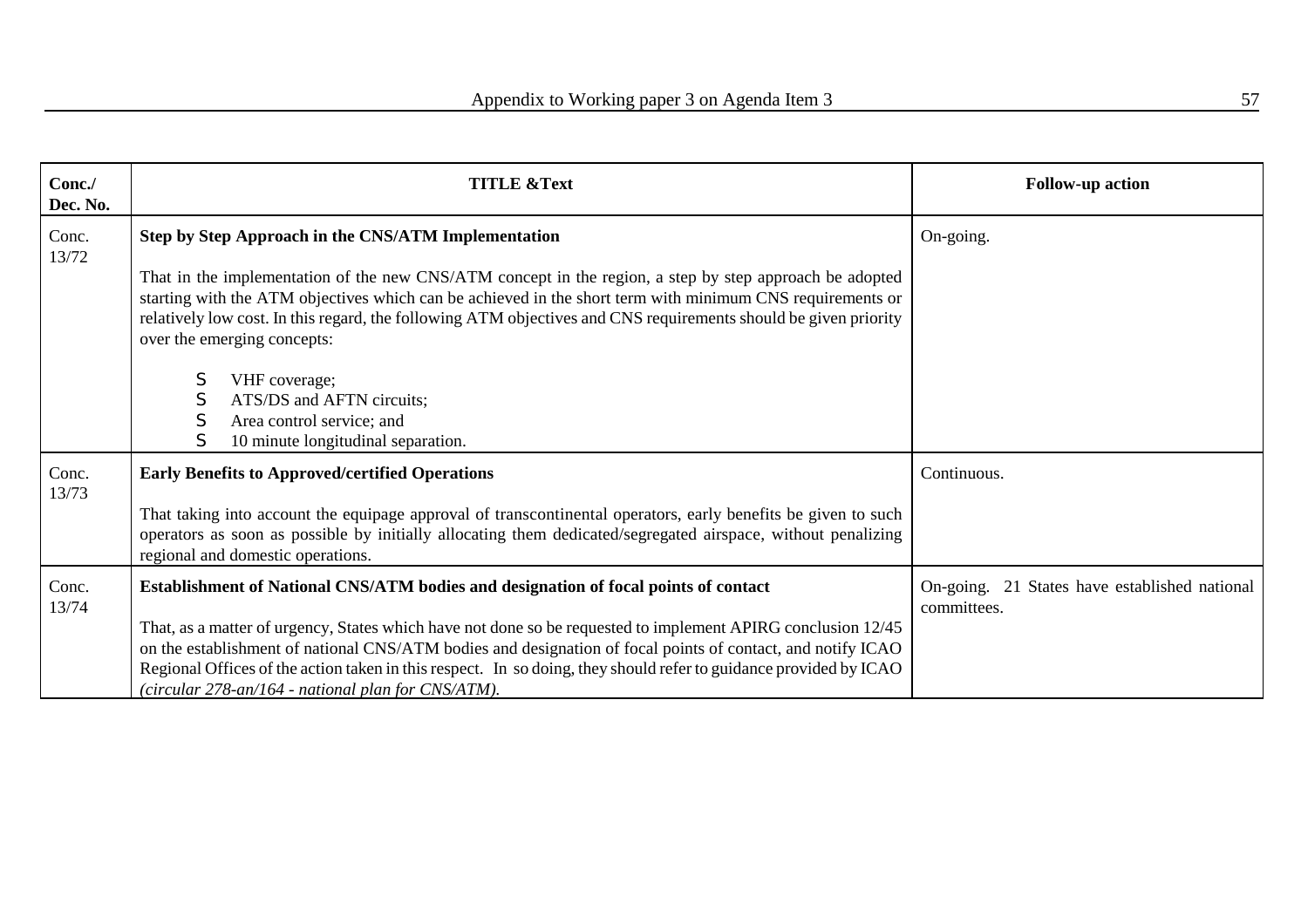| Conc./<br>Dec. No. | <b>TITLE &amp;Text</b>                                                                                                                                                                                                             | <b>Follow-up action</b>                                         |
|--------------------|------------------------------------------------------------------------------------------------------------------------------------------------------------------------------------------------------------------------------------|-----------------------------------------------------------------|
| Conc.<br>13/75     | Implementation of CNS/ATM within areas of routing AR-6 and AR-7                                                                                                                                                                    | Completed.                                                      |
|                    | That:                                                                                                                                                                                                                              |                                                                 |
|                    | the implementation of CNS/ATM within area of routing AR-6 be co-ordinated by the sat informal group<br>a)<br>meetings; and                                                                                                         |                                                                 |
|                    | the implementation of CNS/ATM within area of routing AR-7 be co-ordinated by the AFI/EUR interface<br>$\mathbf{b}$<br>meetings                                                                                                     |                                                                 |
| Conc.<br>13/76     | Promulgation of National Airborne Collision Avoidance System (ACAS) Policies                                                                                                                                                       | Completed.                                                      |
|                    | That each AFI/EUR interface State promulgate without delay an AIC clearly stating its national ACAS II<br>exemption policy, including minimum equipment list (MEL) exemption                                                       |                                                                 |
| Conc.<br>13/77     | Data for the Categorization of TMAs and Aerodromes                                                                                                                                                                                 | 38 States replied.<br>Study initiated. APIRG/14<br>WP/8 refers. |
|                    | That States be urged to provide, as soon as possible, the data shown at Appendix O to the report, in order to<br>facilitate work on the categorization of TMAs and aerodromes.                                                     |                                                                 |
| Conc.<br>13/78     | En Route (FIR) Aeronautical Surveillance Plan for the AFI Region                                                                                                                                                                   | Completed.                                                      |
|                    | That:                                                                                                                                                                                                                              |                                                                 |
|                    | the first issue of the aeronautical surveillance plan (ASP) for the AFI Region comprise: the en route<br>a)<br>aeronautical surveillance systems table at Appendix P and of the ATS automation systems table at<br>Appendix Q; and |                                                                 |
|                    | the ASP be included in the AFI FASID.<br>b)                                                                                                                                                                                        |                                                                 |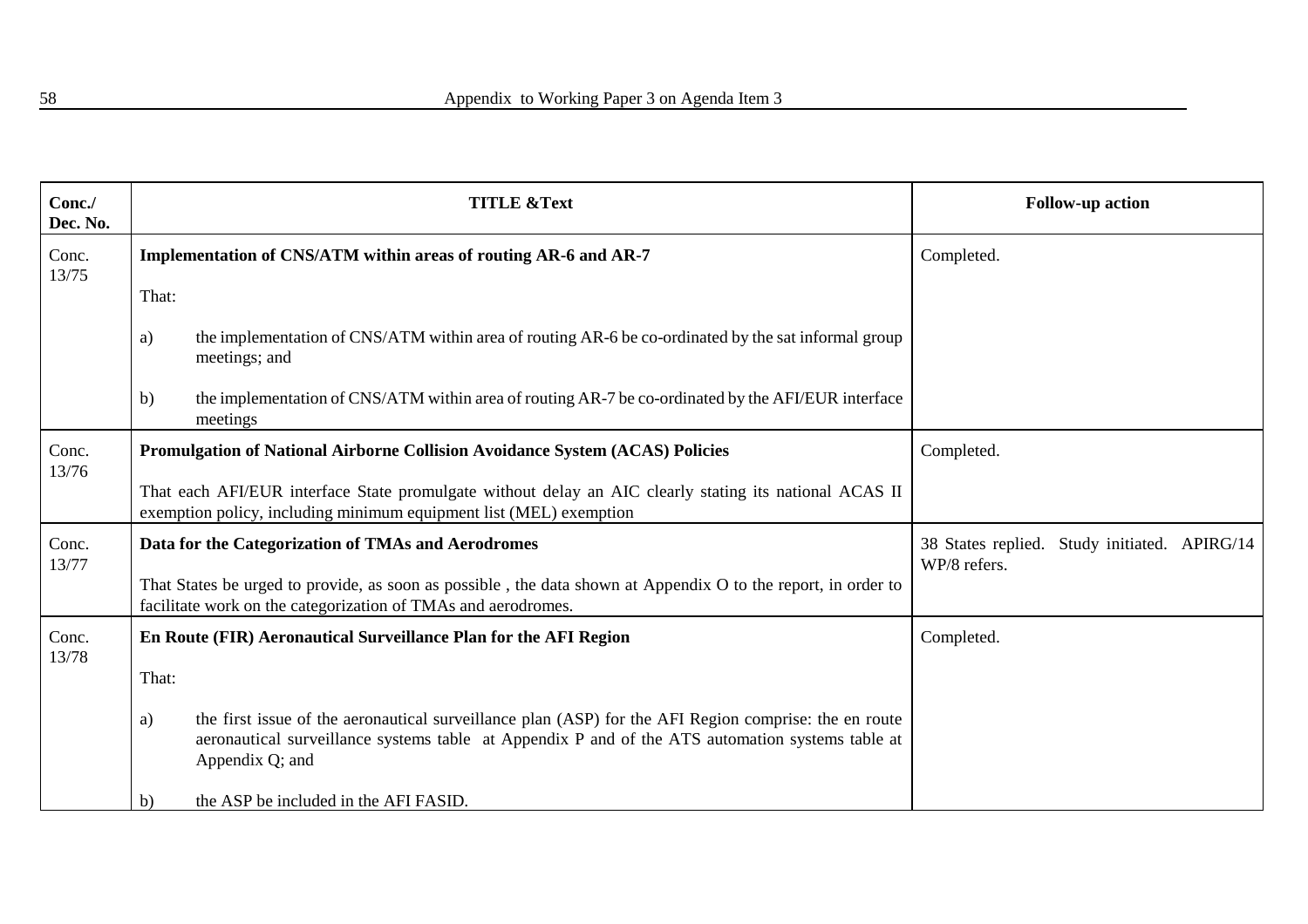| Conc./<br>Dec. No. | <b>TITLE &amp;Text</b>                                                                                                                                          | <b>Follow-up action</b>                                                                                |
|--------------------|-----------------------------------------------------------------------------------------------------------------------------------------------------------------|--------------------------------------------------------------------------------------------------------|
| Conc.<br>13/79     | <b>AFI/EUR GNSS Test Bed Working Group</b>                                                                                                                      | Completed.                                                                                             |
|                    | That:<br>South Africa and ASECNA be the representatives of the AFI GNSS study group in the AFI/EUR GNSS<br>a)<br>Test Bed Working Group; and                    |                                                                                                        |
|                    | States or navigation services providers, wishing to support GNSS test bed activities, be invited to join<br>b)<br>the AFI/EUR GNSS Test Bed Working Group.      |                                                                                                        |
| Conc.<br>13/80     | <b>AFI Test Bed Project Document</b>                                                                                                                            | Completed. APIRG/14 WP/8 refers.                                                                       |
|                    | That South Africa and ASECNA prepare a draft AFI test bed project document to be submitted by ASECNA to<br>the European Commission for funding.                 |                                                                                                        |
| Conc.<br>13/81     | <b>Involvement of Multi Modal Transport Organizations in the Afi Gnss Test Bed Trials</b>                                                                       | In view of the limited coverage of the mobile test<br>bed, it may not be advantageous to involve other |
|                    | That contacts be established with multi modal transport organizations in the AFI Region for their participation<br>in the AFI GNSS test bed trials, as follows: | modes of transport.                                                                                    |
|                    | ICAO with IMO, ECA;<br>a)                                                                                                                                       |                                                                                                        |
|                    | ATNS with SASAR (South African SAR Organization); and<br>b)                                                                                                     |                                                                                                        |
|                    | ASECNA with ECOWAS and CEMAC<br>$\mathbf{c})$                                                                                                                   |                                                                                                        |
| Conc.<br>13/82     | <b>Contacts with Flight Calibration Organizations</b>                                                                                                           | Completed.                                                                                             |
|                    | That ICAO contact the operators of flight calibration aircraft in the AFI Region for their participation in the AFI<br>GNSS test bed trials.                    |                                                                                                        |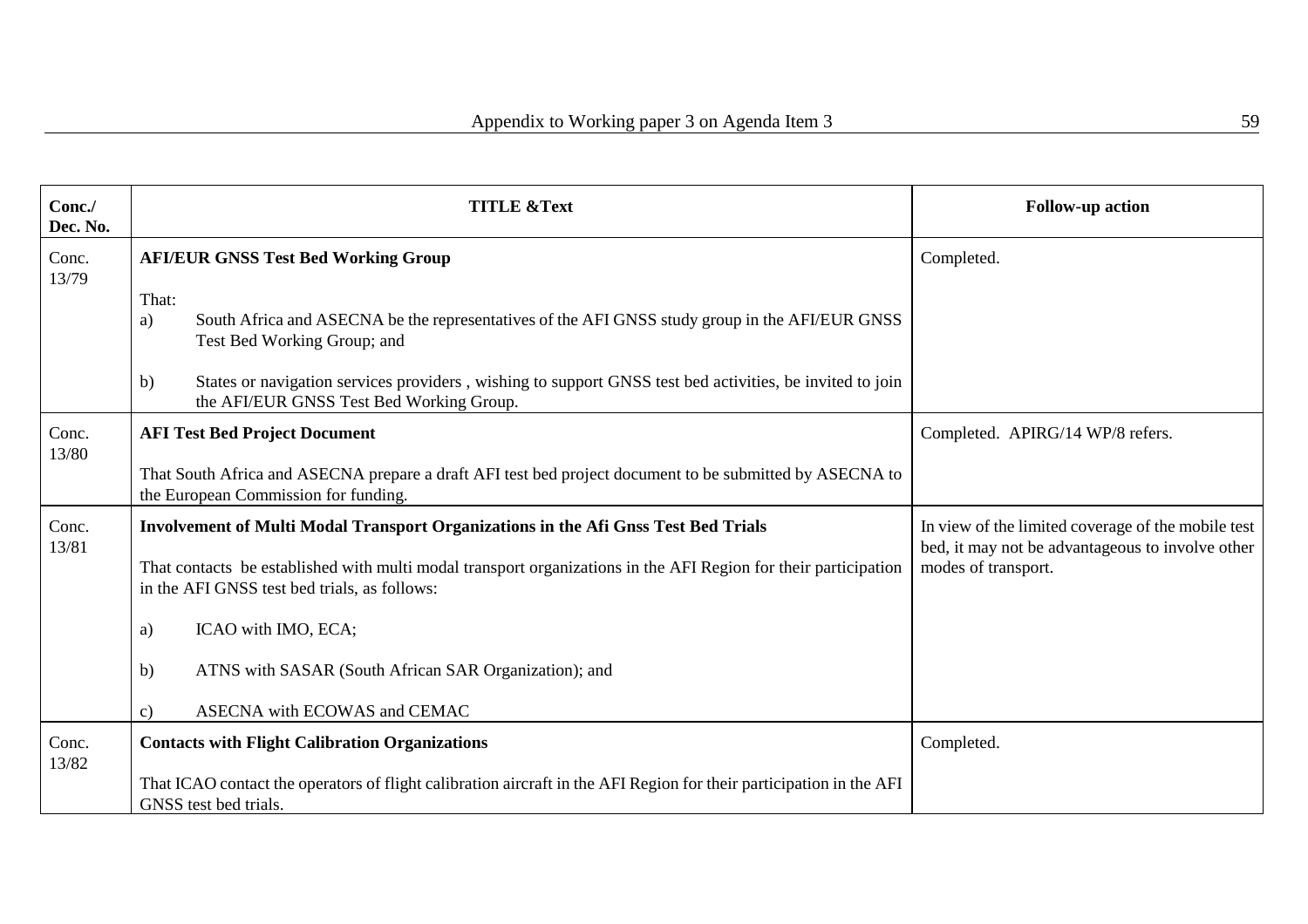| Conc./<br>Dec. No. | <b>TITLE &amp;Text</b>                                                                                                                                                                                                             | <b>Follow-up action</b> |
|--------------------|------------------------------------------------------------------------------------------------------------------------------------------------------------------------------------------------------------------------------------|-------------------------|
| Conc.<br>13/83     | <b>Assistance for GNSS Procedures Design</b>                                                                                                                                                                                       | On-going.               |
|                    | That ICAO contact the following organizations to assist in designing GNSS-based approach procedures (NPA,<br>APV-1, APV-2) at locations where trials will be conducted: EUROCONTROL, FAA, French DGCA, ASECNA,<br>ATNS, Dutch RLD. |                         |
| Conc.<br>13/84     | <b>AFI GNSS Strategy</b>                                                                                                                                                                                                           | Completed.              |
|                    | That the AFI GNSS Strategy be amended as shown in Appendix R to the Report.                                                                                                                                                        |                         |
| Conc.<br>13/85     | <b>Initial Implementation of RVSM in the AFI Region</b>                                                                                                                                                                            | On-going.               |
|                    | That RVSM be implemented in the AFI Region coincidently or soon after its implementation in the EUR Region,<br>and initially between FL350 and FL390.                                                                              |                         |
| Conc.<br>13/86     | Seminars/workshops on RVSM and RNAV/RNP                                                                                                                                                                                            | Continuing.             |
|                    | That ICAO as well as States and International Organizations in a position to do so, organize seminars/workshops<br>on RVSM and RNAV/RNP in the AFI Region.                                                                         |                         |
| Conc.<br>13/87     | Amendment of the AFI CNS/ATM Implementation Plan (Doc. 003)                                                                                                                                                                        | Completed.              |
|                    | That the AFI CNS/ATM implementation plan (Doc. 003) be amended as shown at Appendix S to the Report.                                                                                                                               |                         |
| Conc.<br>13/88     | <b>Integrity of WGS-84 Infrastructure</b>                                                                                                                                                                                          | On-going.               |
|                    | That States concerned:                                                                                                                                                                                                             |                         |
|                    | establish maintenance procedures in order to ensure the integrity of the WGS-84 ground infrastructure;<br>a)<br>and                                                                                                                |                         |
|                    | consider the interconnection of the various WGS-84 ground reference networks in the AFI Region.<br>b)                                                                                                                              |                         |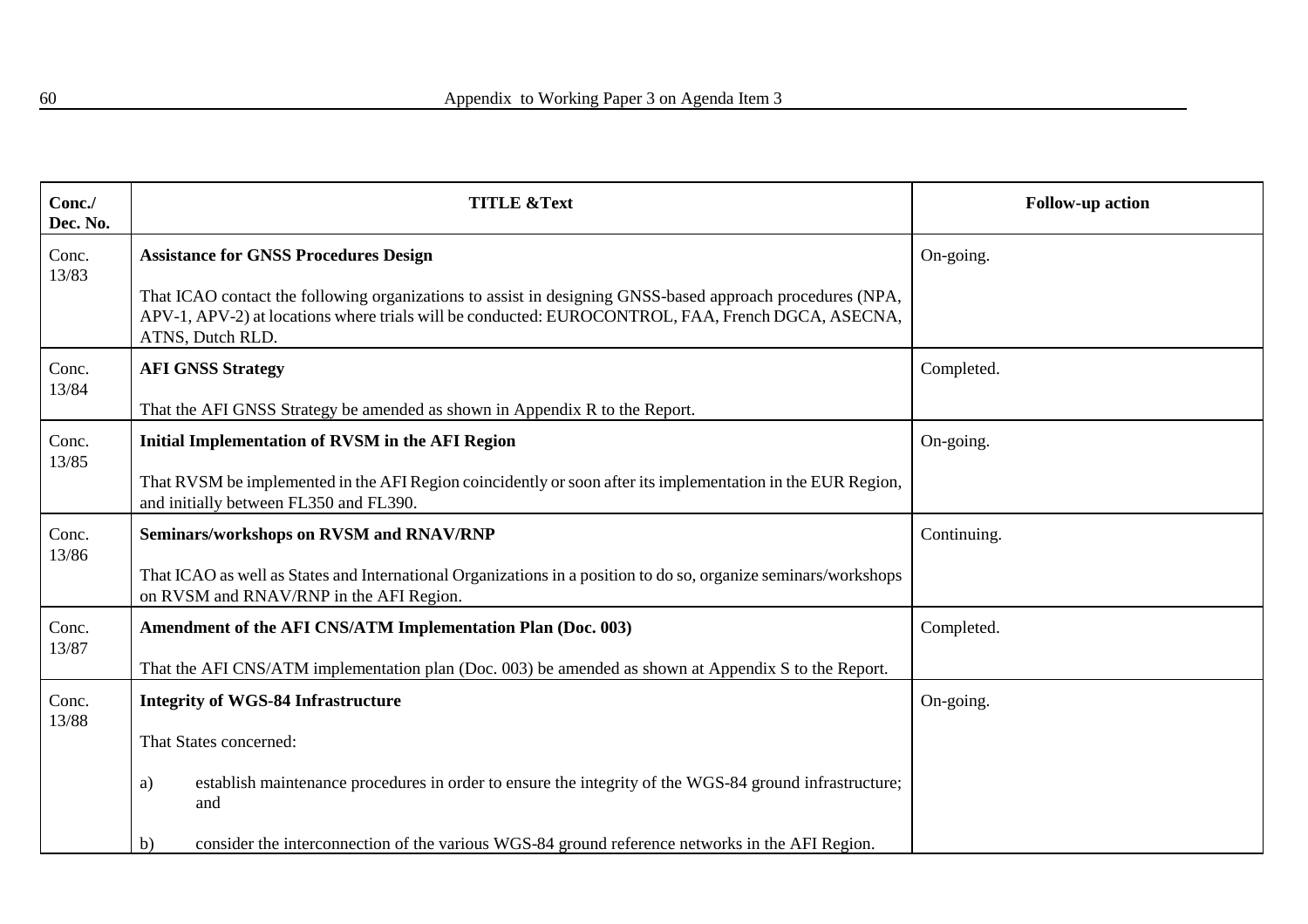| Conc./<br>Dec. No. |               | <b>TITLE &amp;Text</b>                                                                                                                                                                        | <b>Follow-up action</b> |
|--------------------|---------------|-----------------------------------------------------------------------------------------------------------------------------------------------------------------------------------------------|-------------------------|
| Conc.<br>13/89     |               | <b>Sharing of ADS Data</b>                                                                                                                                                                    | Completed.              |
|                    |               | That States in a position to do so, be encouraged to share ADS data for mutual benefit.                                                                                                       |                         |
| Conc.<br>13/90     |               | <b>AFI Basic ANP and FASID Documents</b>                                                                                                                                                      | Action completed        |
|                    | That:         |                                                                                                                                                                                               |                         |
|                    | a)            | the AFI basic ANP and FASID as completed in terms of APIRG/12 Conclusion 12/51 is endorsed by<br>APIRG;                                                                                       |                         |
|                    | b)            | the AFI basic ANP and FASID be circulated to the relevant States who did not attend the meeting for<br>comments;                                                                              |                         |
|                    | $\mathbf{c})$ | ICAO be requested to post all working papers, information papers and relevant reference material for all<br>the PIRGS and sub-group meetings on the ICAO web site;                            |                         |
|                    | $\mathbf{d}$  | ICAO be requested to make the AFI basic ANP and FASID available after appropriate approval for use<br>and implementation while the formal editing process in English and French is completed; |                         |
|                    | e)            | States who have not yet done so, expedite the implementation of means to access the Internet.                                                                                                 |                         |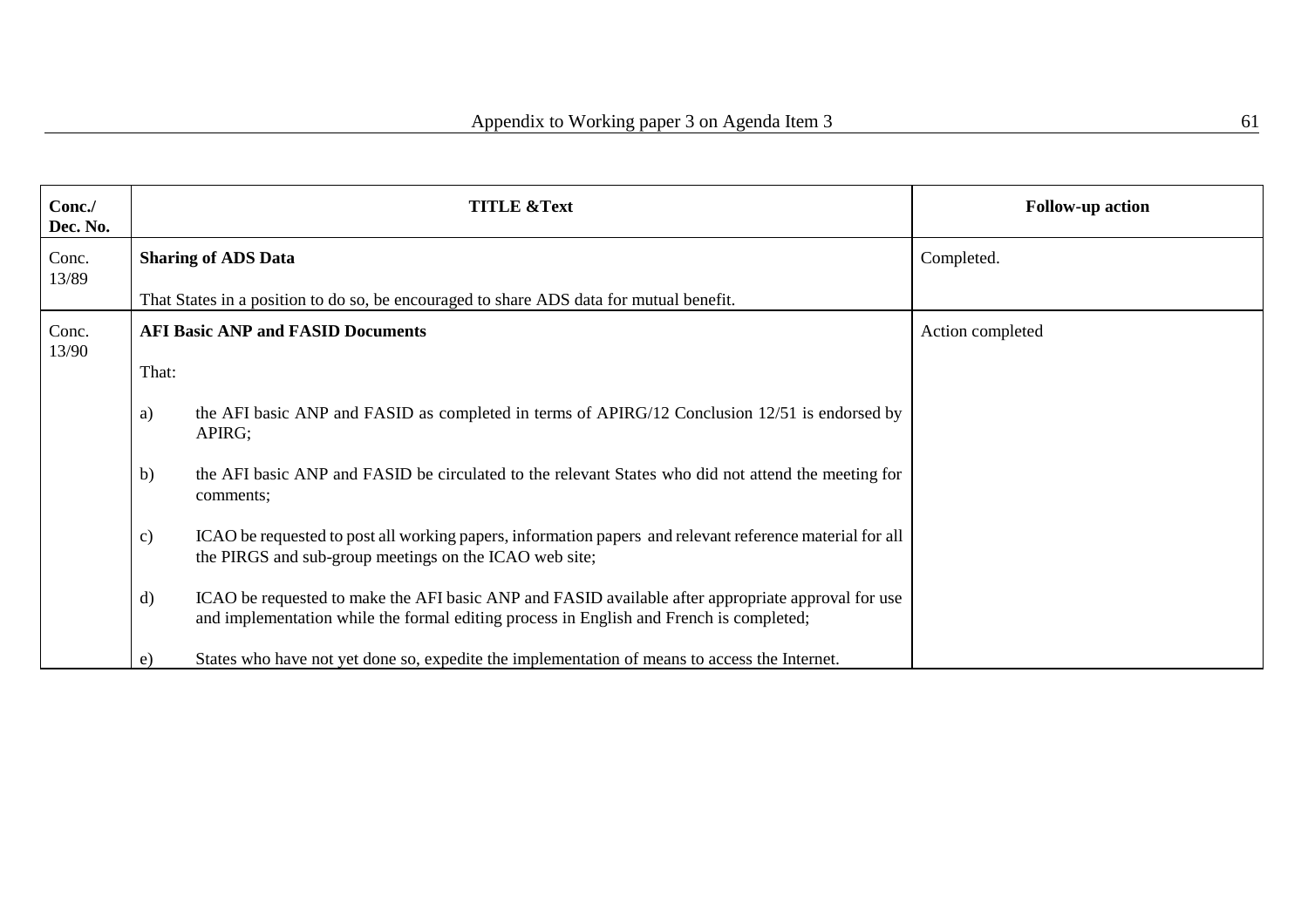| Conc./<br>Dec. No. | <b>TITLE &amp;Text</b>                                                                                                                                                                                                           | <b>Follow-up action</b> |
|--------------------|----------------------------------------------------------------------------------------------------------------------------------------------------------------------------------------------------------------------------------|-------------------------|
| Conc.<br>13/91     | <b>Establishment of an Aviation Safety Board</b>                                                                                                                                                                                 | Action continuing       |
|                    | That:                                                                                                                                                                                                                            |                         |
|                    | the meeting recognize the need for the establishment of the Aviation Safety Board as a way of enhancing<br>a)<br>the reduction of shortcomings and deficiencies in the AFI Region.                                               |                         |
|                    | request ICAO in consultation with States and International Organizations to review the proposal for the<br>b)<br>establishment of the Aviation Safety Board to facilitate further consideration by APIRG/14.                     |                         |
|                    | urge all States to employ all means possible to enhance the reduction of shortcomings and deficiencies<br>c)<br>in their areas of responsibility.                                                                                |                         |
| Conc.              | <b>Shortcomings and Deficiencies in the Aeronautical Fixed Services</b>                                                                                                                                                          | Completed.              |
| 13/92              | That States concerned should address, as a matter of urgency and in any case no later than 28 November 2002,<br>shortcomings and deficiencies affecting AFS circuits (AFTN and ATS/DS) as shown at Appendix U to this<br>Report. |                         |
| Conc.              | <b>Shortcomings and Deficiencies in the Aeronautical Mobile Service</b>                                                                                                                                                          | In progress             |
| 13/93              | That States should provide as much as possible adequate VHF coverage along ATS routes used by international<br>air transport in accordance with AFI/7 Recommendation 5/12.                                                       |                         |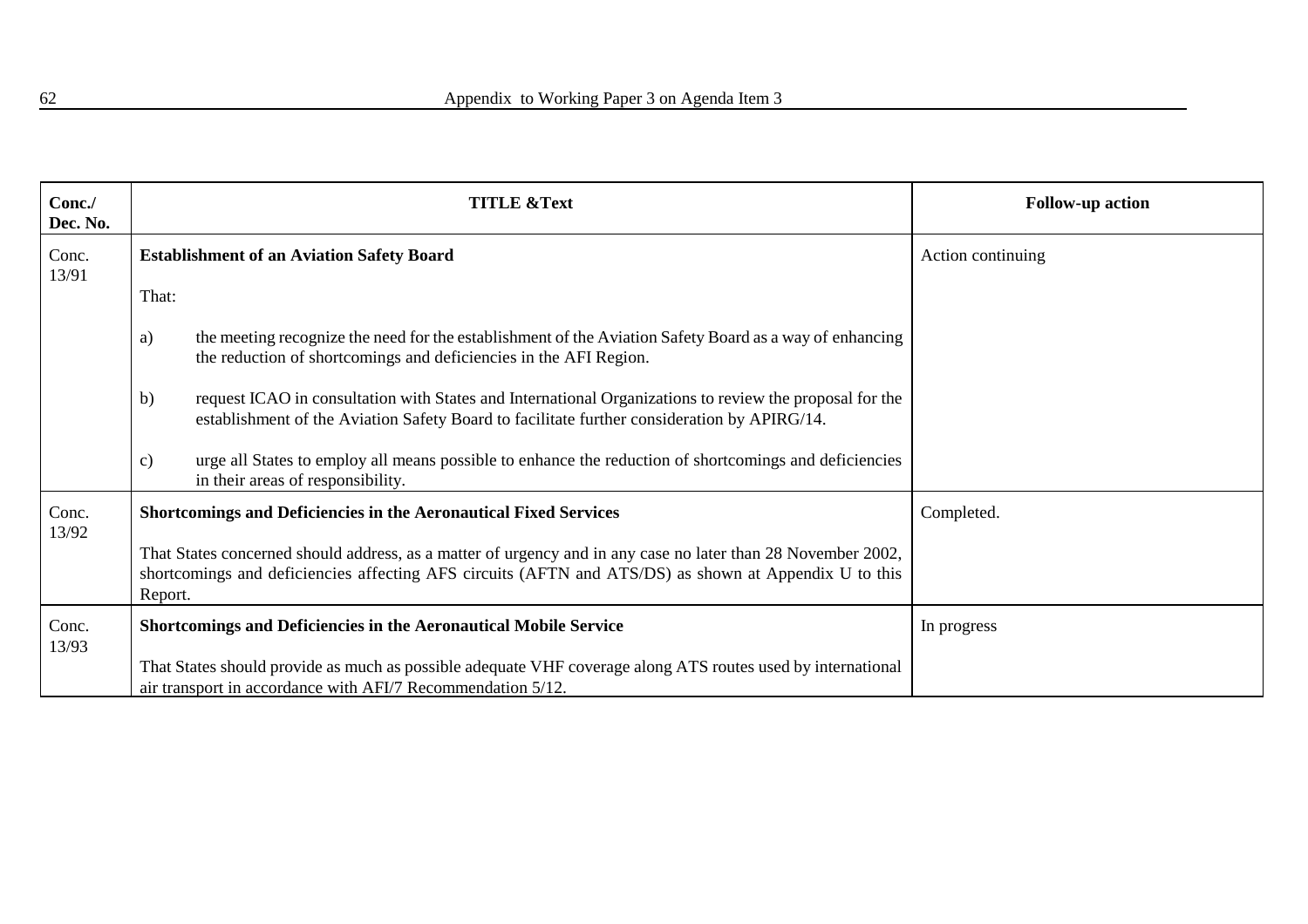| Conc./<br>Dec. No. | <b>TITLE &amp;Text</b>                                                                                                                                                                                                                                                                                                                                                                                | <b>Follow-up action</b>       |
|--------------------|-------------------------------------------------------------------------------------------------------------------------------------------------------------------------------------------------------------------------------------------------------------------------------------------------------------------------------------------------------------------------------------------------------|-------------------------------|
| Conc.<br>13/94     | Shortcomings and Deficiencies in the Radionavigation Service                                                                                                                                                                                                                                                                                                                                          | On-going.                     |
|                    | That:                                                                                                                                                                                                                                                                                                                                                                                                 |                               |
|                    | States concerned take remedial action as a matter of high priority to overcome deficiencies affecting<br>a)<br>radionavigation service shown at Appendix U to the Report by 28 November 2002; and                                                                                                                                                                                                     |                               |
|                    | when eliminating shortcomings and deficiencies affecting radionavigation service, states take into account<br>b)<br>of the current strategy for the implementation of GNSS in the AFI Region adopted by the APIRG.                                                                                                                                                                                    |                               |
| Conc.<br>13/95     | Elimination of Shortcomings and Deficiencies in the AIS/MAP Field                                                                                                                                                                                                                                                                                                                                     | Superseded - APIRG/14 - WP/14 |
|                    | That as a first step towards the development and introduction of automated processes within their aeronautical<br>information services (AIS) infrastructure in the Region, States be invited to take urgent remedial actions aimed<br>at the elimination of shortcomings and deficiencies which have been reported in the AIS/MAP field in accordance<br>with AFI/7 RAN Meeting Recommendation 12/30. |                               |
| Conc.<br>13/96     | <b>Format of List of Shortcomings and Deficiencies</b>                                                                                                                                                                                                                                                                                                                                                | Action completed              |
|                    | That the current format of the list of shortcomings and deficiencies be amended to show under each State, data<br>of each air navigation field.                                                                                                                                                                                                                                                       |                               |
| Conc.<br>13/97     | Establishment of an Appropriate Body to Facilitate Regional Human Resource/training Planning in the AFI<br><b>Region</b>                                                                                                                                                                                                                                                                              | Action on-going               |
|                    | That an appropriate body be established to facilitate regional and sub-regional training planning including human<br>resources.                                                                                                                                                                                                                                                                       |                               |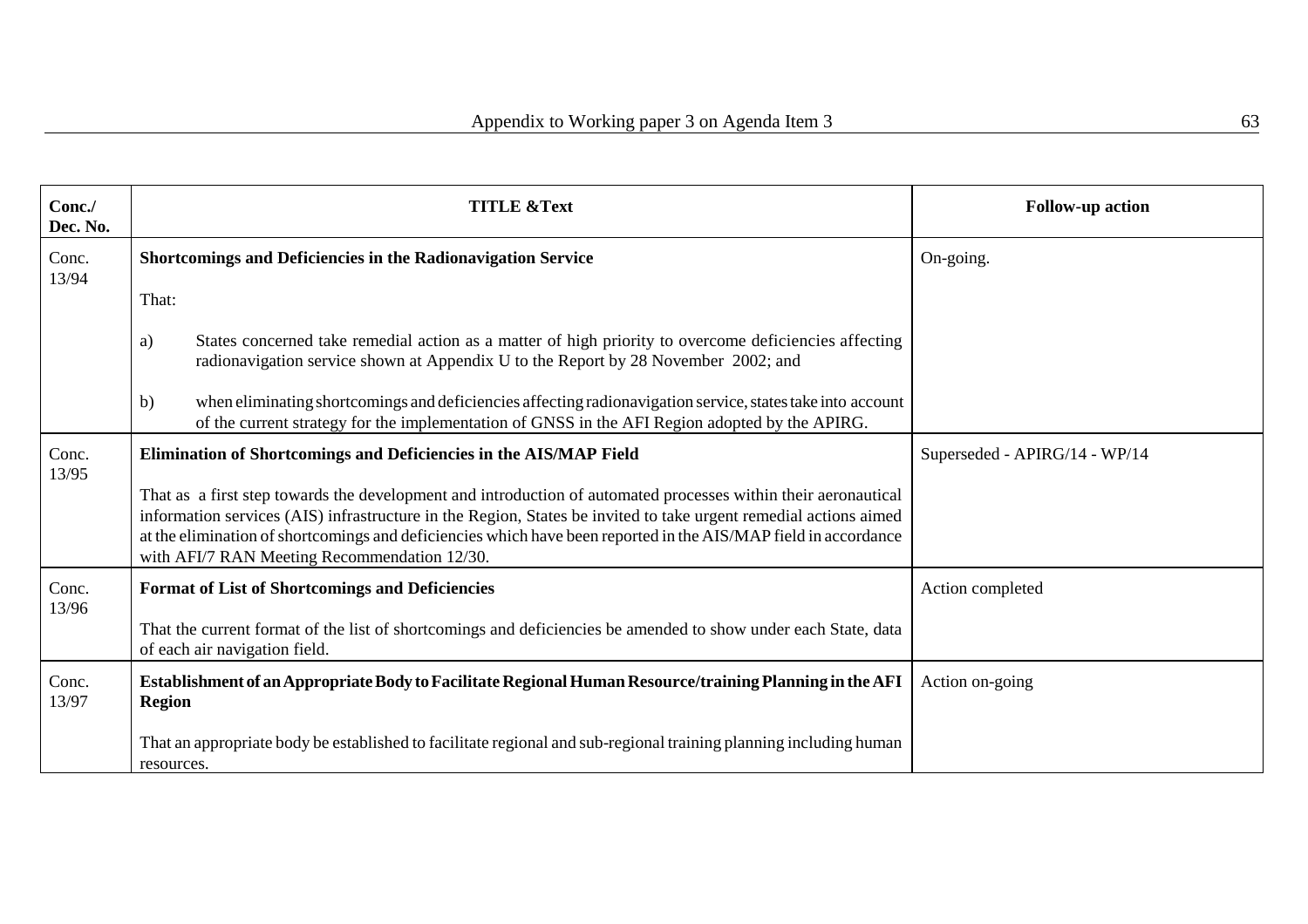| Conc./<br>Dec. No. |                                                                                          | <b>TITLE &amp;Text</b>                                                                                                                                                                                 | <b>Follow-up action</b> |
|--------------------|------------------------------------------------------------------------------------------|--------------------------------------------------------------------------------------------------------------------------------------------------------------------------------------------------------|-------------------------|
| Conc.<br>13/98     |                                                                                          | Need for an ICAO Project on Human Resource and Training Planning for the AFI Region                                                                                                                    | Action continuing       |
|                    | That:                                                                                    |                                                                                                                                                                                                        |                         |
|                    | a)                                                                                       | ICAO develop a project in order to assist the AFI Region in formulating a regional human resource and<br>training programme, based on identified regional training capabilities;                       |                         |
|                    | b)                                                                                       | States in the region conduct preliminary surveys of their facilities as soon as possible, and be ready to<br>provide an assessment of their situation as well as their inputs to the ICAO project; and |                         |
|                    | $\mathbf{c})$                                                                            | ICAO conduct quality assurance assessment of all approved training institutions to determine their<br>suitability for the continuous listing as ICAO recommended centres in the training directory.    |                         |
| Conc.<br>13/99     |                                                                                          | <b>Follow-up action on ALLPIRG/4 Conclusions</b>                                                                                                                                                       | Action completed        |
|                    | That the necessary follow-up actions in Appendix X to this report be taken by AFI States |                                                                                                                                                                                                        |                         |
| Conc.<br>13/100    |                                                                                          | <b>Membership of the APIRG</b>                                                                                                                                                                         | Action completed        |
|                    |                                                                                          | That the ICAO Council approve the application by Cape Verde to be member of APIRG.                                                                                                                     |                         |